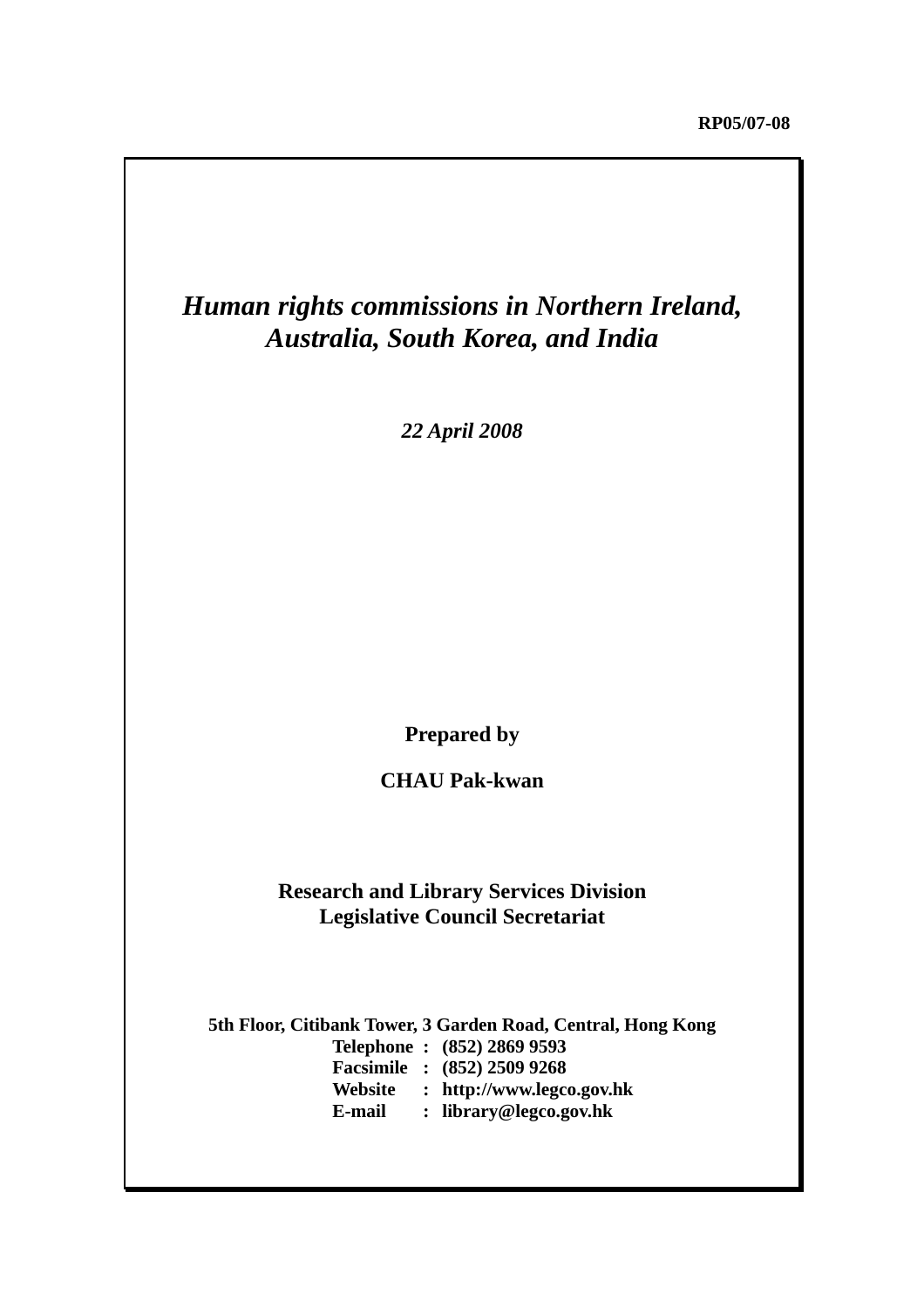# **Contents**

| <b>Executive summary</b>                                |                                            |
|---------------------------------------------------------|--------------------------------------------|
| <b>Chapter 1 – Introduction</b>                         | 1                                          |
| Background                                              | $\boldsymbol{l}$                           |
| Scope of Research                                       | $\cal I$                                   |
| Methodology                                             | $\boldsymbol{l}$                           |
| <b>Chapter 2 - Northern Ireland</b>                     | $\boldsymbol{2}$                           |
| Background                                              |                                            |
| <b>Regulatory framework</b>                             | $\begin{array}{c} 2 \\ 3 \\ 3 \end{array}$ |
| Legal basis                                             |                                            |
| <b>Jurisdiction</b>                                     | $\mathfrak{Z}$                             |
| Mandate and functions                                   | $\overline{4}$                             |
| Organisational design and operational arrangements      | 5                                          |
| Composition and organisational structure                | $\overline{5}$                             |
| Financial and human resources                           | 6                                          |
| Operational autonomy and accountability                 | 9                                          |
| Functions and powers                                    | 9                                          |
| Providing advice on legislation and government policies | 9                                          |
| Investigation and prosecution of complaints             | 10                                         |
| Involvement in legal proceedings                        | 12                                         |
| Education and enhancement of public awareness           | 12                                         |
| Review and evaluation conducted                         | 14                                         |
| <b>Chapter 3 – Australia</b>                            | 16                                         |
| Background                                              | 16                                         |
| <b>Regulatory framework</b>                             | 17                                         |
| Legal basis                                             | 17                                         |
| <b>Jurisdiction</b>                                     | 18                                         |
| Mandate and functions                                   | 19                                         |
| Organisational design and operational arrangements      | 21                                         |
| Composition and organisational structure                | 21                                         |
| Financial and human resources                           | 21                                         |
| Operational autonomy and accountability                 | 22                                         |
| Functions and powers                                    | 25                                         |
| Providing advice on legislation and government policies | 25                                         |
| Investigation and prosecution of complaints             | 26                                         |
| Involvement in legal proceedings                        | 29                                         |
| Education and enhancement of public awareness           | 31                                         |
| Review and evaluation conducted                         | 32                                         |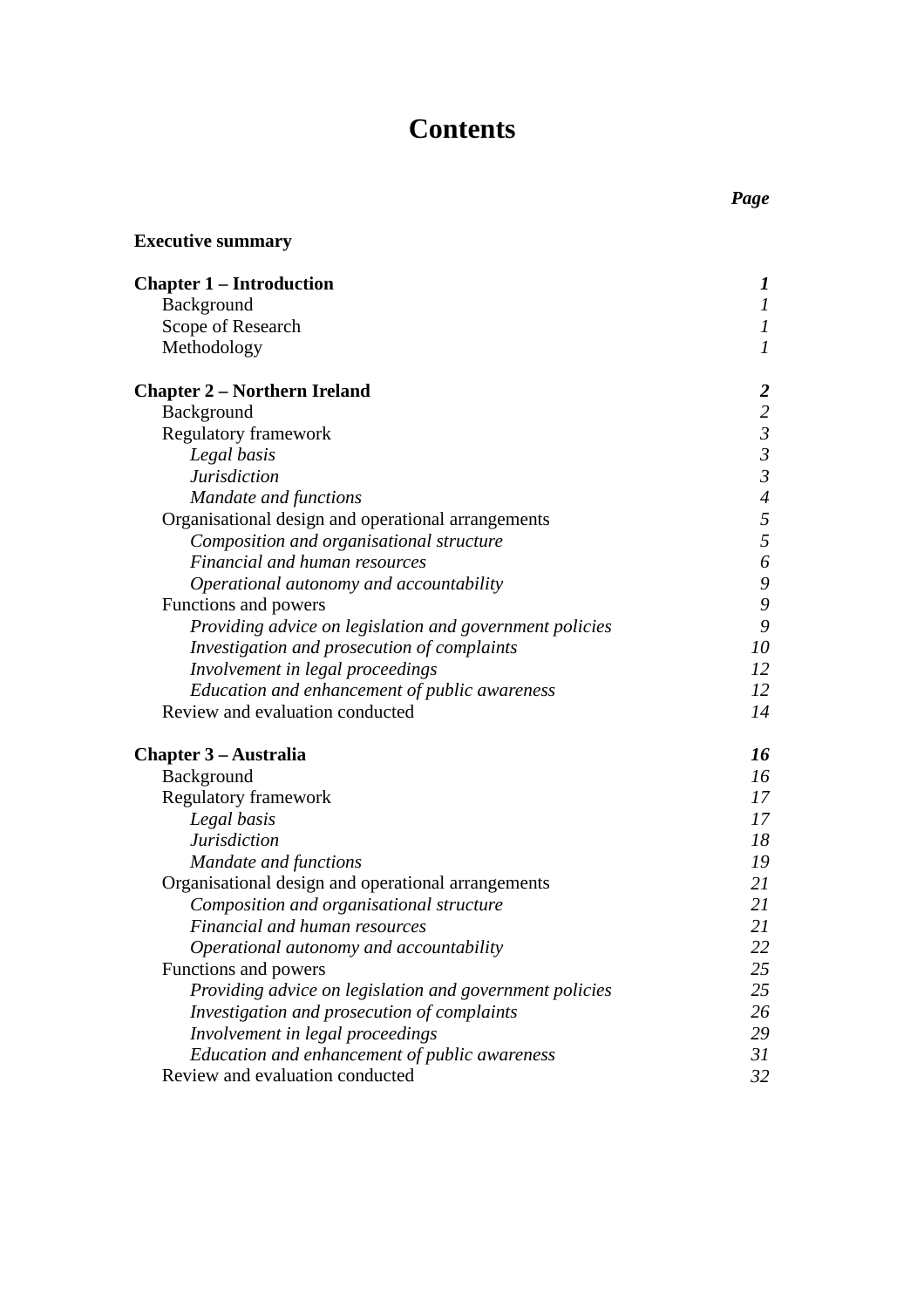| <b>Chapter 4 – South Korea</b>                             | 34 |
|------------------------------------------------------------|----|
| Background                                                 | 34 |
| <b>Regulatory framework</b>                                | 35 |
| Legal basis                                                | 35 |
| <b>Jurisdiction</b>                                        | 35 |
| Mandate and functions                                      | 36 |
| Organisational design and operational arrangements         | 37 |
| Composition and organisational structure                   | 37 |
| Financial and human resources                              | 40 |
| Operational autonomy and accountability                    | 40 |
| Functions and powers                                       | 41 |
| Providing advice on legislation and government policies    | 41 |
| Investigation and prosecution of complaints                | 42 |
| Involvement in legal proceedings                           | 44 |
| Education and enhancement of public awareness              | 45 |
| Review and evaluation conducted                            | 45 |
| <b>Chapter 5 – India</b>                                   | 47 |
| Background                                                 | 47 |
| <b>Regulatory framework</b>                                | 48 |
| Legal basis                                                | 48 |
| <b>Jurisdiction</b>                                        | 49 |
| Mandate and functions                                      | 49 |
| Organisational design and operational arrangements         | 50 |
| Composition and organisational structure                   | 50 |
| Financial and human resources                              | 52 |
| Operational autonomy and accountability                    | 53 |
| Functions and powers                                       | 54 |
| Providing advice on legislation and government policies    | 54 |
| Investigation and prosecution of complaints                | 55 |
| Involvement in legal proceedings                           | 57 |
| Education and enhancement of public awareness              | 59 |
| Review and evaluation conducted                            | 59 |
| <b>Chapter 6-Analysis</b>                                  | 61 |
| Introduction                                               | 61 |
| Establishment of human rights commissions                  | 61 |
| Composition and appointment                                | 62 |
| Organisational design and operational arrangements         | 63 |
| Functions and powers                                       | 65 |
| <b>Appendix</b>                                            | 70 |
| Principles Relating to the Status of National Institutions | 70 |
| <b>References</b>                                          | 75 |

*Research reports are compiled for Members and Committees of the Legislative Council. They are not legal or other professional advice and shall not be relied on as such. Research reports are subject to copyright owned by the Legislative Council Commission (the Commission). The Commission permits accurate reproduction of the research reports for non-commercial use in a manner not adversely affecting the Legislative Council, provided that acknowledgement is made stating the Research and Library Services Division of the Legislative Council Secretariat as the source and one copy of the reproduction is sent to the Legislative Council Library.*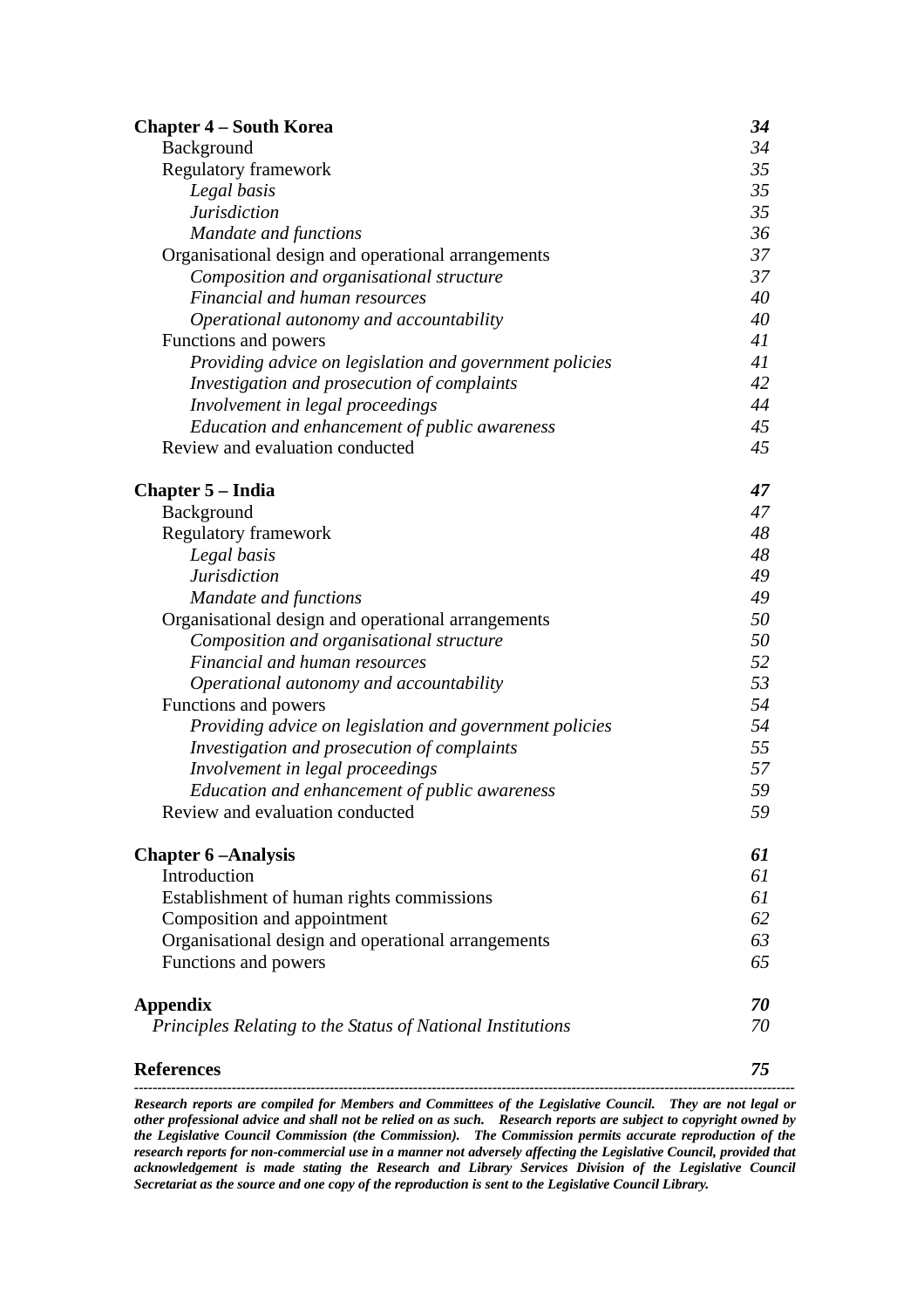# **Executive summary**

- 1. All the places studied in this research (Northern Ireland, Australia, South Korea and India) established a human rights commission within the last 20 years, with the newest commission being set up in South Korea in 2001. Australia's human rights commission has the longest history, as the first Australian human rights commission was established in 1981.
- 2. While the places studied all have a democratically elected legislature, an independent judiciary and other institutions such as the Ombudsman and NGOs dealing with certain aspects of human rights protection, they recognise a need to establish an independent dedicated institution to promote and protect human rights.
- 3. The human rights commissions studied in this research, i.e. the Northern Ireland Human Rights Commissions (NIHRC), the Human Rights and Equal Opportunity Commission of Australia (HREOCA), the National Human Rights Commission of Korea (NHRCK) and the National Human Rights Commission of India (NHRCI), were all established by formal legislation.
- 4. Among the human rights commissions studied, the definition of "human rights" in their enabling legislation varies. In practice, human rights are defined to include rights containing in the international or regional human rights treaties ratified by the respective government; rights protected by international customary law; as well as some of the rights incorporated in the national constitution and in specified national laws.
- 5. Among the places studied, there are wide variations in terms of the composition of the human rights commissions and the appointment of their members. Except NIHRC of Northern Ireland, the number of members in the other three commissions is clearly stipulated in their enabling legislation.
- 6. HREOCA of Australia comprises a President and five special-purpose Human Rights Commissioners, while NHRCK of South Korea consists of a Chairman and 10 other commissioners. In India, NHRCI is made up of two types of members, including five permanent members and four ex-officio members. With the number of NIHRC commissioners not being specified in its enabling legislation, NIHRC currently comprises one full-time Chief Commissioner and nine part-time commissioners.
- 7. In Northern Ireland and Australia, the selection procedure of their commission members is not regulated by law. In Northern Ireland, the law only requires that the commissioners of NIHRC, as a group, be representative of the community in Northern Ireland. In Australia, there is no criterion for appointment specified in law.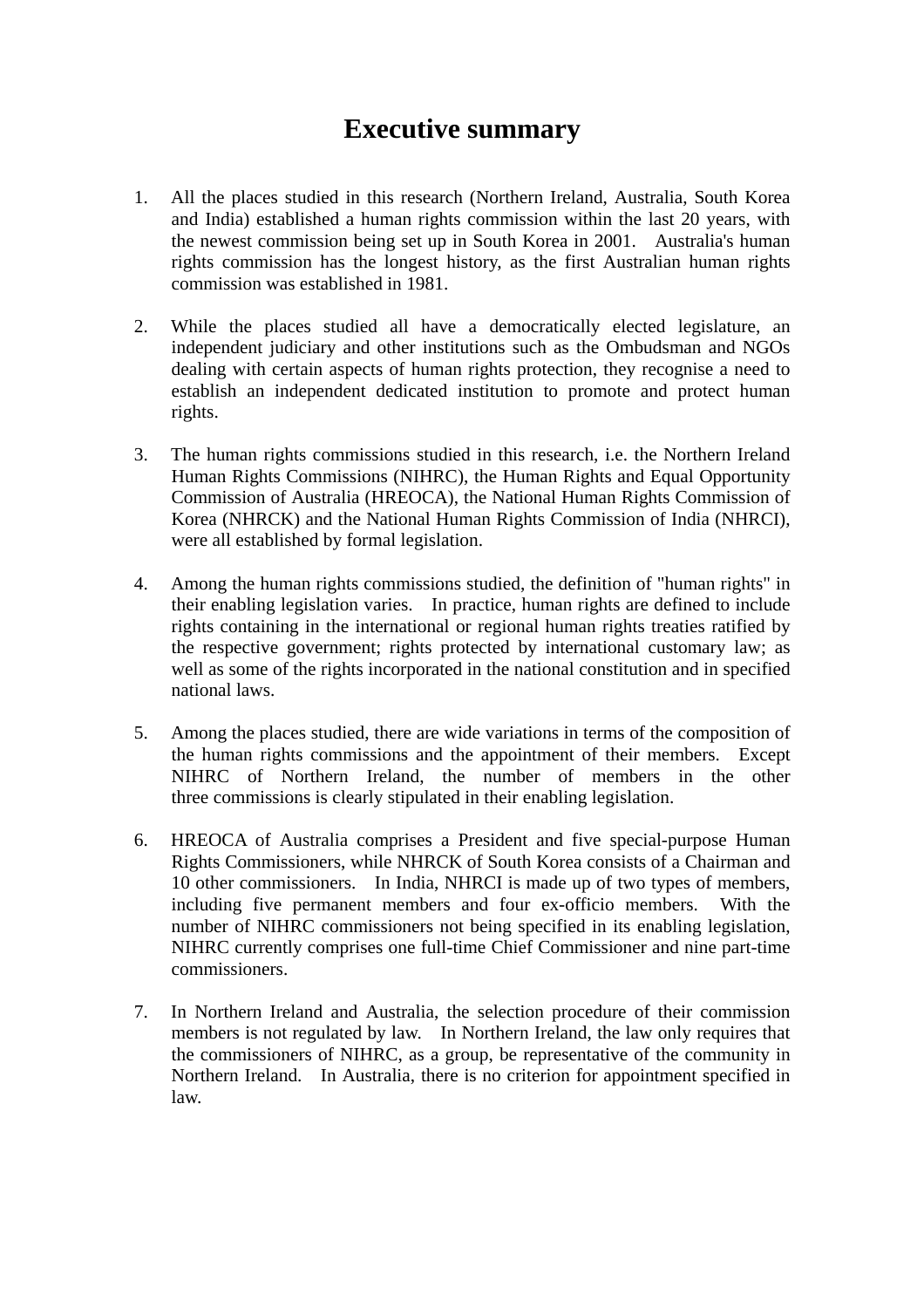- 8. In South Korea, the law clearly specifies the selection process of NHRCK's commissioners and criteria for appointment. The legislature, the executive and the judicial branches are all involved in the selection process, with each branch nominating a certain number of candidates for appointment. In India, the Chairman and other permanent members of NHRCI are appointed after obtaining recommendations from a committee consisting of Members of Parliament and the Speaker of the House of People.
- 9. Although all the human rights commissions studied were assessed by the International Co-ordinating Committee of National Human Rights Institutions to be in compliance with the Paris Principles, their degree of operation and financial autonomy is not the same.
- 10. Among the places studied, the organisational structure of the human rights commissions ranges from simple, i.e. NIHRC, to more complex, i.e. NHRCK. NIHRC has a relatively small staff size of around 20, while HREOCA, NHRCK and NHRCI have a staff size of around 100, 200 and 340 respectively.
- 11. As far as the employment of staff is concerned, all the human rights commissions studied are subjected to stringent government control. In terms of financial autonomy, none of the enabling legislation of the human rights commissions studied contains provisions ensuring that the commission receives adequate funding to enable it to carry out its mandate.
- 12. All the human rights commissions studied have similar general functions and powers, including the power to provide advice on legislation and policies, the power to investigate individual complaints and systematic patterns of human rights violations, the power to provide/recommend compensation/remedies, the power to intervene or assist in court proceedings relating to human rights and the mandate to educate and enhance public awareness regarding human rights.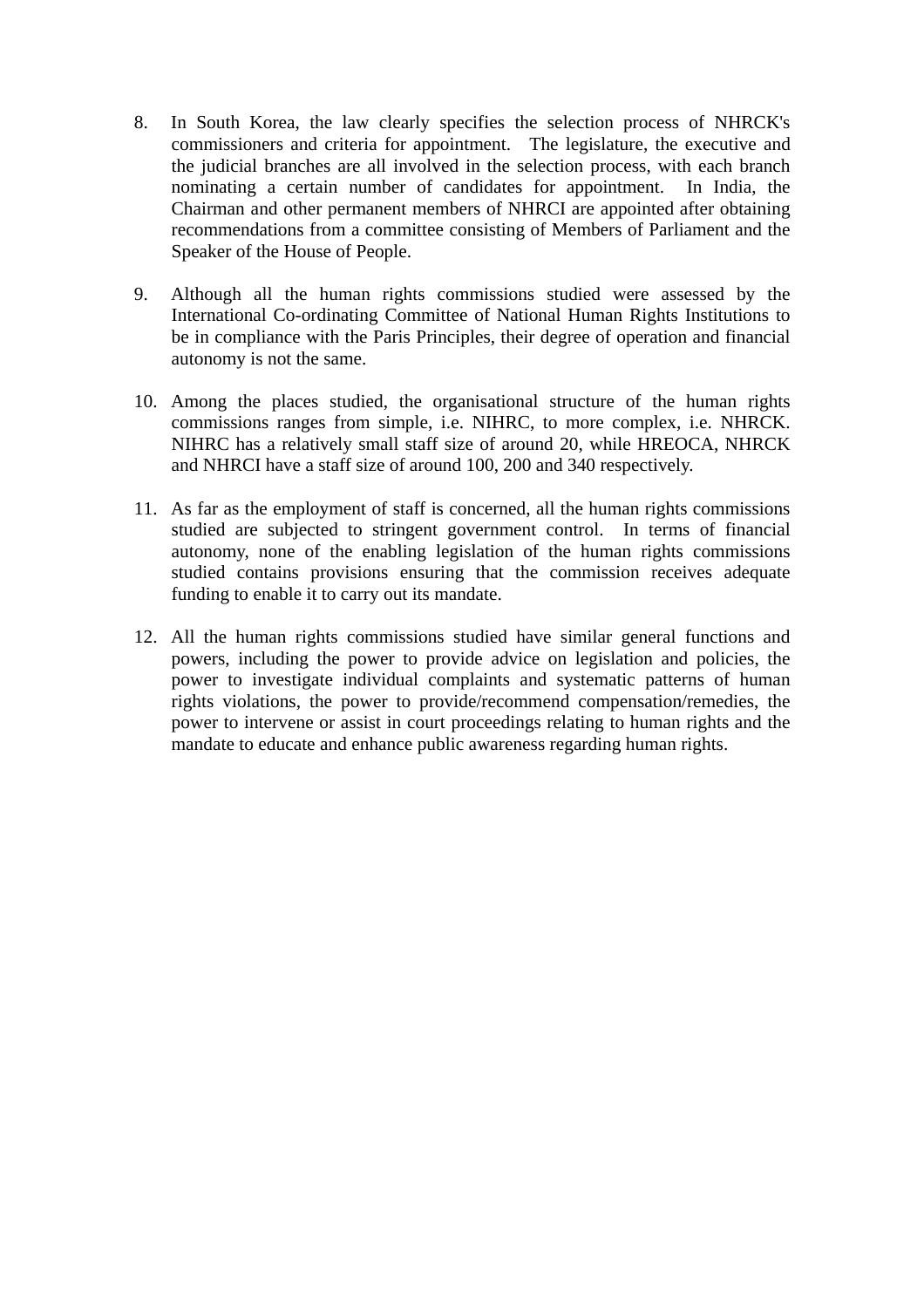# **Human rights commissions in Northern Ireland, Australia, South Korea, and India**

# **Chapter 1 – Introduction**

# **1.1 Background**

1.1.1 At its meeting on 22 June 2007, the Subcommittee on Human Rights Protection Mechanisms of the Panel on Home Affairs requested the Research and Library Services Division (RLSD) to conduct a research on the functions, powers, and operation of human rights commissions in selected places.

# **1.2 Scope of Research**

1.2.1 This research studies the operation of human rights commissions in selected places, focusing on the following aspects:

- (a) regulatory framework of human rights commissions;
- (b) organisational design and operational arrangements; and
- (c) functions and powers.

1.2.2 RLSD published a research report, "Monitoring Mechanisms for the Implementation of International Human Rights Treaties in the United Kingdom, New Zealand and Canada" in 2004. At its meeting on 22 June 2007, the Subcommittee on Human Rights Protection Mechanisms suggested that RLSD should further study the human rights commissions in Northern Ireland, Australia, South Korea, and India. The research on these places is expected to offer more experiences for comparison purpose, especially in the Asia Pacific region.

## **1.3 Methodology**

1.3.1 Information for preparing this report was obtained from the Internet, government documents and relevant materials. Enquiries were also sent to the relevant authorities in the selected places.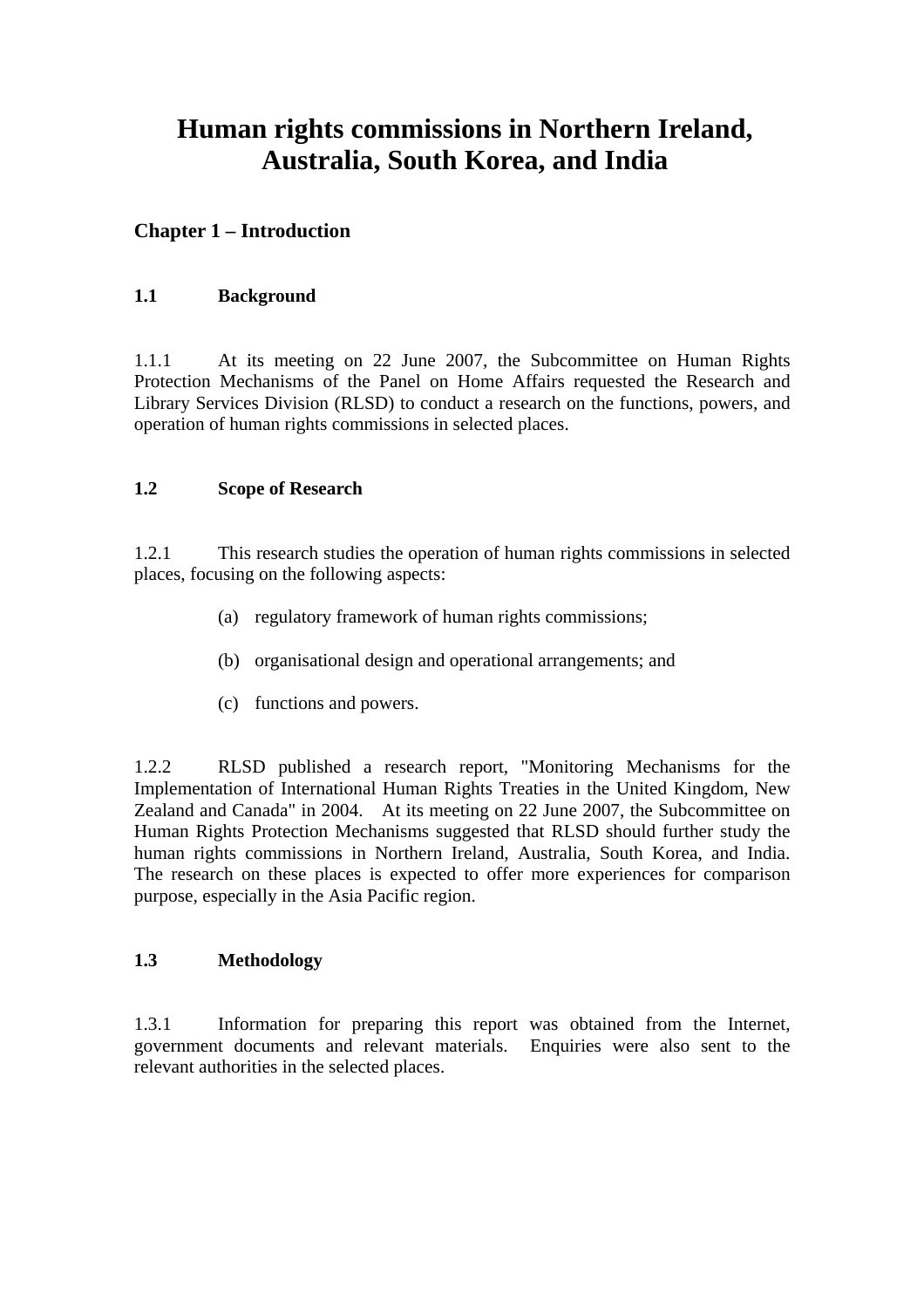# **Chapter 2 – Northern Ireland**

## **2.1 Background**

2.1.1 The Northern Ireland Human Rights Commission (NIHRC) was established in 1999 as a result of the *Belfast Agreement*, i.e. the Peace Agreement reached in Belfast in 1988 between the United Kingdom (UK) and Irish governments and some of the local political parties. NIHRC is the first human rights commission established in the UK.

2.1.2 NIHRC is accountable, through the Secretary of State for Northern Ireland, to the UK Parliament. The Northern Ireland Office (NIO) is the UK government agency supporting the Secretary of State for Northern Ireland in taking forward the UK government policies in Northern Ireland. NIO has the overall responsibility for upholding law, order and security, including the provision of criminal justice services.

2.1.3 Northern Ireland's legal system is similar to that of England and Wales. Jury trials have the same place in the system, except in the case of offences involving acts of terrorism. The Northern Ireland courts consist of superior courts and inferior courts, the former comprising the Court of Appeal, the High Court, and the Crown Court, and the latter comprising county courts and magistrates' courts. All matters relating to the Court of Appeal, the High Court and the Crown Court are under the jurisdiction of the UK Parliament. Administration of the courts is the responsibility of the Northern Ireland Court Service.

2.1.4 Besides NIHRC, there are a number of other institutions that contribute to the protection of human rights in Northern Ireland, including the Equality Commission for Northern Ireland, the Police Ombudsman for Northern Ireland, the Sentence Review Commissioners, the Life Sentence Review Commissioners, the Parades Commission and the Northern Ireland Ombudsman.

2.1.5 NIHRC has agreed to various Memoranda of Understanding (Protocols) with some of the public bodies with whom it has significant contact during the course of its work. Such Memoranda of Understanding include the respective Memoranda of Understanding between NIHRC and NIO, the Prisoner Ombudsman for Northern Ireland, the Northern Ireland Court Service, the Equality Commission for Northern Ireland, and the Police Ombudsman for Northern Ireland.<sup>1</sup>

 $\overline{a}$ 

<sup>1</sup> For texts of these Memoranda of Understanding, see http://www.nihrc.org/index.php?option=com\_content&task=view&id=27&Itemid=32.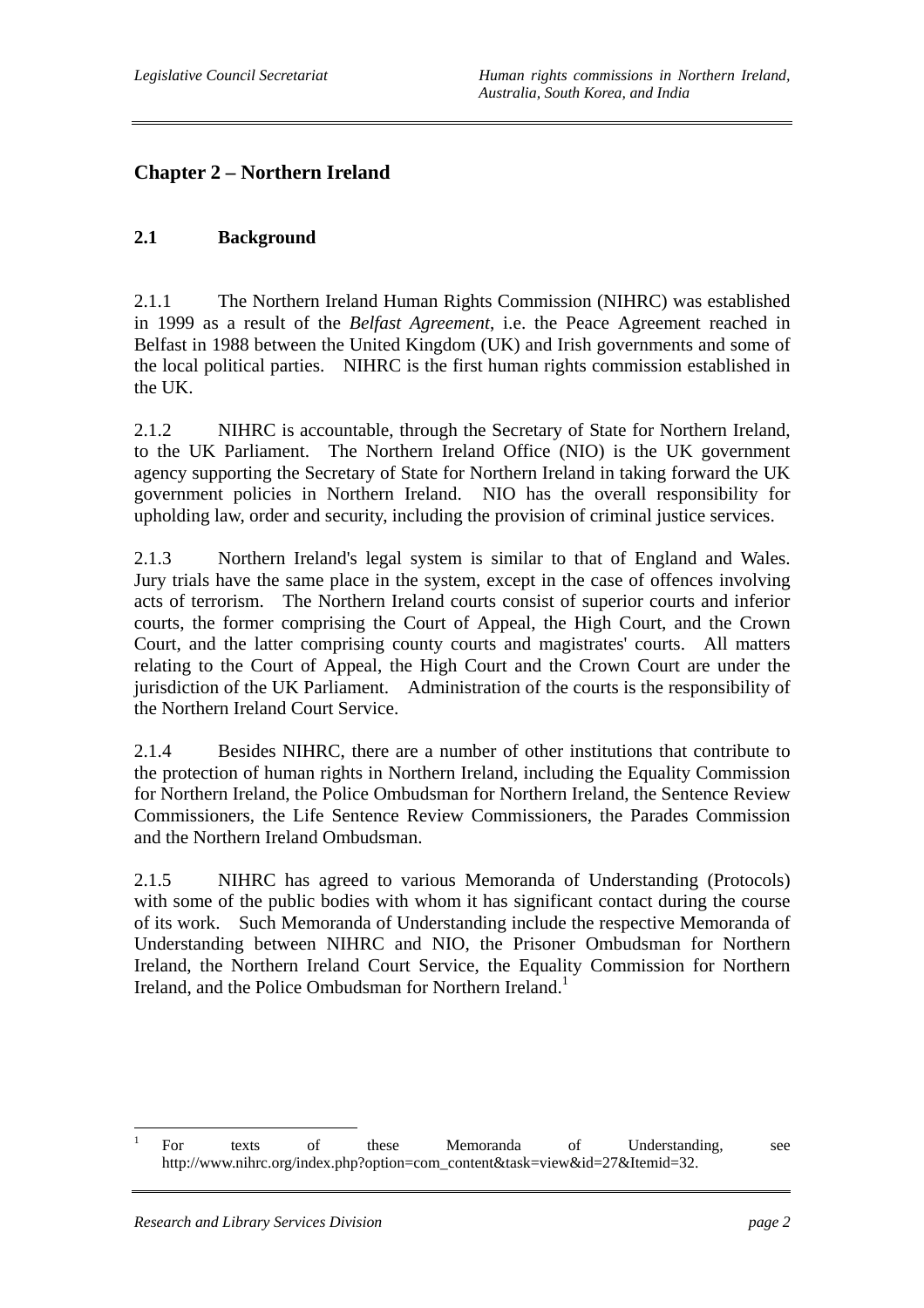## **2.2 Regulatory framework**

## Legal basis

2.2.1 There is a Human Rights section in the *Belfast Agreement*. NIHRC was one of the two institutions<sup>2</sup> provided by the Agreement and given an overall function to promote and protect human rights.<sup>3</sup>

2.2.2 NIHRC was established as a non-departmental public body (an independent public agency) by the UK Parliament through the *Northern Ireland Act 1998* (*NI Act*), and commenced its work on 1 March 1999. *NI Act* is the statute for the implementation of most of the *Belfast Agreement*. Sections 68-72 of *NI Act* provides for the establishment and functions of NIHRC. Schedule 7 of *NI Act* deals with matters relating to tenure and salary of NIHRC's commissioners, financial resources, and staff arrangement of NIHRC.

2.2.3 The *Justice and Security (Northern Ireland) Act 2007* (*JSNI Act*), which received Royal Assent on 24 May 2007, extends the power of NIHRC when performing investigations and bringing legal proceedings. Sections 14-20 of *JSNI Act* amend *NI Act* by granting three new powers to NIHRC – powers to require the provision of information or a document, or for a person to give oral evidence; to access places of detention; and to institute judicial proceedings in NIHRC's own right, and when doing so to rely upon the *European Convention on Human Rights (ECHR)*.

## **Jurisdiction**

 $\overline{a}$ 

2.2.4 The term "human rights" is undefined in legislation. Section 11 of *NI Act* states that "human rights" include the Convention rights, which has the same meaning as in the *Human Rights Act 19984* .

<sup>2</sup> The other institution is the Equality Commission for Northern Ireland.

<sup>3</sup> Paragraph 5 of the Human Rights section of the *Belfast Agreement* states that "*[n]ew Northern Ireland Human Rights Commission, with membership from Northern Ireland reflecting the community balance, will be established by Westminster legislation, independent of Government, with an extended and enhanced role beyond that currently exercised by the Standing Advisory Commission on Human Rights, to include keeping under review the adequacy and effectiveness of laws and practices, making recommendations to Government as necessary; providing information and promoting awareness of human rights; considering draft legislation referred to them by the new Assembly; and, in appropriate cases, bringing court proceedings or providing assistance to*  individuals doing so."

Section 71(5), *NI Act.*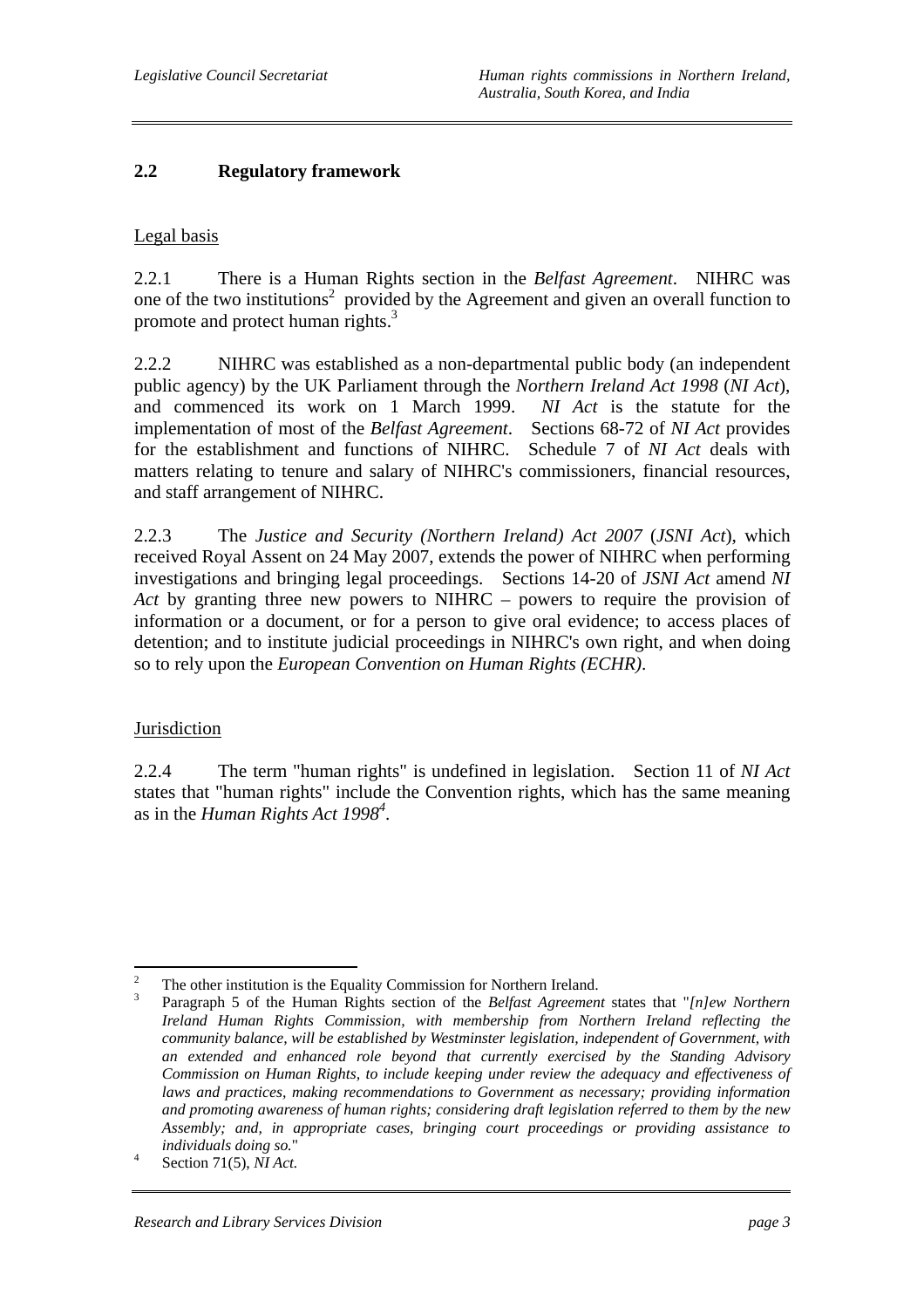2.2.5 Section 69(5)(a) of *NI Act* clearly indicates that NIHRC may give assistance to any individuals. Where a person applies to NIHRC for assistance, NIHRC may grant the application on any of the following grounds:

- (a) that the case raises a question of principle;
- (b) that it would be unreasonable to expect the person to deal with the case without assistance because of its complexity, or because of the person's position in relation to another person involved, or for some other reason; and
- (c) that there are other special circumstances which make it appropriate for NIHRC to provide assistance.<sup>5</sup>

2.2.6 Section 70(3) of *NI Act* further indicates that where NIHRC grants an application for assistance, it may:

- (a) provide, or arrange for the provision of, legal advice;
- (b) arrange for the provision of legal representation; and
- (c) provide any other assistance which it thinks appropriate.

## Mandate and functions

- 2.2.7 Under Section 69 of *NI Act*, NIHRC has the following functions:
	- (a) to keep under review the adequacy and effectiveness in Northern Ireland of law and practice relating to the protection of human rights;
	- (b) to advise the Secretary of State<sup>6</sup> and the Executive Committee of the Northern Ireland Assembly of legislative and other measures which ought to be taken to protect human rights;
	- (c) to advise the Northern Ireland Assembly whether a bill is compatible with human rights;
	- (d) to promote understanding and awareness of the importance of human rights in Northern Ireland by, for example, undertaking or commissioning or otherwise assisting in research and educational activities;

 $\frac{1}{5}$ Section 70(2), *NI Act.* <sup>6</sup>

Unless stated otherwise, the Secretary of State in this chapter means the responsible Secretary of State of NIHRC.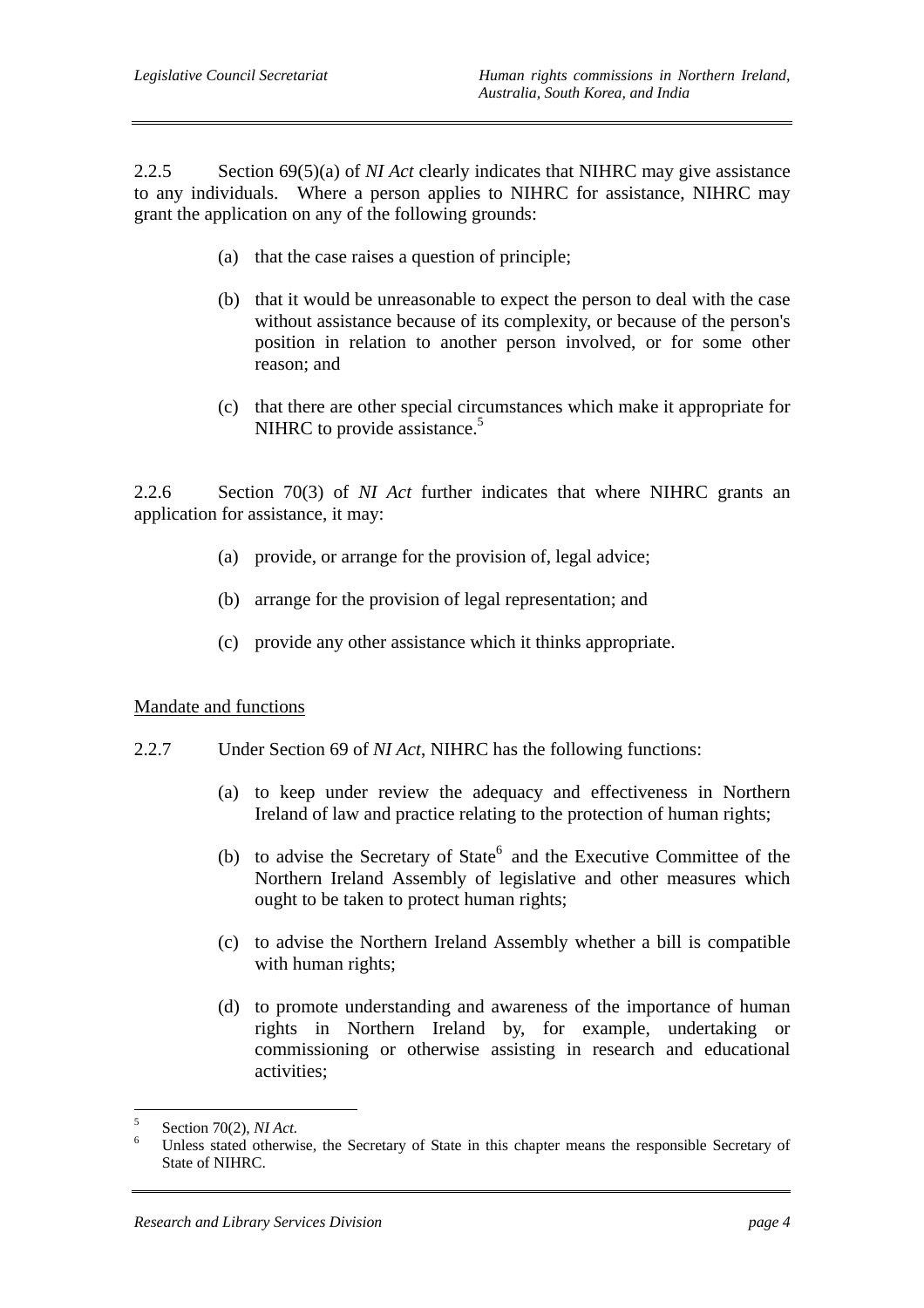- (e) to provide advice to the Secretary of State on the scope for defining, in Westminster legislation, rights supplementary to those in *ECHR*;
- (f) to provide to the Secretary of State within two years such recommendations as it thinks fit for improving NIHRC's effectiveness; and
- (g) to do all that it can to ensure the establishment of a Joint Committee with the proposed Human Rights Commission in the Republic of Ireland.

2.2.8 To a large extent, the above listed functions mirror the requirements of the Paris Principles.<sup>7</sup> In addition, under the same section, NIHRC has the following powers:

- (a) to give assistance to individuals who seek its help in relation to proceedings involving law or practice concerning the protection of human rights;
- (b) to bring proceedings involving law or practice concerning the protection of human rights;
- (c) to conduct such investigations as it considers necessary or expedient for the purpose of exercising its functions; and
- (d) to publish its advice and the outcome of its research and investigations.

## **2.3 Organisational design and operational arrangements**

## Composition and organisational structure

2.3.1 NIHRC consists of a Chief Commissioner and several commissioners who are appointed by the Secretary of State in accordance with guidance issued by the Office of the Commissioner for Public Appointments (OCPA).<sup>8</sup> In making these appointments, the law requires that the commissioners, as a group, are "*representative of the community in Northern Ireland*."<sup>9</sup> At present, NIHRC comprises one full-time Chief Commissioner with an academic and political background and nine part-time  $commissioners<sup>10</sup>$  drawn from individuals of different backgrounds such as school teachers, social workers, and people working in NGOs.

<sup>—&</sup>lt;br>7 Dickson (2005) p.135.

<sup>8</sup> OCPA's guidance requires that appointments should be governed by the overriding principles of selection based on merit.<br>Section  $68(3)$ , NI Act.

<sup>&</sup>lt;sup>10</sup> They work approximately one day per week.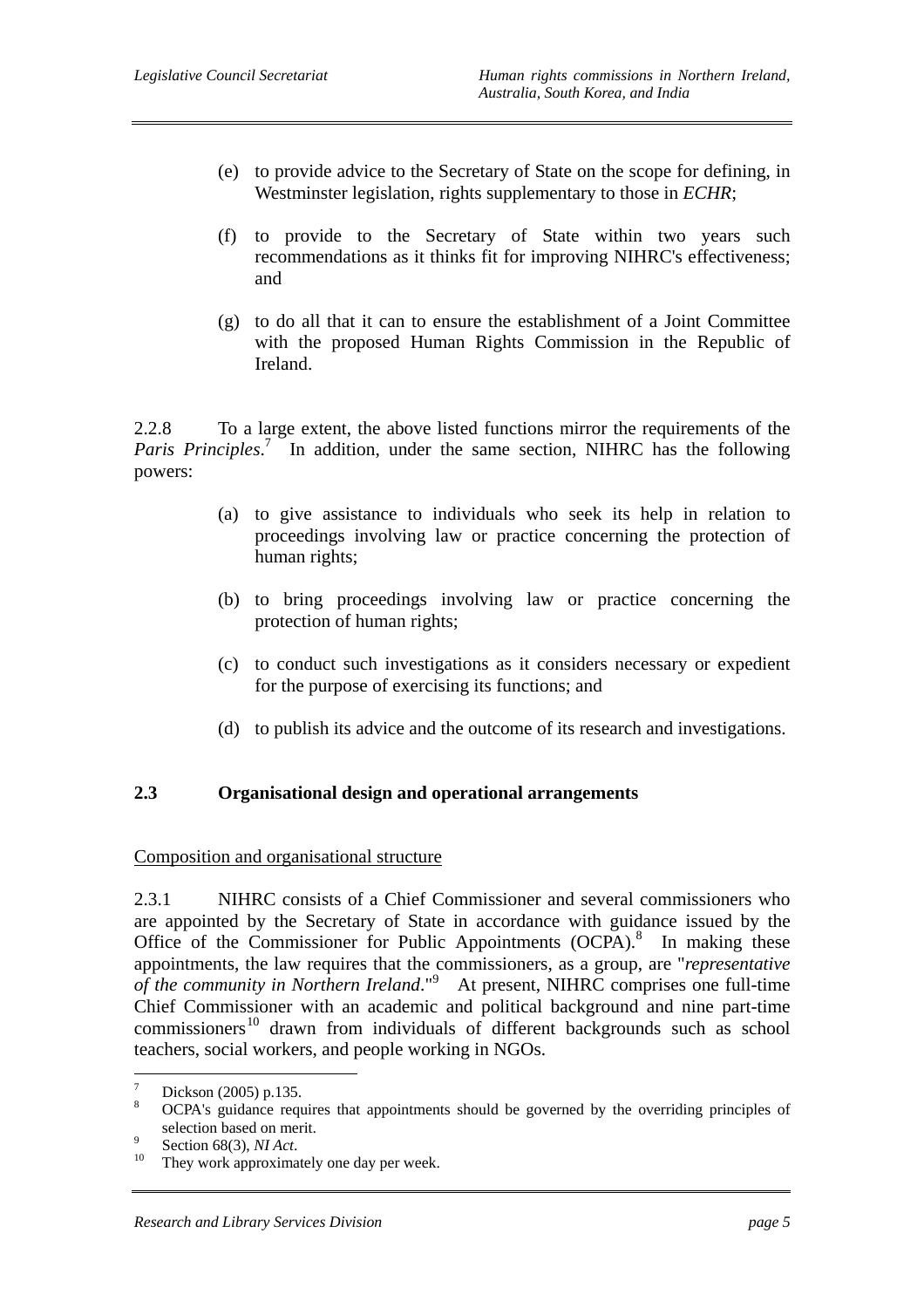2.3.2 The term of appointments cannot be more than five years in the case of the Chief Commissioner, and not more than three years for the other commissioners. There is an option for a second term of appointment subject to the Secretary of State's discretion. The Secretary of State may dismiss a person from his office as Chief Commissioner or commissioner if it is satisfied:

- *"(a) that he has without reasonable excuse failed to discharge his functions for a continuous period of three months beginning not earlier than six months before the day of dismissal;*
- *(b) that he has been convicted of a criminal offence;*
- *(c) that a bankruptcy order has been made against him, or his estate has been sequestrated, or he has made a composition or arrangement with, or granted a trust deed for, his creditors; or*
- *(d) that he is unable or unfit to carry out his functions."*<sup>11</sup>

2.3.3 NIHRC has a relatively simple organisational structure, which is shown in diagram 1 below. In determining its own procedure, NIHRC is allowed to make provision for the discharge of its functions by committees (which may include persons who are not commissioners).<sup>12</sup> Various committees are set up accordingly, including the Audit and Risk Management Committee, the Legal Committee and the Policy Committee.<sup>13</sup>

2.3.4 Under the *Belfast Agreement*, it was proposed that a Joint Committee should be established between NIHRC and the Republic of Ireland's Human Rights Commission as a forum for consideration of human rights issues on the island of Ireland. The Joint Committee of the two Commissions was formally established in late 2001. The Joint Committee meets on a bi-monthly basis with alternate meetings taking place in Belfast and Dublin.

## Financial and human resources

2.3.5 NIHRC is funded by NIO, with the Secretary of State making grants to NIHRC out of money provided by the UK Parliament. NIO's Permanent Secretary, who is the Principal Accounting Officer of NIO, designates the Chief Executive of NIHRC as the Accounting Officer of NIHRC.

 $11$ 

<sup>&</sup>lt;sup>11</sup> Paragraph 2(4), Schedule 7, *NI Act*.<br><sup>12</sup> Paragraph 8(1)(a), Schedule 7, *NI Act*.<br><sup>13</sup> See NIHRC Annual Report (2007) pp. 83-4.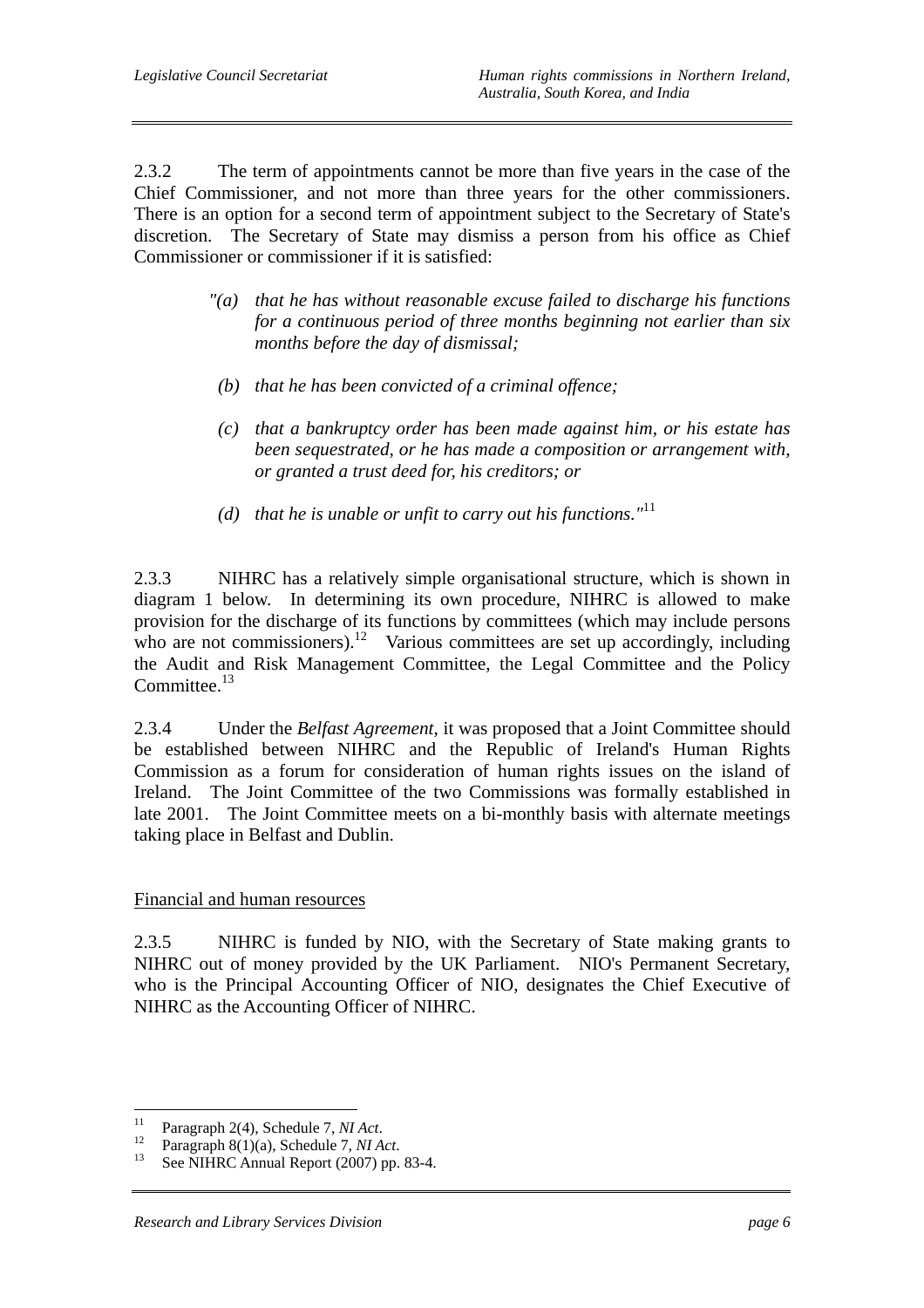2.3.6 NIHRC operates under a Management Statement and Financial Memorandum agreed with NIO and financed by grant-in-aid from NIO. In 2007-2008, NIHRC has a budget of £1.561 million (HK\$23.42 million) funded by grant-in-aid. On the expenditure side, staff costs account for 54% of its total budget (or £0.995 million (HK\$14.93 million)) in the same year.

2.3.7 *NI Act* specifically provides that NIHRC may employ staff subject to the approval of the Secretary of State as to their number, remuneration and other terms and conditions of employment.<sup>14</sup> NIHRC has a relatively small staff size of around 20 and is headed by the Chief Executive. The Chief Executive is appointed by NIHRC following an open recruitment exercise.

 $14$ Paragraph 4(1), Schedule 7, *NI Act*.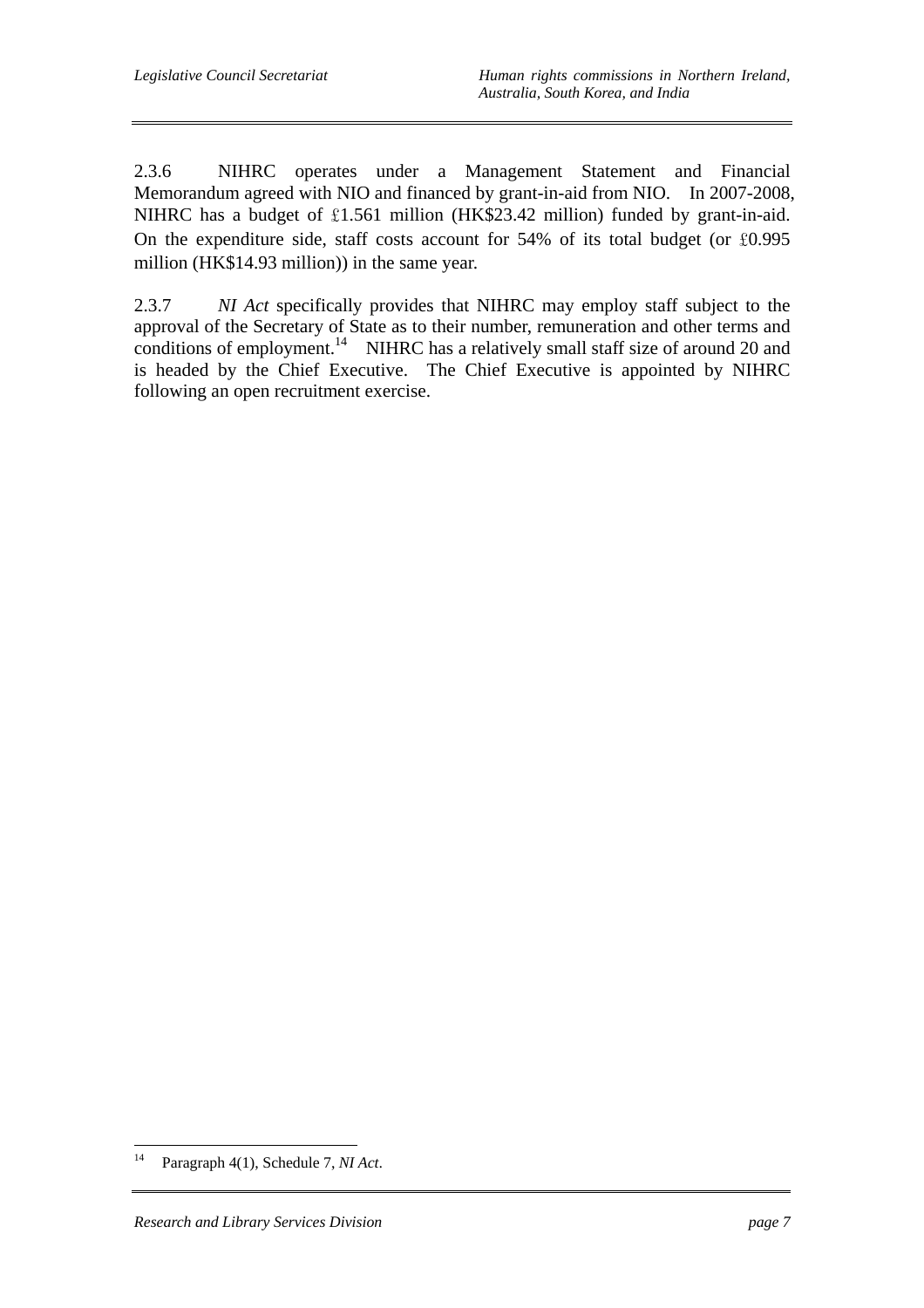



Source: NIHRC Annual Report (2007).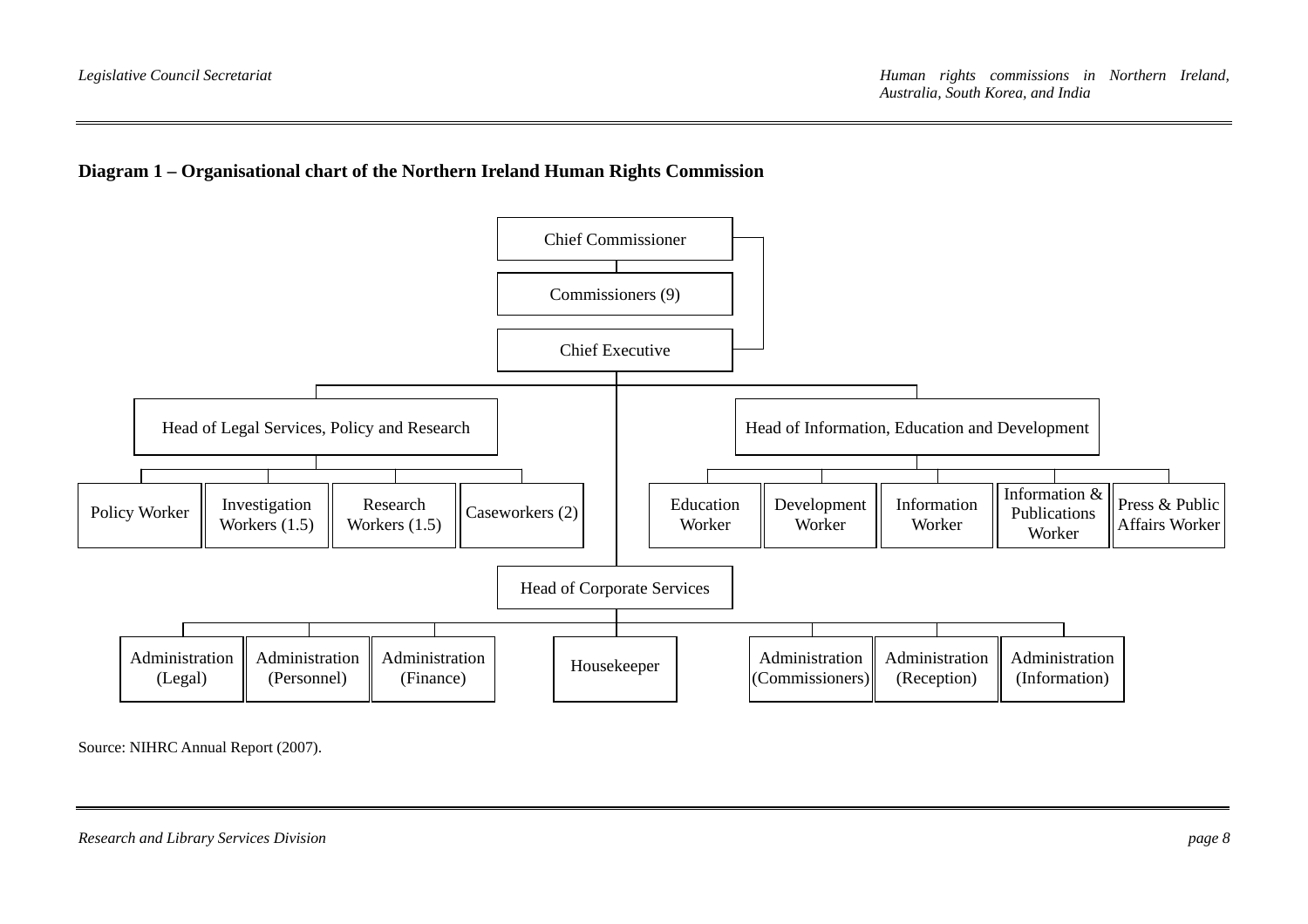## Operational autonomy and accountability

2.3.8 In end-2006, NIHRC attained full accreditation as a United Nations recognised national human rights institution, meaning that NIHRC had been assessed to be in compliance with the *Paris Principles*<sup>15</sup>.

2.3.9 As mentioned in paragraph 2.3.7, the UK government plays a dominant role in setting up NIHRC's overall budget and maintains control over the employment of staff. NIHRC has repeatedly requested that sufficient resources should be provided to NIHRC to carry out its functions effectively and NIHRC should be in control of its own resources as far as the employment of staff is concerned.16

2.3.10 With regards to accountability, NIHRC is accountable to the UK Parliament and is subject to oversight by the UK Parliamentary Commissioner for Administration. *JSNI Act* imposes a duty for NIHRC to publish a report of its findings on an investigation.<sup>17</sup>

2.3.11 NIHRC is required, as soon as reasonably practicable after the end of each year, to make a report to the Secretary of State on the performance of its functions during the year. In addition, NIHRC maintains a Register of Commissioner's Interests which is available for public review.

## **2.4 Functions and powers**

Providing advice on legislation and government policies

2.4.1 NIHRC's functions include reviewing the adequacy and effectiveness of Northern Ireland laws and practices relating to the protection of human rights. Throughout the years, NIHRC has made numerous consultation responses and other submissions to the government, public authorities and international bodies on the human rights implications of current or proposed legislation, policies and practices, and the compliance issues of Northern Ireland with the UK's international human rights obligations.18

2.4.2 In 2006-2007, a primary focus of NIHRC's work concerned justice and security. It made some 50 consultation responses and submissions, including submissions on issues relating to legal reforms, policing, prisons, juvenile justice, immigration, health and the rights of victims.

 $15<sup>7</sup>$ 15 These principles were adopted at a United Nations-sponsored meeting of representatives of national human rights institutions held in Paris in 1991, and later endorsed by the United Nations Commission on Human Rights and the United Nations General Assembly. They have become the foundation and reference point of the establishment and operation of national human rights institutions. The *Paris Principles* are presented in the Appendix of this research report.<br><sup>16</sup> See section 4.5 of this report.<br><sup>17</sup> Section 18, ISM A if

<sup>&</sup>lt;sup>17</sup> Section 18, *JSNI Act*.<br><sup>18</sup> See http://www.nihrc.org/index.php?page=res\_details&category\_id=26&Itemid=61.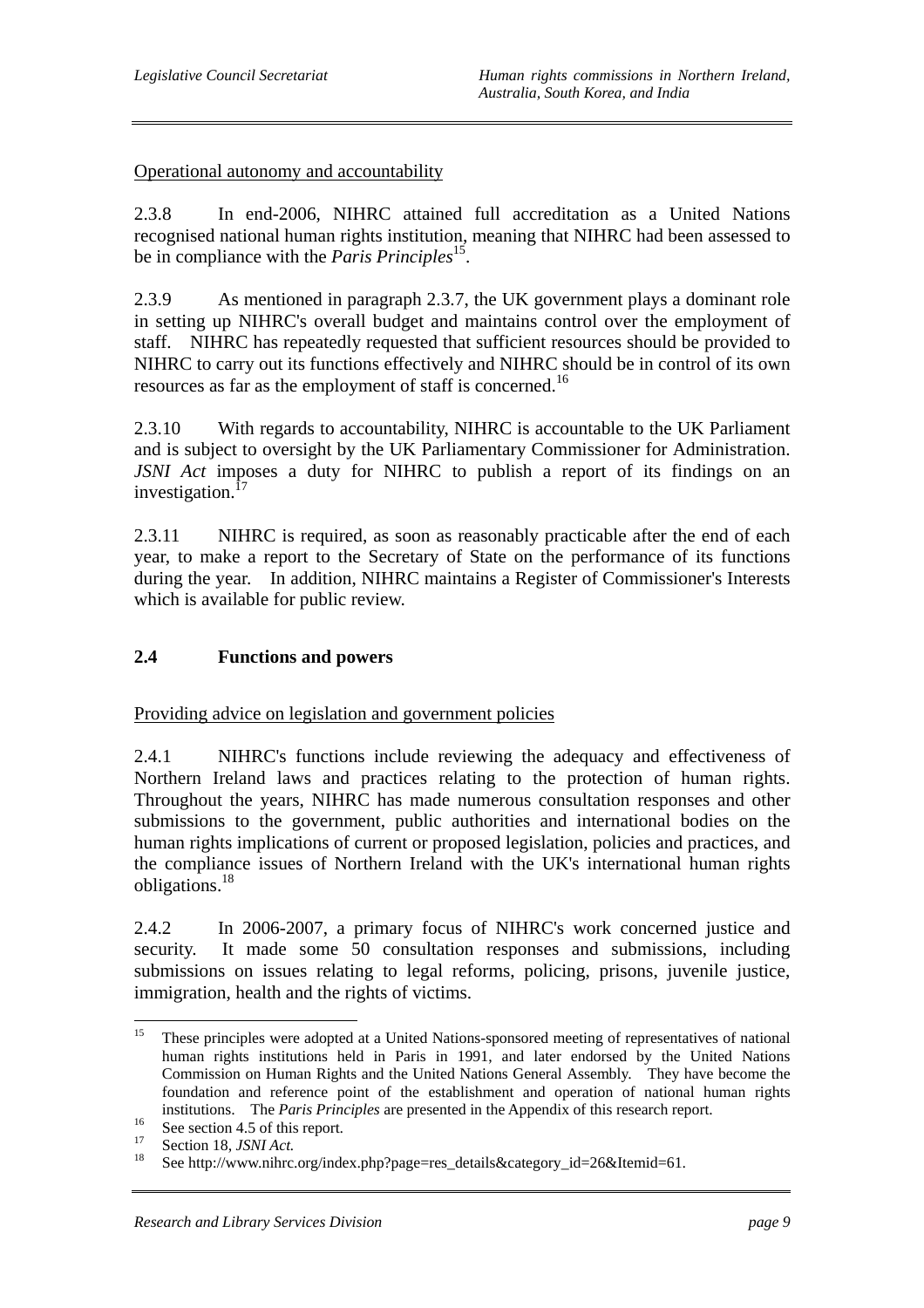2.4.3 Both the *Belfast Agreement* and *NI Act* require NIHRC to "*consult and advise on the scope for defining, in Westminster legislation, rights supplementary to those in the European Convention on Human Rights, to reflect the particular circumstances of Northern Ireland, drawing as appropriate on international instruments and experience.*" 19

2.4.4 NIHRC launched its Bill of Rights project in March 2000. Since then, NIHRC has engaged in an extensive range of related consultations with various sectors via different channels. Examples include the establishment of different working groups; the engagement with political parties, NGOs, and other sectors; the education and training works on the proposed Bill; and a parallel consultation with children and young people. In addition, NIHRC has published two consultation documents and received advice from hundreds of local contributors, international organisations as well as senior judicial figures in other jurisdictions.

Investigation and prosecution of complaints

## *Casework*

2.4.5 In respect of human rights violations, NIHRC can:

- (a) provide advice to individuals;
- (b) investigate complaints;
- (c) assist individuals to bring legal proceedings;
- (d) bring proceedings in the name of NIHRC; and
- (e) intervene as a third party or *amicus curiae*20 in legal proceedings.

2.4.6 The assistance relating to items (d) and (e) of paragraph 2.4.5 will be discussed in paragraphs 2.4.12-2.4.14 of this report. NIHRC receives in excess of 1 000 new legal inquiries every year. The vast majority of these inquiries do not proceed to a formal application for legal assistance because they are either resolved or dropped after the provision of initial advice and (in most cases) some correspondence and informal negotiation.

<sup>19</sup> 

<sup>&</sup>lt;sup>19</sup> Paragraph 4 of the Human Rights section, the *Belfast Agreement*.<br><sup>20</sup> An *amicus curiae* is a "friend to the court" who assists the court on points of law in a particular case.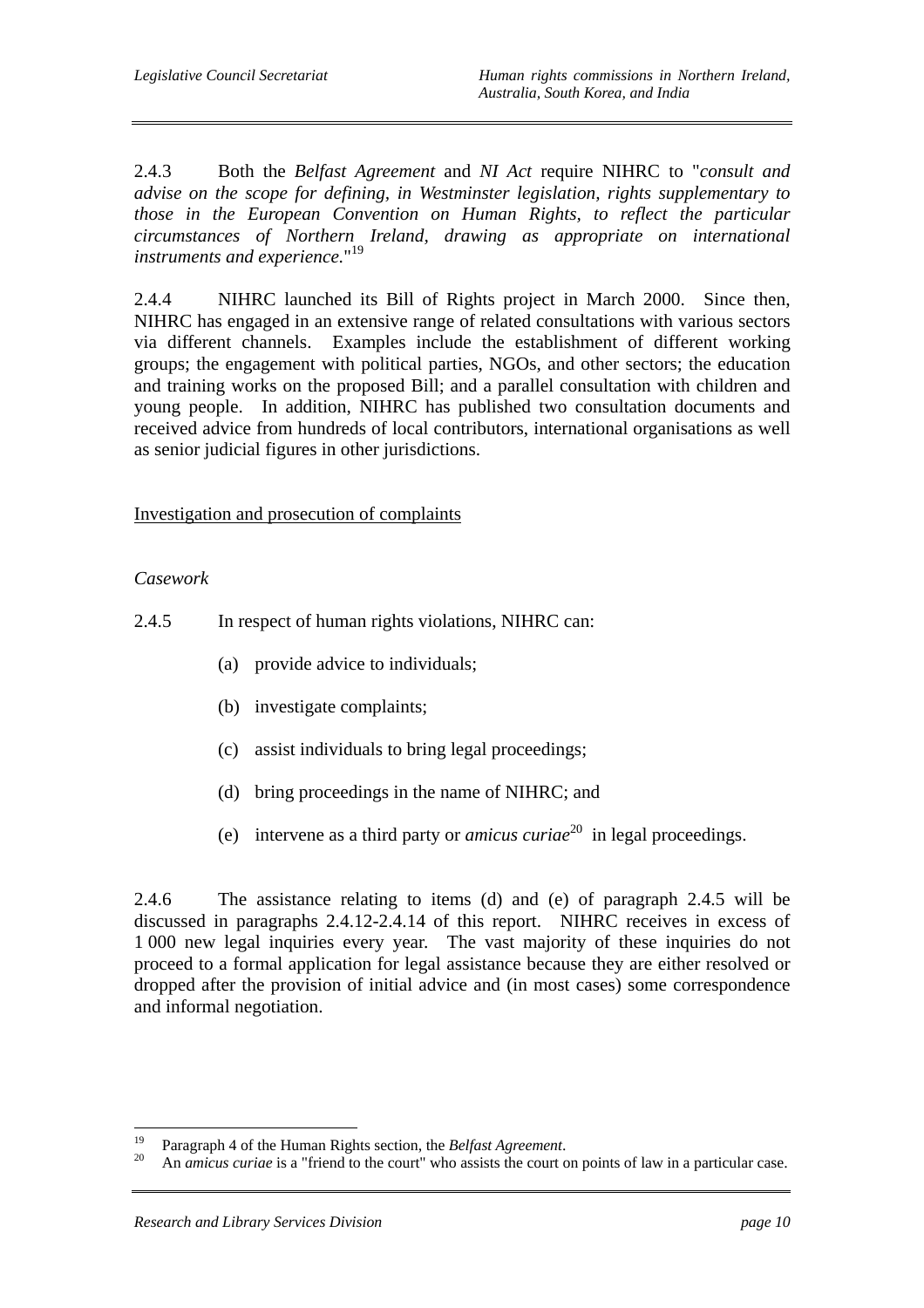2.4.7 The Legal Committee (formerly the Casework Committee) usually meets monthly to consider applications for legal assistance from individuals, and receives reports on other casework matters. The Committee, comprising three to five Commissioners as members, is the only sub-committee of NIHRC with delegated decision-making and spending powers.

2.4.8 The strategic priorities for NIHRC in deciding whether or not to assist a particular individual, for the years 2003-2006, were framed in terms of certain Articles of *ECHR.* They were Article 2 (right to life), Article 3 (freedom from torture and inhuman or degrading treatment) and Article 6 (fair trial), together with the education right found at Article 3 of the First Protocol. In NIHRC's informal works which deal with cases short of applications for legal assistance, the most common areas of concern to individuals involve issues of family law, planning law and employment law.

2.4.9 Over the past three years, the Legal Committee considered 150 applications, and granted assistance in 36 cases. Examples included a challenge against the decision of the Secretary of State to refuse protection under the Key Person Protection Scheme. Another case challenged the lack of availability of legal aid at inquest proceedings. A third case concerned employment discrimination against ex-prisoners.

## *Research and investigations*

2.4.10 Under *NI Act*, NIHRC has the power to conduct research<sup>21</sup> and carry out investigations<sup>22</sup>. NIHRC has conducted investigations on a range of issues relating to children and young people in detention, immigration enforcement, use of lethal force by the security forces, deaths in the health care system and prison conditions for women.

2.4.11 Under the original *NI* Act, while NIHRC had a general power to conduct investigations, it had no concurrent powers of enforcement, such as the power to compel oral testimony from witnesses or the disclosure of documents. However, with the passage of *JSNI Act*, NIHRC is granted the powers to require the provision of information or a document, or for a person to give oral evidence and to access places of detention. These new investigation powers are circumscribed by national security restrictions and apply only to events occurring after August 2007.<sup>23</sup>

<sup>21</sup> 

<sup>21</sup> Section 69(6), *NI Act*. 22 Section 69(8), *NI Act*. 23 Sections 15 and 20, *JSNI Act.* NIHRC is required to report to the Secretary of State on the effectiveness of these new powers, within two years of their commencement.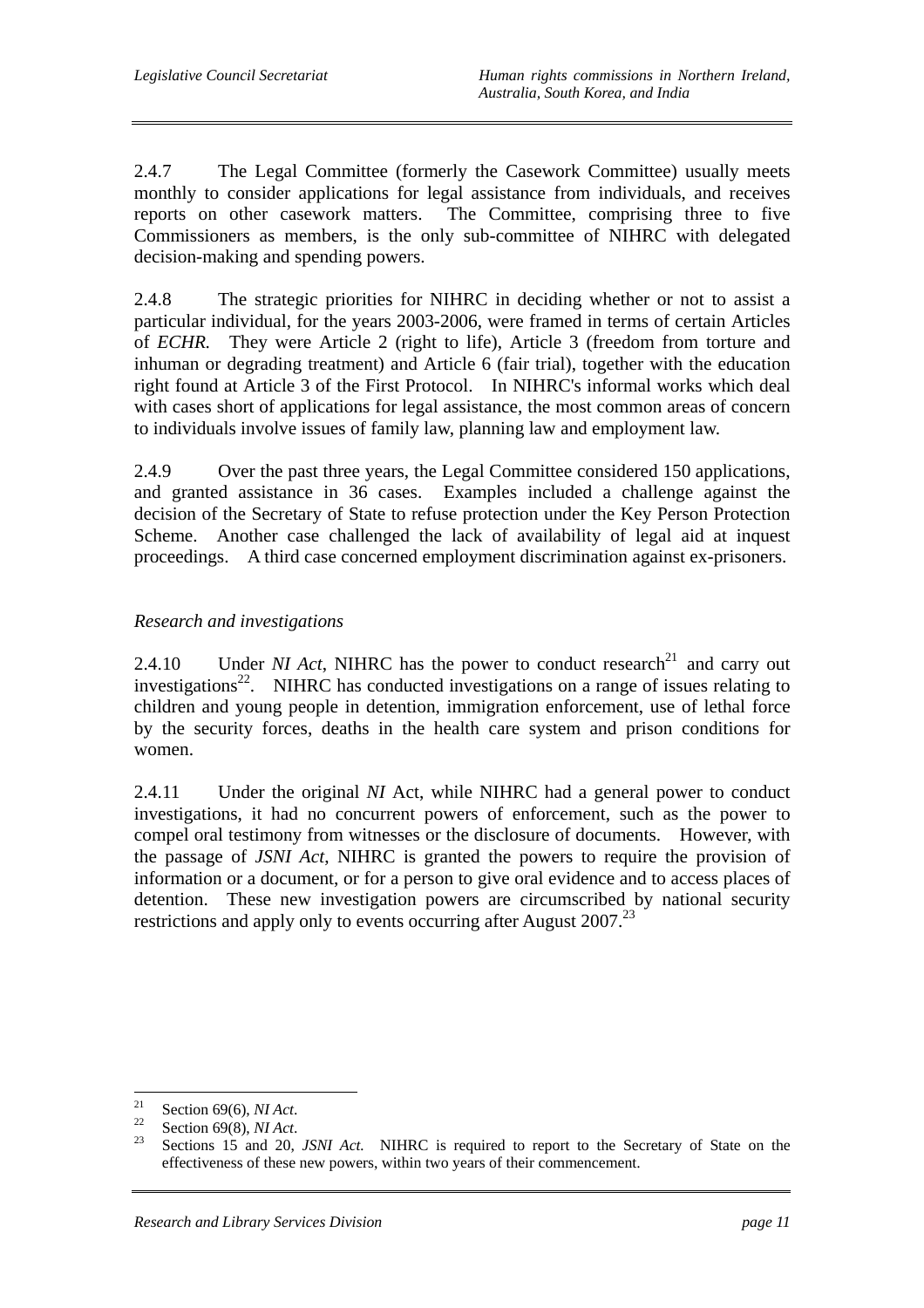## Involvement in legal proceedings

2.4.12 Section 69(5)(b) of *NI Act* specifically allows NIHRC to bring proceedings involving laws or practices relating to the protection of human rights. Ever since its establishment, NIHRC has decided to exercise this power only on four occasions. The first occasion was in October 2000 dealing with a decision by the British Broadcasting Corporation to broadcast a programme in which it was alleged that certain individuals had been guilty of planting the 1998 bomb attack in Omagh, Northern Ireland. The second occasion concerned the power of NIHRC to make interventions in court cases. The two other occasions related to denials of access by a public authority to important information.<sup>24</sup>

2.4.13 *NI Act* does not expressly confer NIHRC on the power to act as an *amicus curiae.* However, in Re Northern Ireland Human Rights Commission<sup>25</sup>, the House of Lords held that NIHRC could intervene in legal proceedings to make submissions where human rights principles needed to be raised, if permitted or invited to do so by the courts.

2.4.14 NIHRC has intervened as a third party or friend of the court in over a dozen cases since its right to apply to do so was clarified at the House of Lords in June 2002. Examples included (in the House of Lords) the Amin case, where NIHRC set out views on the obligations imposed by Article 2 of *ECHR* in the context of deaths in custody; the McKerr case where NIHRC expounded its position that the government was under a continuing obligation to comply with a decision of *ECHR*, and *McClean* v. *Sentence Review Commissioners* where NIHRC addressed the applicability of Article 6 of *ECHR* to matters before the Sentence Review Commissioners.<sup>26</sup>

## Education and enhancement of public awareness

2.4.15 NIHRC has the legal responsibility to promote understanding and awareness of the importance of human rights in Northern Ireland. Human rights education and training works have been one of NIHRC's top priorities. In March 2004, NIHRC commissioned an independent review of human rights education and training in Northern Ireland.<sup>27</sup>

 $24$ <sup>24</sup> See Dickson (2005) pp. 147-50.

<sup>25</sup> *R. (on the application of Northern Ireland Human Rights Commission)* v *Greater Belfast Coroner*  [2002] UKHL 25. For discussion, see Smith (2003).<br>
See Dickson (2005).<br>
<sup>27</sup> Bailly & Niggs (2005).

Reilly  $& Niens (2005).$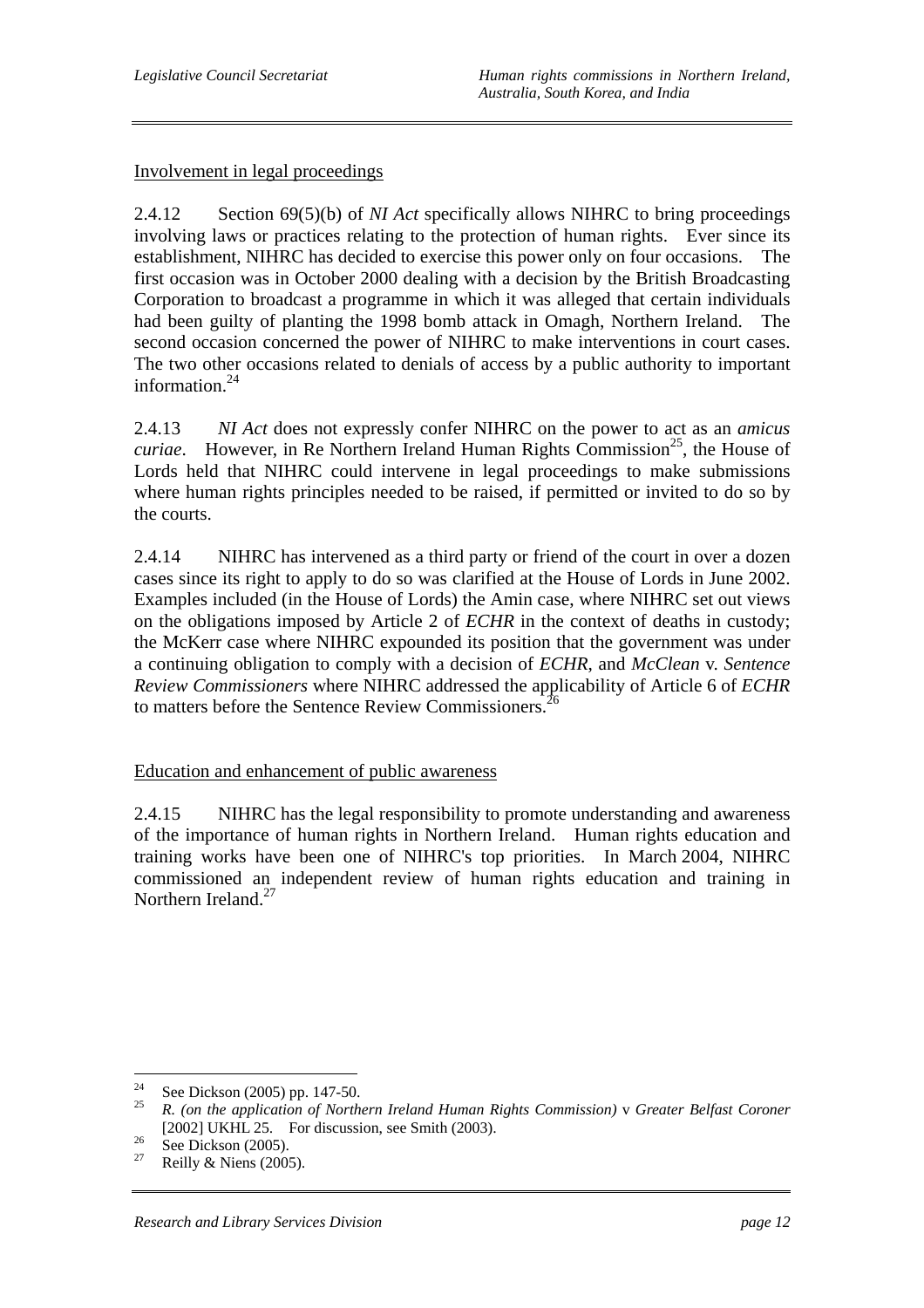2.4.16 The findings of the independent review were used by NIHRC to develop a specific education and training strategic plan for the period of 2007-2010 – the NIHRC Education Strategy  $2007<sup>28</sup>$  The Strategy proposes that NIHRC should concentrate on:

- (a) developing a synergy between the range of activities currently delivered in this programme area;
- (b) expanding its education and training activities in collaboration with a range of providers;
- (c) delivering an accredited education and training programme to a wider range of stakeholders;
- (d) reviewing human rights training provided by public sector bodies; and
- (e) producing a wider range of information, training and education materials.
- 2.4.17 Some of NIHRC's typical education and training works are detailed below:
	- (a) The Bill of Rights in Schools Project was set up in September 2002 to produce human rights educational materials on the proposed Bill of Rights for Northern Ireland.
	- (b) Since 2000, monitoring work has been carrying out on the human rights training of police officers in Northern Ireland, resulting in the production of five study reports.
	- (c) The production of various human rights guides, including the guides to Articles 2 and 3 of *ECHR*, summaries of European Court cases and a guide to the *Human Rights Act*.
	- (d) NIHRC has been working to develop the relationships with academic groups at the two main local universities. Collaborative activities include the provision of student internships, the sponsorship of dissertation awards, and the hosting of lectures concerning human rights issues.

<sup>28</sup> NIHRC (2007).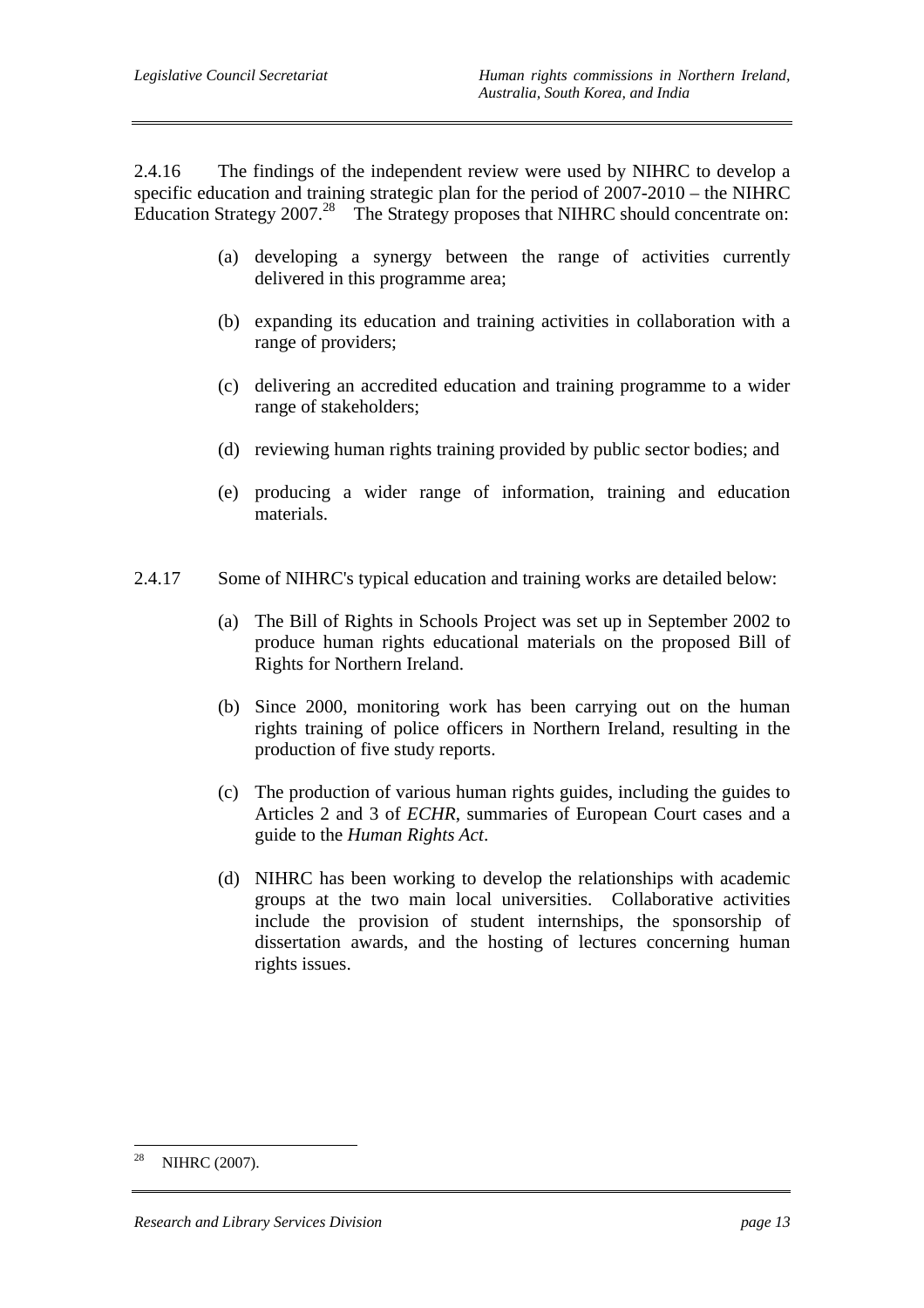## **2.5 Review and evaluation conducted**

2.5.1 Northern Ireland has been for many years a place under political violence and ethno-conflicts. Ever since its establishment, NIHRC has been under close scrutiny by many interested parties. Section 69(2) of *NI* Act provides that NIHRC must, after two years of its existence, make recommendation to the Secretary of State on ways in which its effectiveness could be improved, including in relation to the powers and duties conferred on it by Part VII of the Act.

2.5.2 Accordingly, NIHRC submitted an evaluation report to the Secretary of State for Northern Ireland in February 2001.<sup>29</sup> The report put forward a number of recommendations in regard to NIHRC's independence and financial resources as well as various functions conferred upon NIHRC by *NI* Act. In particular, the report recommended that special provisions should be enacted to guarantee the impartiality and independence of NIHRC and to broaden NIHRC's investigation powers. The report also recommended that NIHRC should be provided sufficient resources to carry out its functions effectively and should be in control of its own resources as far as the employment of staff was concerned.

2.5.3 In May 2002, NIO published a consultation paper, containing the UK government's draft response to NIHRC's recommendations.30 In the consultation paper, the UK government considered that there was no need to legislate again to safeguard the independence of the Commissioners' appointment process. However, the UK government was content to remove the need for NIHRC to seek Ministerial approval for the number of staff they employed.

2.5.4 In 2003, with the purpose of investigating the UK's institutional experience to protect human rights, the Joint Committee on Human Rights of the UK Parliament published a report entitled – *Work of the Northern Ireland Human Rights Commission*. 31 The report agreed that, amongst other things, NIHRC's independence could be strengthened by giving it a specific statutory duty to act with independence and impartiality as well as establishing clear criteria for the appointment of commissioners. The report also recommended that NIHRC should be allowed to compel the production of evidence, and to have access to places of detention for the purposes of its investigation functions.

2.5.5 In November 2005, NIO published another consultation paper concerning the powers of NIHRC.<sup>32</sup> In the paper, the UK government finally agreed to provide NIHRC the power to obtain information and to access places of detention for investigation purposes.

<sup>29</sup> <sup>29</sup> Northern Ireland Human Rights Commission (2001).

 $^{30}$  Northern Ireland Office (2002).

 $\frac{31}{32}$  Joint Committee on Human Rights (2003).<br>Northern Ireland Office (2005)

Northern Ireland Office (2005).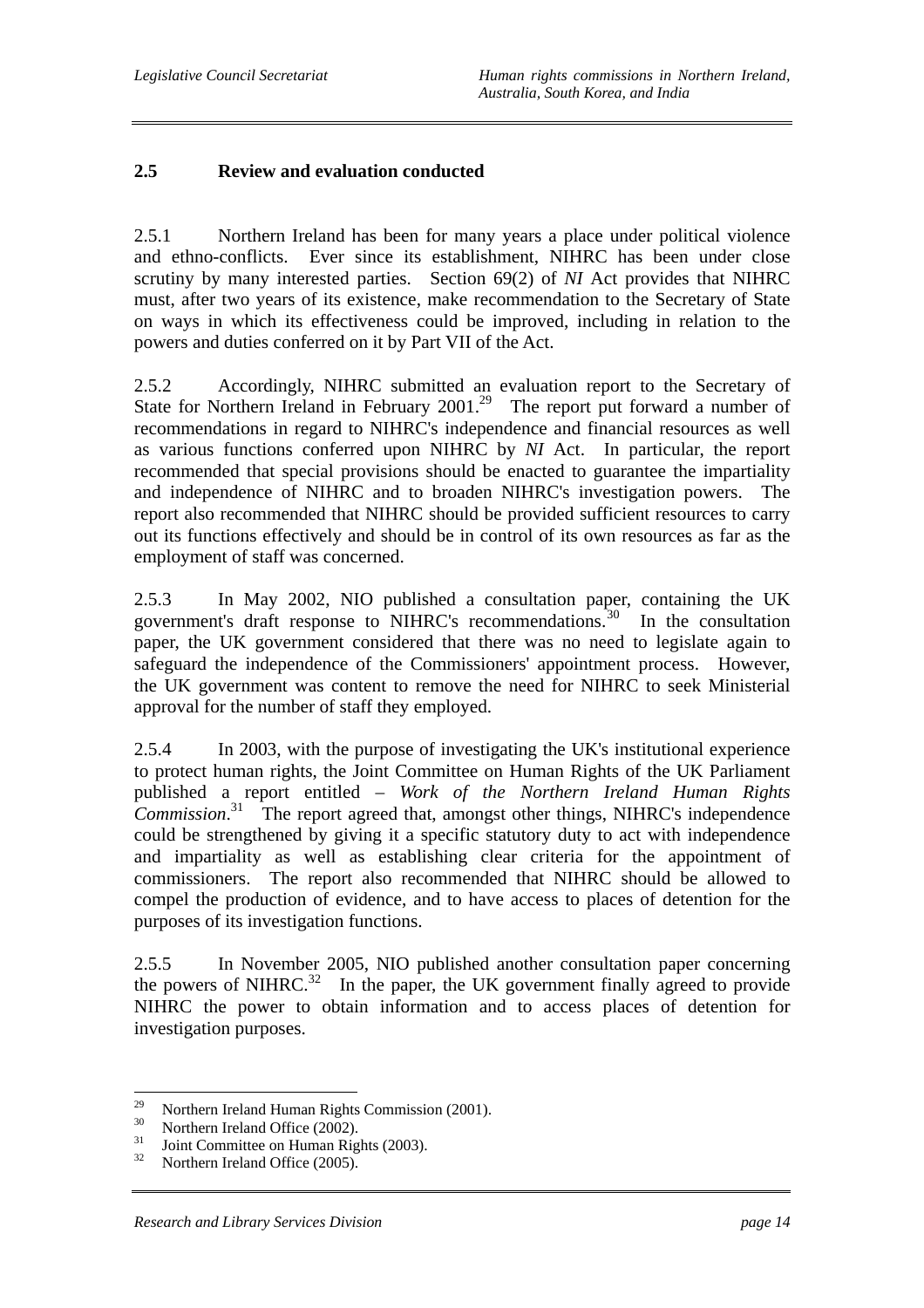2.5.6 In 2005, a report evaluating the effectiveness of NIHRC was published by two academics.33 The report concluded that while NIHRC had clearly achieved a number of positive things in its short history, the effectiveness of NIHRC in several areas was disputed. The report placed responsibility for these failings partly on the UK government – in particular NIO – for not providing adequate support to NIHRC, and partly on NIHRC itself, which failed to develop a collective vision for the organisation. The report recommended, amongst other things, that the UK government should provide NIHRC with adequate power and resources, and that NIHRC should work towards developing a collective strategic vision.

<sup>33</sup> Livingstone & Murray (2005).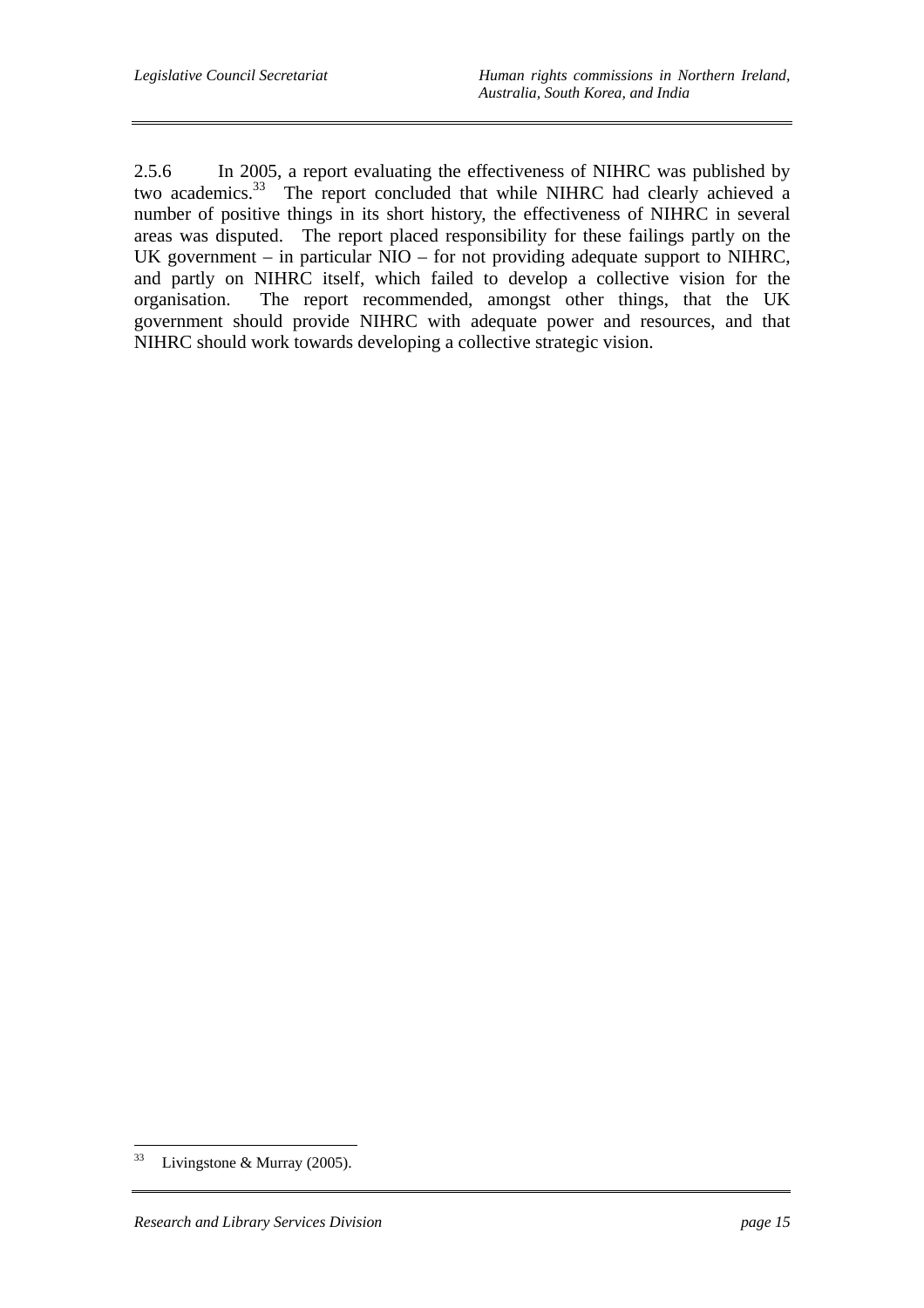# **Chapter 3 – Australia**

## **3.1 Background**

3.1.1 In Australia, the original Human Rights Commission was established in 1981 under the *Human Rights Commission Act* and ceased operation on 9 December 1986. A new Human Rights and Equal Opportunity Commission of Australia (HREOCA) was created by the *Human Rights and Equal Opportunity Commission Act 1986 (HREOC Act)*, which came into effect on 10 December 1986.

3.1.2 The Attorney-General is the Minister responsible for HREOCA. The Human Rights Branch of the Attorney-General's Department provides legal and policy advice to the Australian government on domestic human rights matters, anti-discrimination legislation, and the implementation of international human rights obligations. The Human Rights Branch also has a policy-advising role and administrative responsibilities for HREOCA. The Department of Foreign Affairs & Trade is the government department on human rights issues in the international arena.

3.1.3 In December 2004, the Australian government published the most recent *National Framework for Human Rights – National Action Plan*. 34 The Action Plan sets out the priority areas in which the government aims to enhance the enjoyment of human rights in Australia over the coming decade, and also describes the human rights protection already in place in Australia. State and territory governments, HREOCA, and non-governmental organisations (NGOs) were consulted in the preparation of the Plan.

3.1.4 Under the *Australian Constitution*, judicial power is vested in the High Court of Australia and other courts created by federal and regional legislation.<sup>35</sup> Australia has a two-stream court system, the federal stream and the state and territory stream. The High Court is the ultimate court of appeal in the Australian court system.

3.1.5 The independence of federal judges is guaranteed by the *Australian Constitution*, which gives them security of tenure and provides that their remuneration cannot be reduced. Federal judges may only be removed at the request of both houses of the Australian Commonwealth<sup>36</sup> Parliament on the ground of proved misbehaviour or incapacity. In the states and territories, legislation provides security of tenure for judges to ensure judicial independence.

 $34$ See Commonwealth of Australia (2005). In 1993, Australia proposed the creation of National Action Plans on Human Rights and became the first country to produce such a plan in 1994.<br>
<sup>35</sup> Section 71, the *Australian Constitution*.<br>
<sup>36</sup> In this report, the Commonwealth means the Commonwealth of Australia.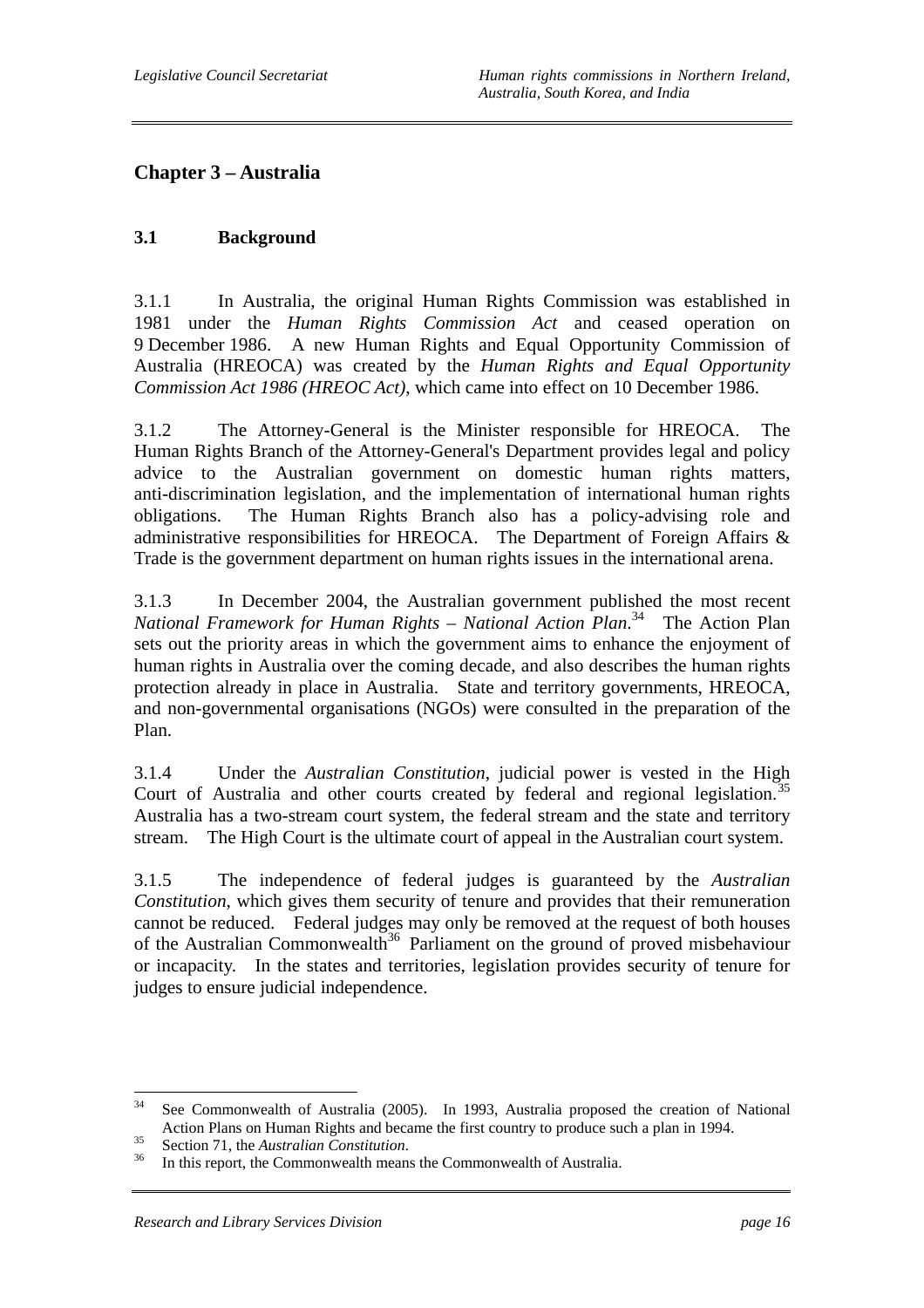3.1.6 Only the human rights commission at the federal level will be discussed in this research despite the fact that each of the states and territories in Australia has established an anti-discrimination or equal opportunity commission. Although the functions of these regional commissions vary according to the respective legislation under which they are established, they share some common functions, including determining or conciliating complaints of discrimination, and developing and conducting human rights education and awareness initiatives.

3.1.7 Besides the human rights commissions, there are a number of other institutions that contribute to the protection of human rights in Australia, including the Office of the Federal Privacy Commissioner, the Commonwealth Ombudsman<sup>37</sup>, and the privacy commissioners and ombudsmen at the state and territory level.

# **3.2 Regulatory framework**

# Legal basis

3.2.1 The *Australian Constitution* does not contain provisions in the nature of a bill of rights. As the highest law in Australia, the Constitution specifically protects certain rights and freedoms, including trial by jury (Section 80), freedom of religious association (Section 116), and just terms for acquisition of property (Section 51(xxxi)), as well as an implied right to political communication.

3.2.2 HREOCA was established by *HREOC Act* in 1986. *HREOC Act* provides for the organisation and operation of HREOCA, the duties, functions and powers of HREOCA, and the investigation procedures for alleged breaches of human rights or unlawful discrimination.

3.2.3 Many of HREOCA's legal responsibilities are derived from anti-discrimination laws, namely the *Racial Discrimination Act 1975,* the *Sex Discrimination Act 1984,* the *Disability Discrimination Act 1992,* and the *Age Discrimination Act 2004*. These laws protect people from discrimination or harassment in the workplace and various parts of public life, based on their age, race, colour, descent or national or ethnic origin, gender, pregnancy, marital status or disability.

 $\overline{a}$  $37$  For details, see Legislative Council Secretariat (2006).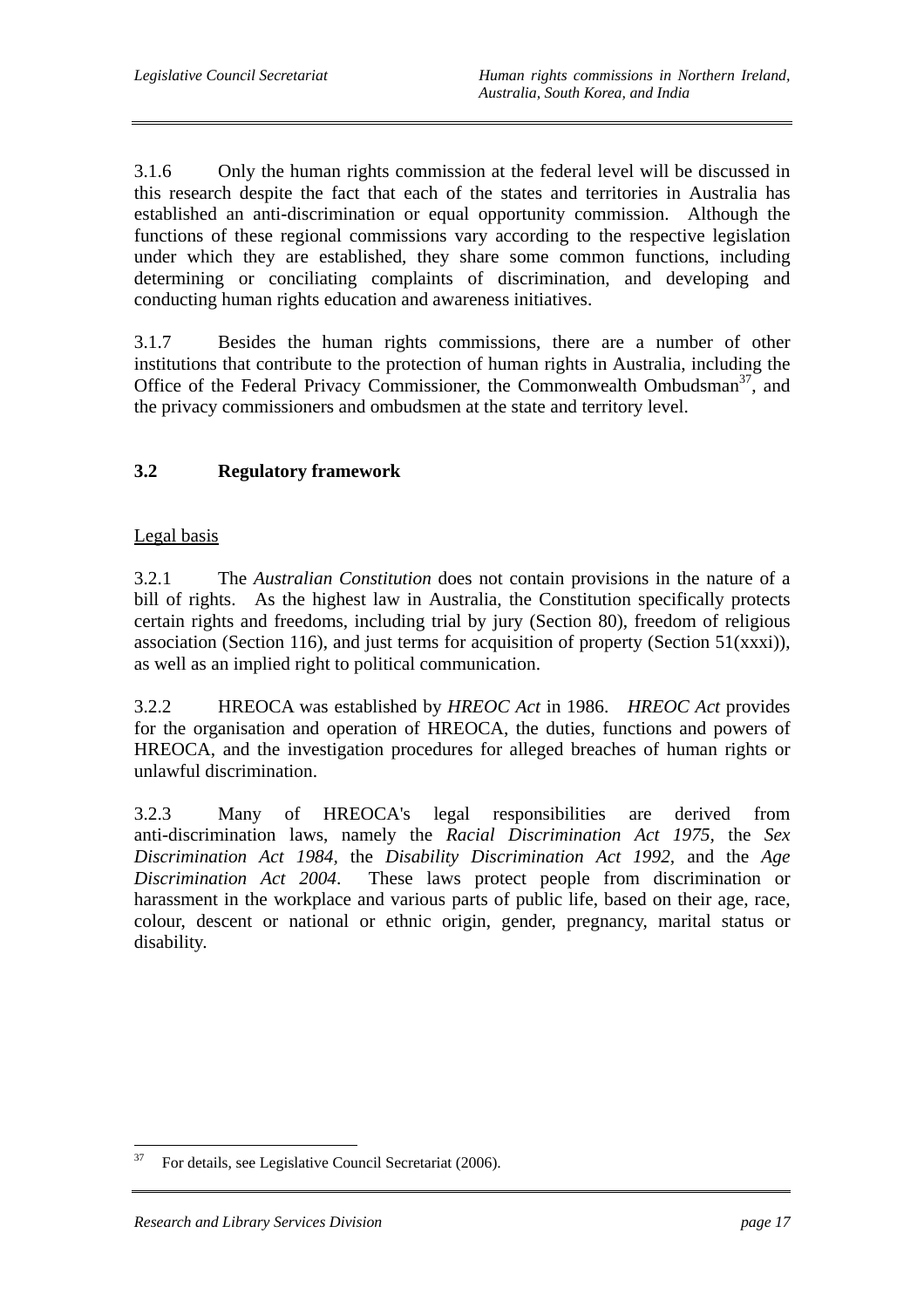## Jurisdiction

3.2.4 In Australia, human rights are strictly defined, and only relate to the international instruments scheduled to, or declared under, *HREOC Act*. *HREOC Act* gives HREOCA responsibility in relation to the following international human rights instruments ratified by Australia:

- (a) the *International Covenant on Civil and Political Rights* (ICCPR);
- (b) the *Convention Concerning Discrimination in Respect of Employment and Occupation* (ILO 111);
- (c) the *Convention on the Rights of the Child*;
- (d) the *Declaration of the Rights of the Child*;
- (e) the *Declaration on the Rights of Disabled Persons*;
- (f) the *Declaration on the Rights of Mentally Retarded Persons*; and
- (g) the *Declaration on the Elimination of All Forms of Intolerance and of Discrimination Based on Religion or Belief*.

3.2.5 The anti-discrimination Acts administered by HREOCA are all based on international human rights treaties and conventions ratified by Australia. The *Racial Discrimination Act 1975* implements domestically obligations under the *International Convention on the Elimination of all Forms of Racial Discrimination*. The *Sex Discrimination Act 1984* implements domestically obligations under the *Convention on the Elimination of All Forms of Discrimination against Women* and certain aspects of the *International Labour Organisation (ILO) Convention 156*. The *Disability Discrimination Act 1992* makes it unlawful to discriminate against people with a disability in areas of public life. The *Age Discrimination Act 2004* makes it unlawful to discriminate against people on the basis of age in areas of public life.

- 3.2.6 HREOCA also has specific responsibilities under:
	- (a) the *Native Title Act 1993*, to report on the exercise and enjoyment of human rights of indigenous people with regards to native title (performed by the Aboriginal and Torres Strait Islander Social Justice Commissioner $38$ ); and
	- (b) the *Workplace Relations Act 1996*, in relation to federal awards and equal pay (performed by the Sex Discrimination Commissioner<sup>39</sup>).

 $\overline{a}$ 

<sup>&</sup>lt;sup>38</sup> They are special-purpose Human Rights Commissioners. For details, see paragraph 2.3.1 below. Ibid.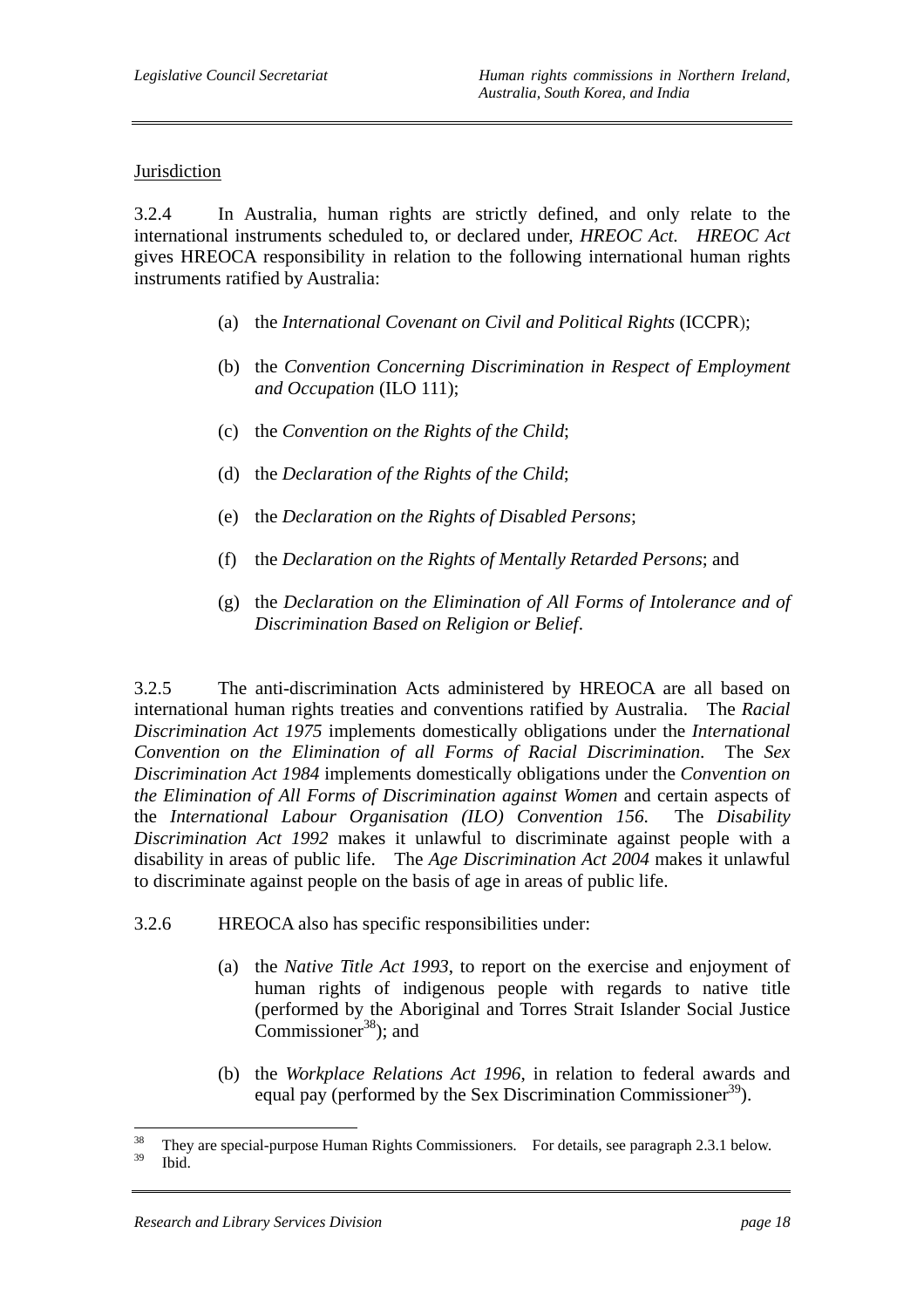## Mandate and functions

3.2.7 Under section 10A of *HREOC Act*, HREOCA has the duty to ensure that its statutory functions are performed:

- *"(a) with regard for:* 
	- *(i) the indivisibility and universality of human rights; and*
	- *(ii) the principle that every person is free and equal in dignity and rights; and*
- *(b) efficiency and with the greatest possible benefit to the people of Australia."*

3.2.8 HREOCA's powers and functions are contained in *HREOC Act* and those Acts administered by HREOCA. *HREOC Act* outlines HREOCA's powers and functions, which include:

- (a) promoting public awareness of human rights through education;
- (b) inquiring into anti-discrimination and human rights complaints;
- (c) encouraging human rights compliance; and
- (d) assisting the Australian government to develop policies on anti-discrimination and human rights matters.
- 3.2.9 In order to fulfil its obligations, HREOCA:
	- (a) fosters public discussion, and undertakes and coordinates research and educational programmes to promote human rights and eliminate discrimination in relation to all Acts;
	- (b) investigates complaints of alleged unlawful discrimination pursuant to the *Racial Discrimination Act*, the *Sex Discrimination Act*, the *Disability Discrimination Act* and the *Age Discrimination Act*, and attempts to resolve these matters through conciliation where appropriate;
	- (c) investigates acts or practices that may be contrary to human rights or that may be discriminatory pursuant to *HREOC Act*;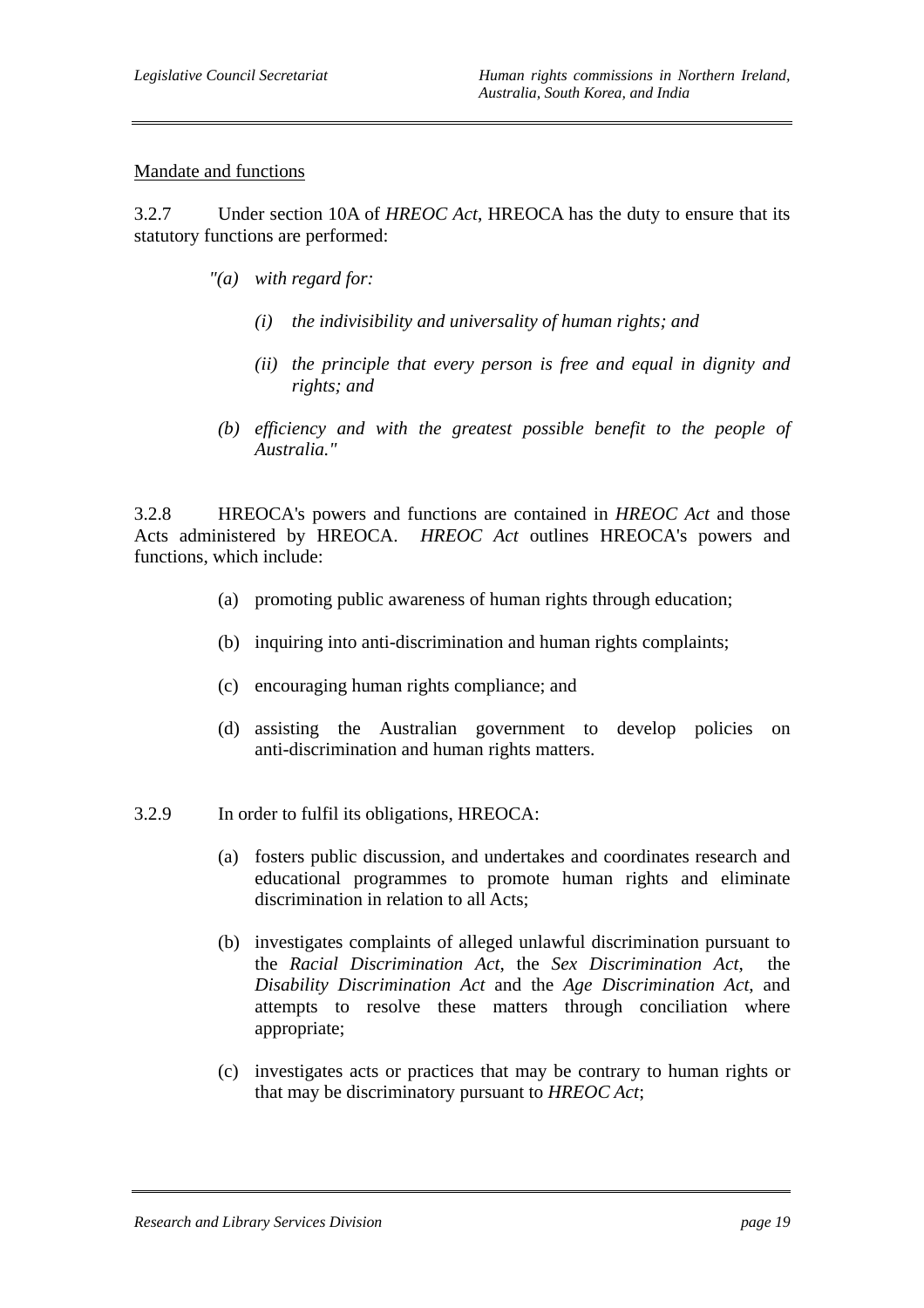- (d) may advise on legislation relating to human rights and monitor its implementation; and may review existing and proposed legislation for any inconsistency with human rights or for any discriminatory provisions which impair equality of opportunity or treatment in employment or occupation;
- (e) may examine any new international instruments relevant to human rights and advise the federal government on their consistency with other international treaties or existing Australian laws; and
- (f) may propose laws or suggest actions that the government may take on matters relating to human rights and discrimination.

3.2.10 In carrying out the above functions, HREOCA is empowered under all its administered Acts (unless otherwise specified) to:

- (a) refer individual complaints to the President of HREOCA for investigation and conciliation;
- (b) report to the government on any matters arising in the course of its functions;
- (c) establish advisory committees;
- (d) formulate guidelines to assist in the compliance by organisations and individuals of the requirements of human rights and anti-discrimination legislation and conventions;
- (e) intervene in court proceedings involving human rights matters with the permission of the Courts;
- (f) act as *amicus curiae* in alleged unlawful discrimination cases that are before the Courts;
- (g) grant exemptions under certain conditions (Age, Sex and Disability Discrimination Acts);
- (h) conduct inquiries into issues of major importance, either on its own initiative, or at the request of the Attorney-General; and
- (i) examine enactments.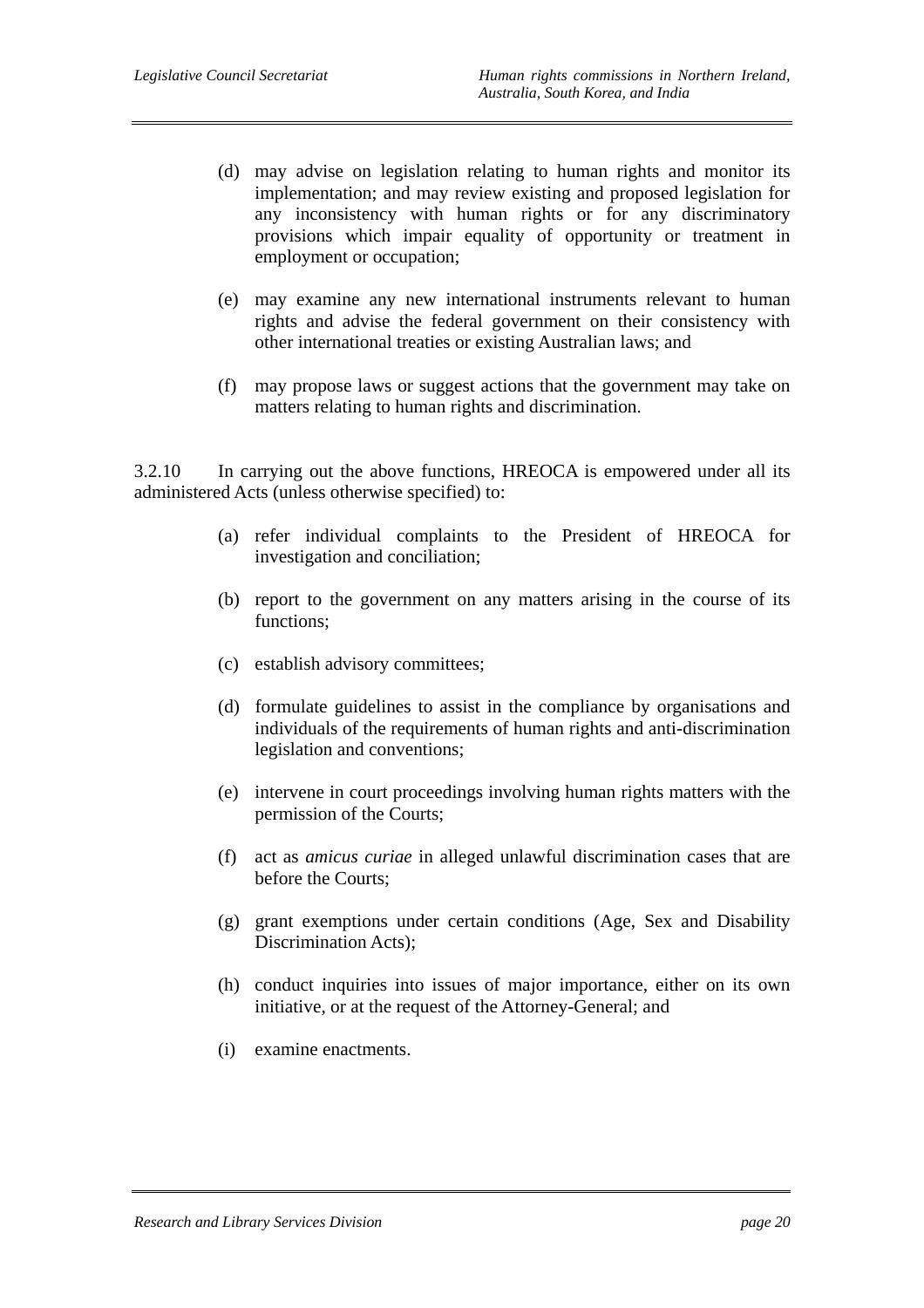3.2.11 In addition, HREOCA "*has power to do all things that are necessary or convenient to be done for or in connection with the performance of its functions*."40

## **3.3 Organisational design and operational arrangements**

#### Composition and organisational structure

3.3.1 HREOCA, as a national independent statutory body, is a collegiate body made up of a President and five special-purpose Human Rights Commissioners. The five special-purpose Human Rights Commissioners are the Human Rights Commissioner, the Race Discrimination Commissioner, the Aboriginal and Torres Strait Islander Social Justice Commissioner, the Sex Discrimination Commissioner and the Disability Discrimination Commissioner. The five positions are currently held by three persons. The President is also the chief executive officer of HREOCA.

3.3.2 The President is appointed by the Governor-General of Australia as either a full-time or a part-time member. The current President of HREOCA was appointed in May 2003 for a five-year term. At the time of his appointment, he was a Judge of the Federal Court of Australia. The other five Commissioners are appointed by the Governor-General as a full-time member. If a holder of a judicial office is appointed as a member of HREOCA, the law requires that his/her tenure of that judicial office or his/her rank, title, status, precedence and salary as the holder of that judicial office shall not be affected. $41$ 

3.3.3 Under section 41 of *HREOC Act*, the Governor-General shall terminate the appointment of a member of HREOCA if he/she becomes bankrupt, engages in unapproved paid employment, or is absent from duty for a prescribed period of time. Additionally, a member's appointment may be terminated by the Governor-General by reasons of misbehaviour or physical or mental incapacity.

3.3.4 Diagram 2 shows the organisational structure of HREOCA. The Secretariat of HREOCA is headed by the Executive Director, who is a senior executive appointed by the Prime Minister. Each Commissioner has his/her own policy unit.

## Financial and human resources

3.3.5 HREOCA has a budget of AUS\$19 million (HK\$ 192 million) in 2007-2008, an increase of 5.6 % from 2006-2007. Although HREOCA controls the expenditure of its own budget, the HREOCA budget is prepared by the Attorney-General's Department.

 $40<sup>2</sup>$ 40 Section 13(1), *HREOC Act.* <sup>41</sup> Section 10, *HREOC Act.*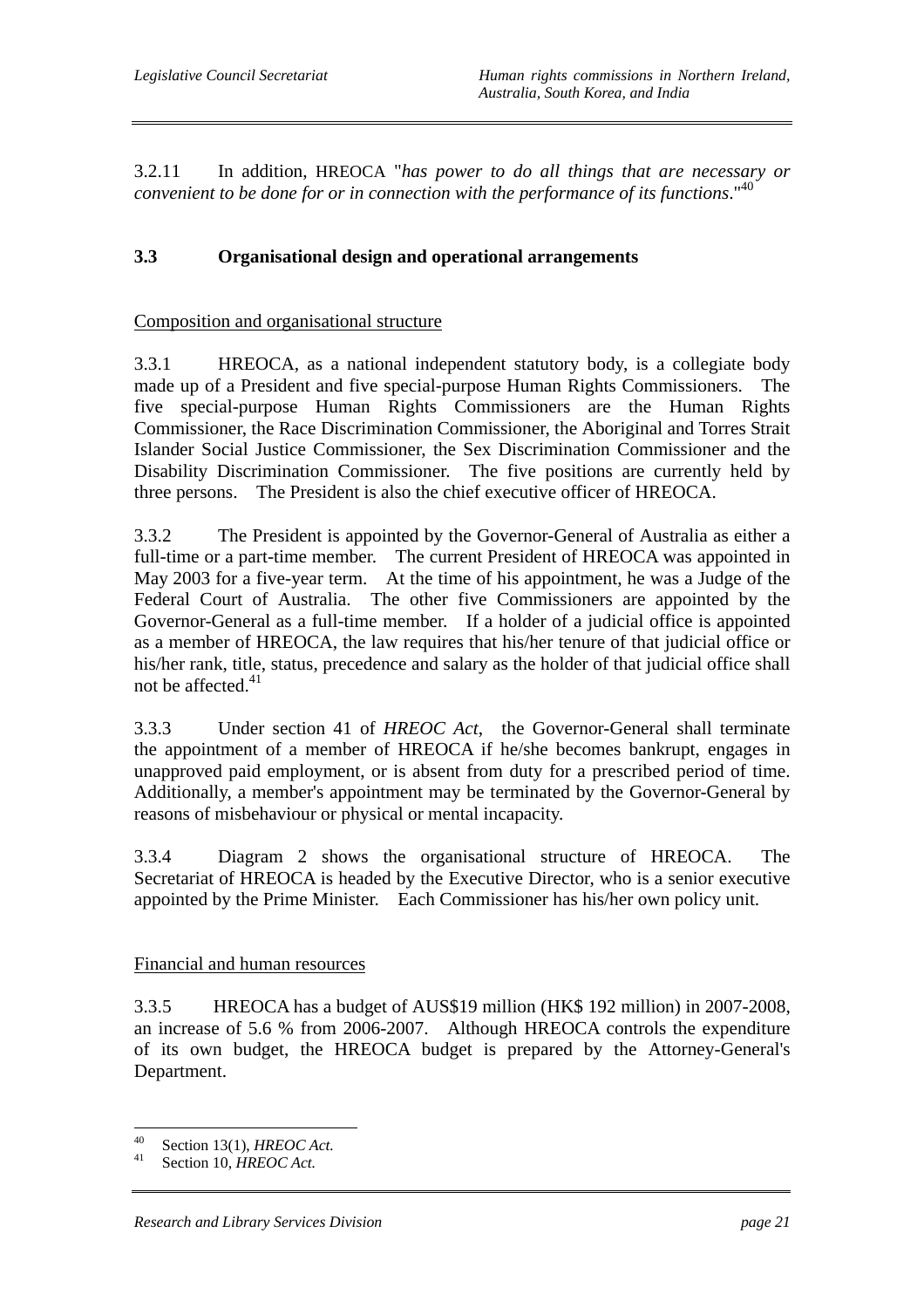3.3.6 HREOCA has a staff size of around 100. HREOCA staff are public servants employed under section 22 of the *Public Service Act 1999*.

## Operational autonomy and accountability

3.3.7 HREOCA was officially accredited by the International Co-ordinating Committee of National Human Rights Institutions (ICC) in 1999 and again in 2006, which means that HREOCA had been assessed by ICC to be in compliance with the *Paris Principles*.

3.3.8 The positions of the special-purpose Commissioners established under HREOCA are unique among human rights institutions around the world. It has been argued that the explicit pluralist composition of HREOCA is consistent with the need of a pluralist representation of the social forces in Australia.42

3.3.9 As mentioned in paragraph 3.2.10, HREOCA has legal power to do all things that are necessary or convenient to be done for or in connection with the performance of its functions. *HREOC Act* also allows HREOCA to make an examination or hold an inquiry in such manner as it thinks fit.<sup>43</sup>

 $42$ <sup>42</sup> See Legal and Constitutional Legislation Committee (2003) pp. 13-4.

Section 14 (1), *HREOC Act.*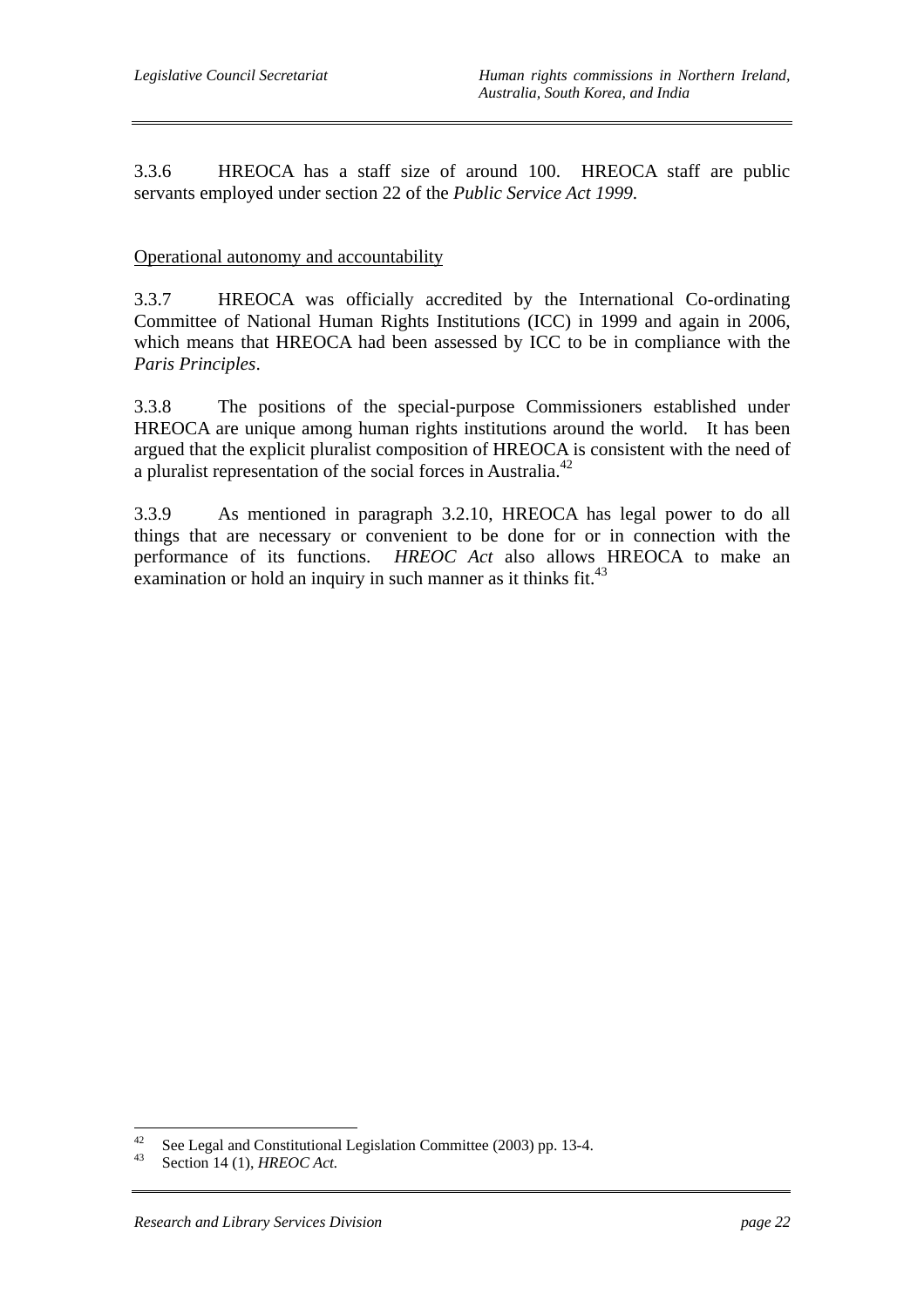# **Diagram 2 –Organisational Chart of Human Rights and Equal Opportunity Commission**



Source: HREOCA Annual Report 2006-2007, p.12.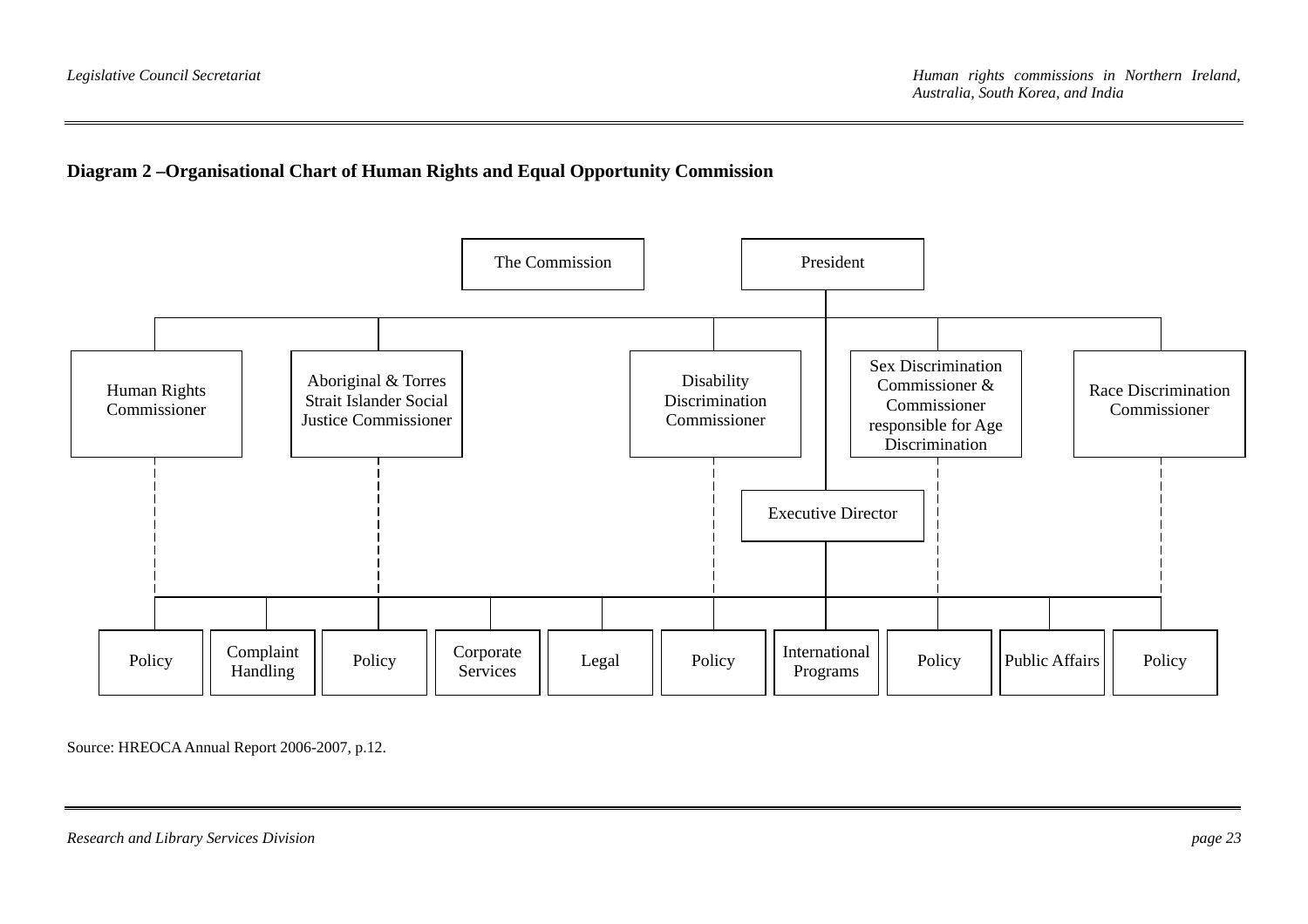3.3.10 In terms of accountability, the Attorney-General is the Minister responsible for HREOCA. He/she has some specified powers under *HREOC Act*. The most significant ones are:

- (a) to make, vary or revoke an arrangement with the states and territories for the performance of functions relating to human rights or discrimination in employment or occupation;
- (b) to declare, after consultation with the states, an international instrument to be one relating to human rights and freedoms for the purposes of the Act; and
- (c) to establish an advisory committee (or committees) to advise HREOCA in relation to the performance of its functions. HREOCA will, at his/her request, report to him/her on Australia's compliance with the *International Labour Organisation Convention 111* and advise him/her on national policies relating to equality of opportunity and treatment in employment and occupation.

3.3.11 HREOCA may at any time report to the Minister<sup>44</sup> on any matter arising in the course of the performance of its functions and shall report to the Minister on such a matter if requested by the Minister to do so.

3.3.12 HREOCA is required to submit an annual report to the Minister. The Minister shall table a copy of every report furnished to the Minister by HREOCA before each House of Parliament within 15 sitting days of that House after the report is received by the Minister.

3.3.13 The law also requires HREOCA to prepare a three-year corporate plan each year. Each corporate plan, to be submitted to the Minister, sets out HREOCA's general policies and strategies to perform its duties and functions; and include such performance indicators and targets as HREOCA considers appropriate.

 $44$ Unless stated otherwise, "Minister" in this chapter means the responsible Minster of HREOCA.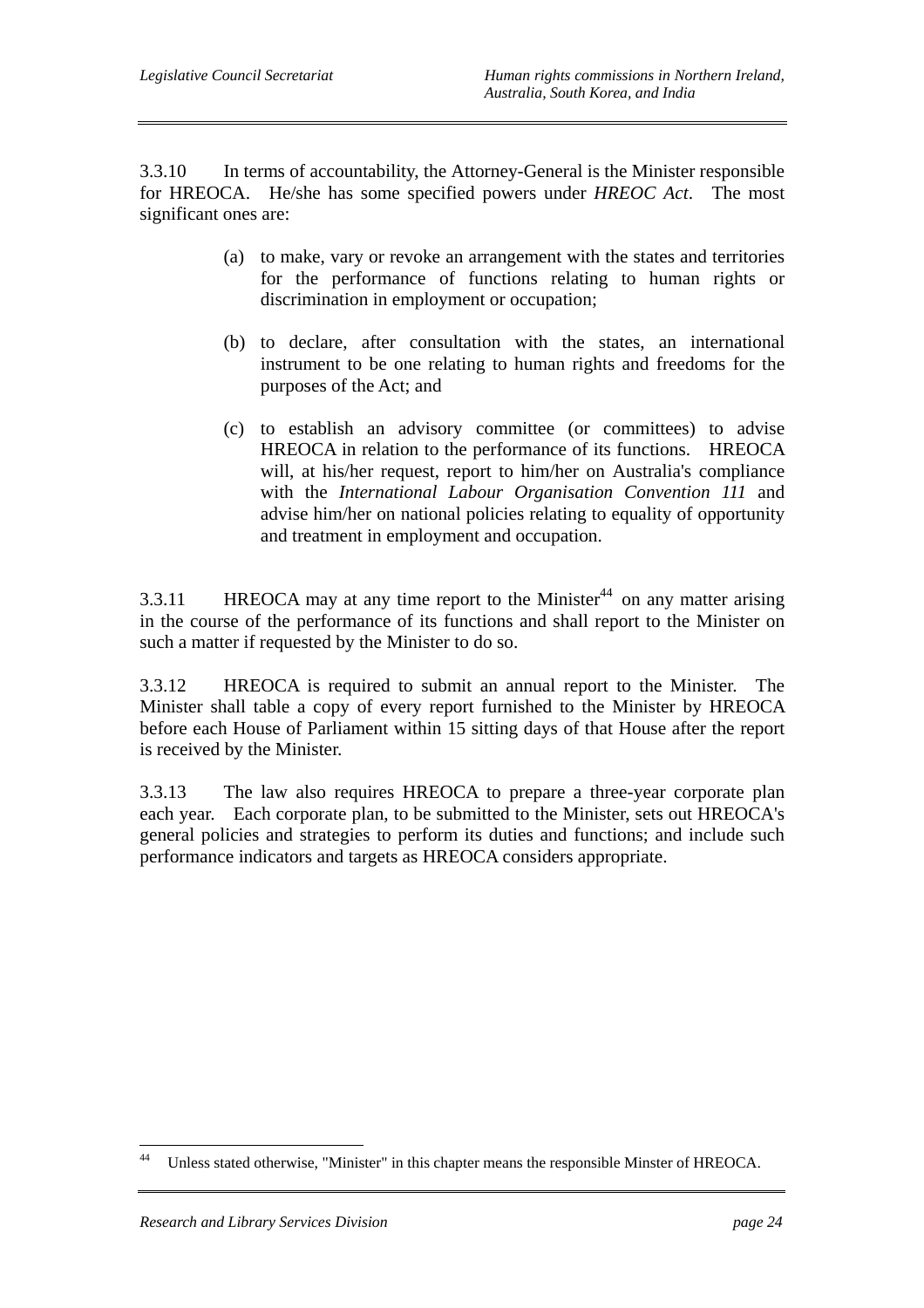## **3.4 Functions and powers**

Providing advice on legislation and government policies

- 3.4.1 Under section 11 of *HREOC Act,* HREOCA is empowered:
	- "*(e) to examine enactments, and (when requested to do so by the Minister) proposed enactments, for the purpose of ascertaining whether the enactments or proposed enactments, as the case may be, are, or would be, inconsistent with or contrary to any human right, and to report to the Minister the results of any such examination; ….*
	- *(j) on its own initiative or when requested by the Minister, to report to the Minister as to the laws that should be made by the Parliament, or action that should be taken by the Commonwealth, on matters relating to human rights*."

3.4.2 HREOCA has a role to review legislation and make recommendations about laws and government policies and programmes that involve human rights issues. Submissions presented to government agencies, parliamentary committees and other inquiry bodies are prepared by HREOCA's Legal Section, Policy Units and the Complaint Handling Section.

- 3.4.3 Examples of HREOCA's submissions in 2006-2007 include<sup>45</sup>:
	- (a) submission to the Senate Legal and Constitutional Affairs Committee's inquiry into the Anti-Money Laundering and Counter-Terrorism Financing Bill 2006. The submission expressed concern that the Bill did not provide enough non-discriminatory protection to a customer when financial institutions determined money laundering/terrorism financing risks;
	- (b) submission to the House of Representatives Legal and Constitutional Affairs Committee's inquiry into the adequacy of current legislative regimes in addressing the legal needs of elderly. The submission provided a range of background material, including statistics about age discrimination complaints; and
	- (c) submission to the Tasmania Law Reform Institute in response to its discussion paper titled *A Charter of Rights for Tasmania?* The submission stated that a statutory Charter of Rights could, depending on its form and content, significantly improve human rights protection in Tasmania.

 $45$ 45 For other HREOCA's submissions, see http://www.hreoc.gov.au/legal/submissions.html.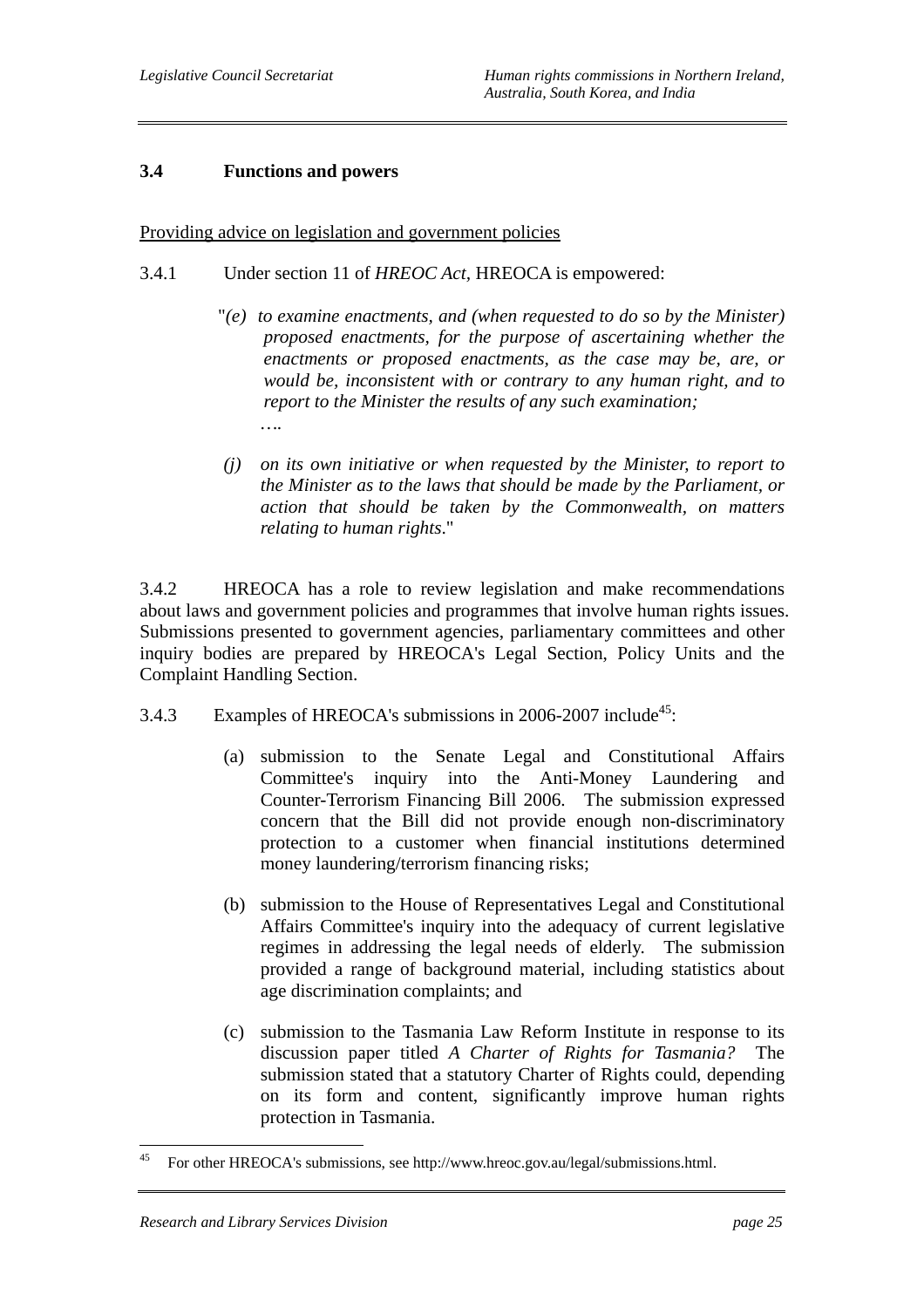Investigation and prosecution of complaints

## *Complaints*

3.4.4 The President of HREOCA is responsible for its complaint handling function. HREOCA is empowered to investigate complaints under federal human rights and anti-discrimination laws and to attempt to resolve complaints by conciliation where appropriate. There are some variations in the complaint handling process for complaints alleging unlawful discrimination and complaints alleging breaches of human rights and discrimination under *HREOC Act*.

3.4.5 Prior to 2000, complaints of unlawful discrimination that could not be resolved by conciliation were heard and determined by HREOCA.<sup>46</sup> Since 13 April 2000, complaints of unlawful discrimination that cannot be resolved by conciliation or are considered inappropriate for conciliation are terminated with complainants, who then have the option of applying for the allegations to be heard and determined by the Federal Court of Australia or the Federal Magistrates Court. Employment is usually the main area of complaint under federal anti-discrimination legislation.

3.4.6 Complaints alleging breaches of human rights and discrimination under *HREOC Act* that cannot be resolved by conciliation do not have the option of proceeding for court determination. Instead, these complaints may be subject to a report to the Attorney-General and subsequent tabling of the report in the Australian Parliament.<sup>47</sup> This process has not been changed by the introduction of the *Human Rights Legislation Amendment Act*. Overall, the majority of complaints received under *HREOC Act* are related to discrimination in employment on the ground of criminal record and alleged breaches of *ICCPR*.

3.4.7 From 2003 to 2006, HREOCA received an average of approximately 1 250 complaints each year. In 2006-2007, HREOC received 1 779 complaints, among which 1 656 were finalised. Ninety-four percent of complaints were finalised within 12 months of lodgement. Thirty-eight percent of the finalised complaints were conciliated. The average time to handle a complaint was six months. Details of complaints received under each Act are shown in the following chart.

 $46<sup>1</sup>$ 46 The 1995 High Court decision of *Brandy v HREOC* held that HREOCA did not have power to make enforceable decisions in relation to unlawful discrimination with respondents other than the Commonwealth. This decision led to the introduction of the *Human Rights Legislation Amendment Act (No.1) 1999* in April 2000 which ensured the enforceability of unlawful discrimination decisions by the introduction of a court-based determination process<br><sup>47</sup> For a list of reports to the Minister under *HREOC Act*, see

http://www.humanrights.gov.au/legal/HREOCA\_reports/index.html.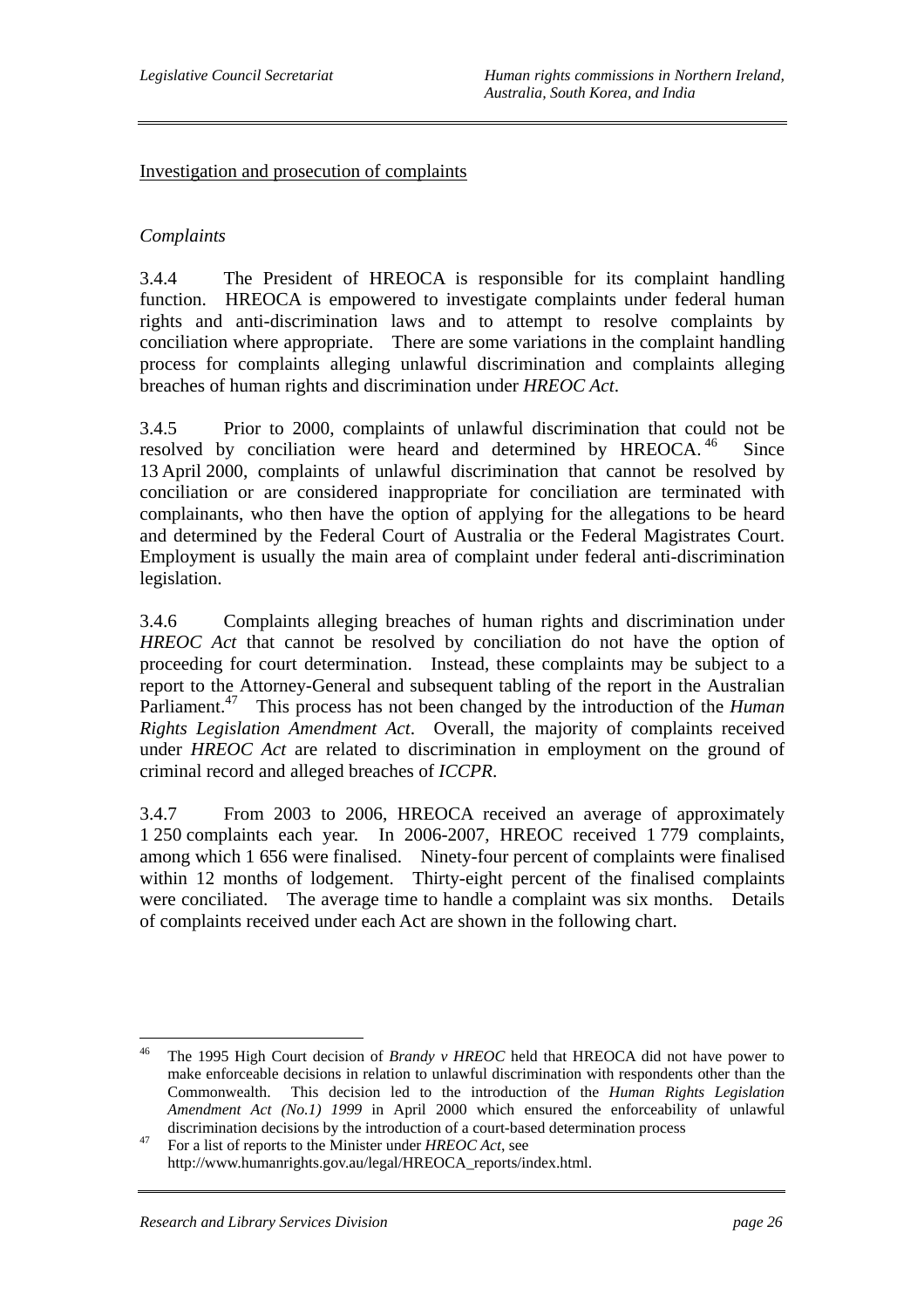## **Chart 1 – Complaints received by Act**



3.4.8 The President of HREOCA is responsible for the investigation and conciliation of complaints lodged under federal anti-discrimination and human rights laws. In practice, staff of HREOCA's Complaint Handling Section (CHS) assist the President to investigate and resolve complaints. A diagram of the complaint handling process is provided below.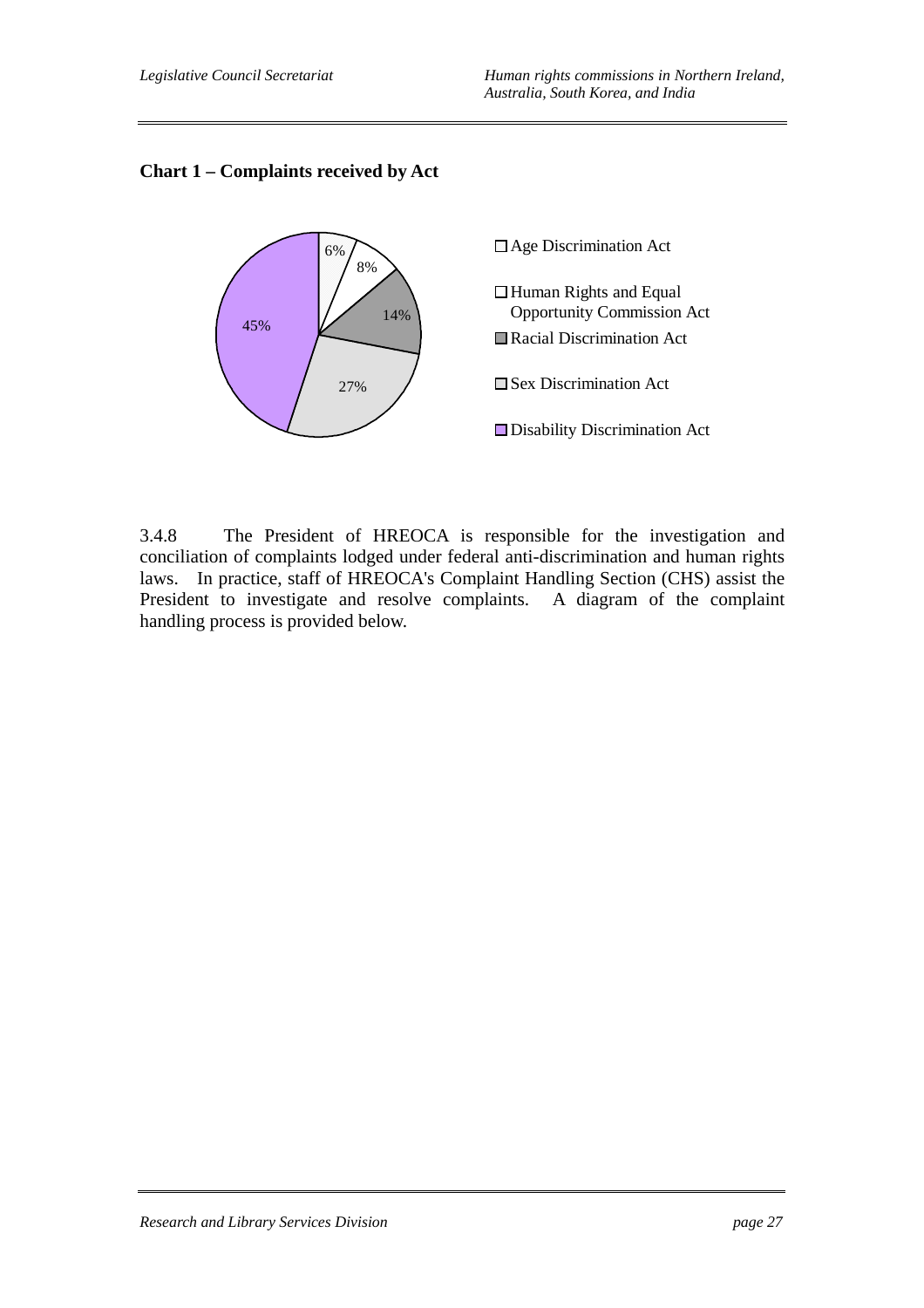

## **Diagram 3 – The Complaint Handling Process**

- \* When complaints under the *Age, Racial, Sex and Disability Discrimination Acts* are terminated, the complainant may apply to have the allegations heard and determined by the Federal Court of Australia or the Federal Magistrates Court.
- \*\* A complaint under *HREOC Act* concerning discrimination in employment or a beach of human rights, which cannot be conciliated, cannot be taken to court. If the President is satisfied that the subject matter of the complaint constitutes discrimination or a beach of human rights, these findings are reported to the Attorney-General for tabling in Parliament.

Source: HREOCA.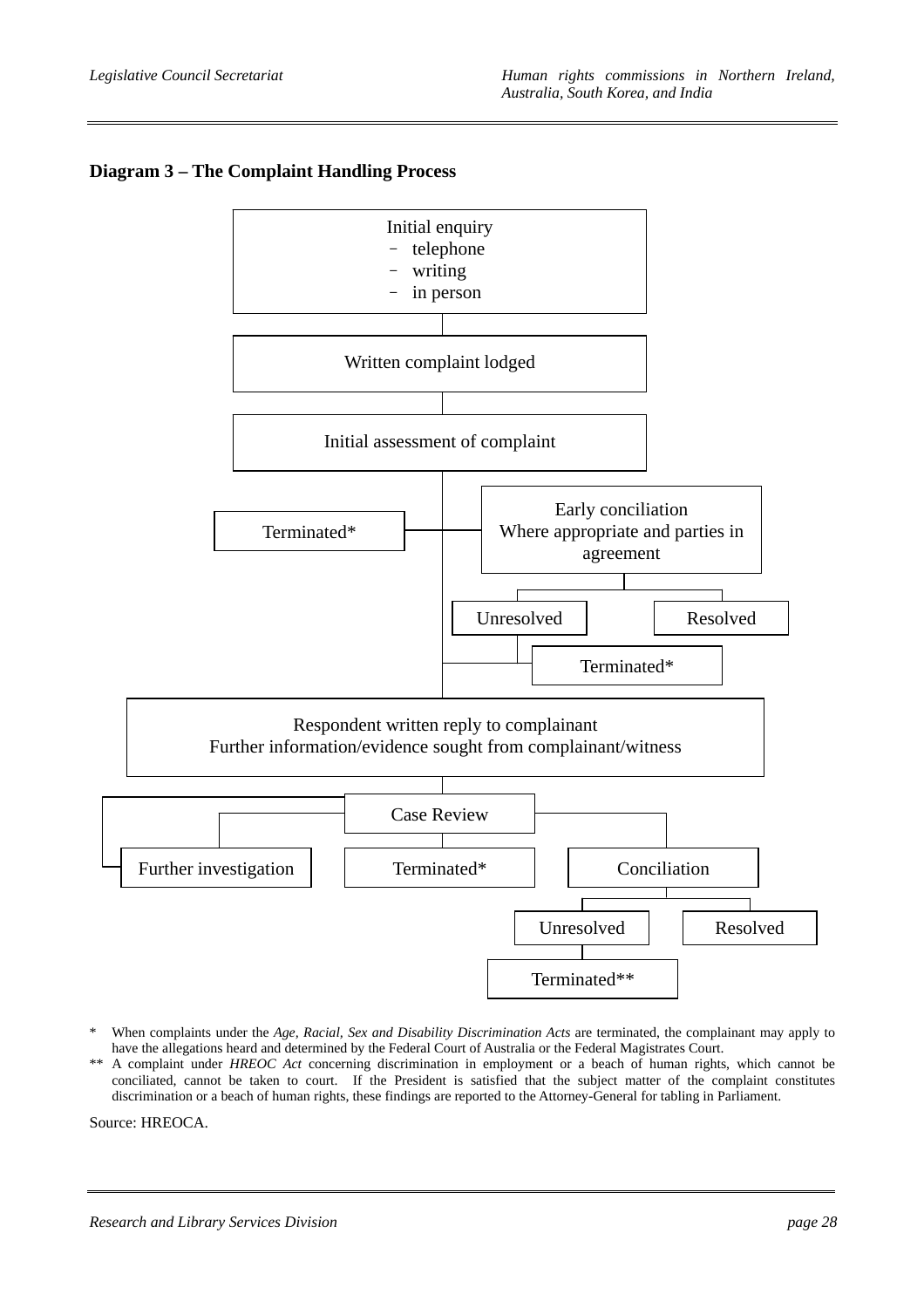## *National inquiries*

- 3.4.9 HREOCA is authorized to "*inquire into any act or practice that may be inconsistent with or contrary to any human right, and:* 
	- *(i) where the Commission considers it appropriate to do so to endeavour, by conciliation, to effect a settlement of the matters that gave rise to the inquiry; and*
	- *(ii) where the Commission is of the opinion that the act or practice is inconsistent with or contrary to any human right, and the Commission has not considered it appropriate to endeavour to effect a settlement of the matters that gave rise to the inquiry or has endeavoured without success to effect such a settlement — to report to the Minister in relation to the inquiry."* <sup>48</sup>

3.4.10 A national inquiry involves conducting public and private hearings with people relevant to the issue of the inquiry. Not only can a national inquiry be used to address systemic violations of human rights – based on the evidence from individual cases, but it can also lead to an examination of the laws, policies and practices which have given rise to the violations in question.

3.4.11 HREOCA has conducted national inquiries on a range of issues involving mental illness, homelessness, rural and remote education, racist violence and pregnancy. 49 The effectiveness of these national inquiries has been widely recognized by the local and international communities, generating extensive publicity and resulting in significant policy changes.<sup>50</sup>

## Involvement in legal proceedings

3.4.12 HREOCA has the power to send submissions to courts as an intervener and *amicus curiae*. HREOCA has guidelines that must be satisfied before it will seek to become involved in a case before the court.<sup>51</sup>

See

<sup>48</sup> <sup>48</sup> Section 11(1)(f), *HREOC Act.* 

 $^{49}$  See http://www.hreoc.gov.au/legal/HREOCA\_reports/.

 $^{50}$  See Burdekin (2007) pp. 112-6.

http://www.hreoc.gov.au/legal/submissions\_court/intervention/interventions\_in\_court\_proc.html and http://www.hreoc.gov.au/legal/submissions\_court/amicus/amicus\_guidelines.html.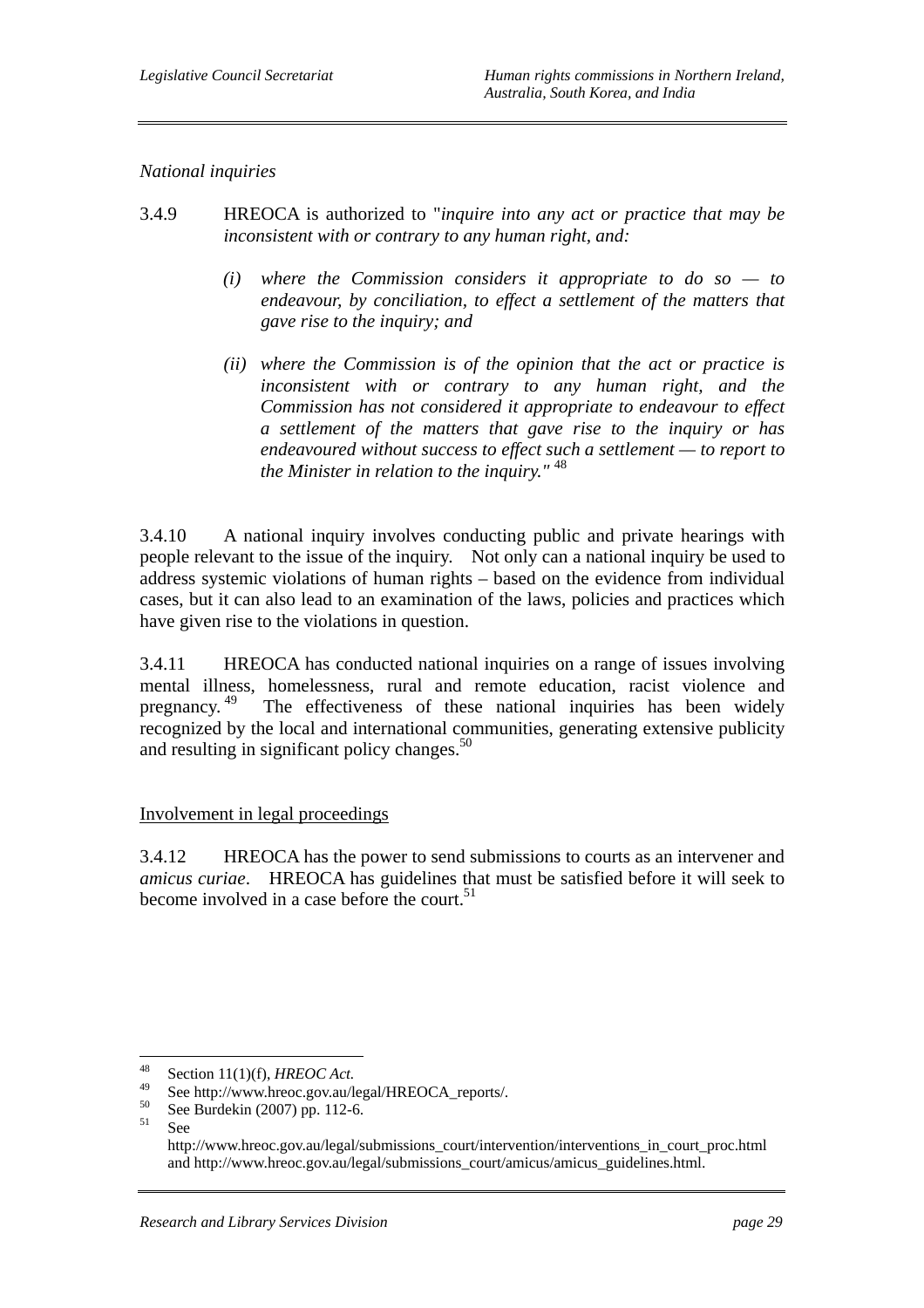## *Intervention function of HREOCA*

3.4.13 Under section 11(1)(o) of *HREOC Act*, HREOCA may, with the leave of the court hearing the proceedings and subject to any conditions imposed by the court, intervene in proceedings that involve human rights issues. In particular, they are issues of:

- (a) human rights (as defined in *HREOC Act*);
- (b) discrimination in employment (as defined in *HREOC Act* and the *Industrial Relations Reform Act 1993*);
- (c) racial discrimination (as defined in the *Racial Discrimination Act 1975*);
- (d) discrimination on the ground of sex, marital status, pregnancy or family responsibilities or discrimination involving sexual harassment (as defined in the *Sex Discrimination Act 1984)*; or
- (e) discrimination on the ground of disability (as defined in the *Disability Discrimination Act 1992*).

3.4.14 HREOCA may intervene in court proceedings in either the criminal or civil jurisdiction, although the majority of the interventions have been in the civil jurisdiction. HREOCA has sought and been granted leave to appear as an intervener in 50 some cases, including proceedings involving issues of consent to surgical treatment by children, child abduction cases, and applications for refugee status as the result of the one-child policy of the People's Republic of China.<sup>52</sup>

#### *Amicus curiae function of the special-purpose Commissioners*

3.4.15 Section 46PV(1) of *HREOC Act* empowers a special-purpose Commissioner to assist the Federal Court and Federal Magistrates Court as an *amicus curiae* in the following proceedings:

- *"(a) proceedings in which the special purpose Commissioner thinks that the orders sought, or likely to be sought, may affect to a significant extent the human rights of persons who are not parties to the proceedings;*
- *(b) proceedings that, in the opinion of the special purpose Commissioner, have significant implications for the administration of the relevant Act or Acts; and*

<sup>52</sup> 52 See http://www.hreoc.gov.au/legal/submissions\_court/index.html.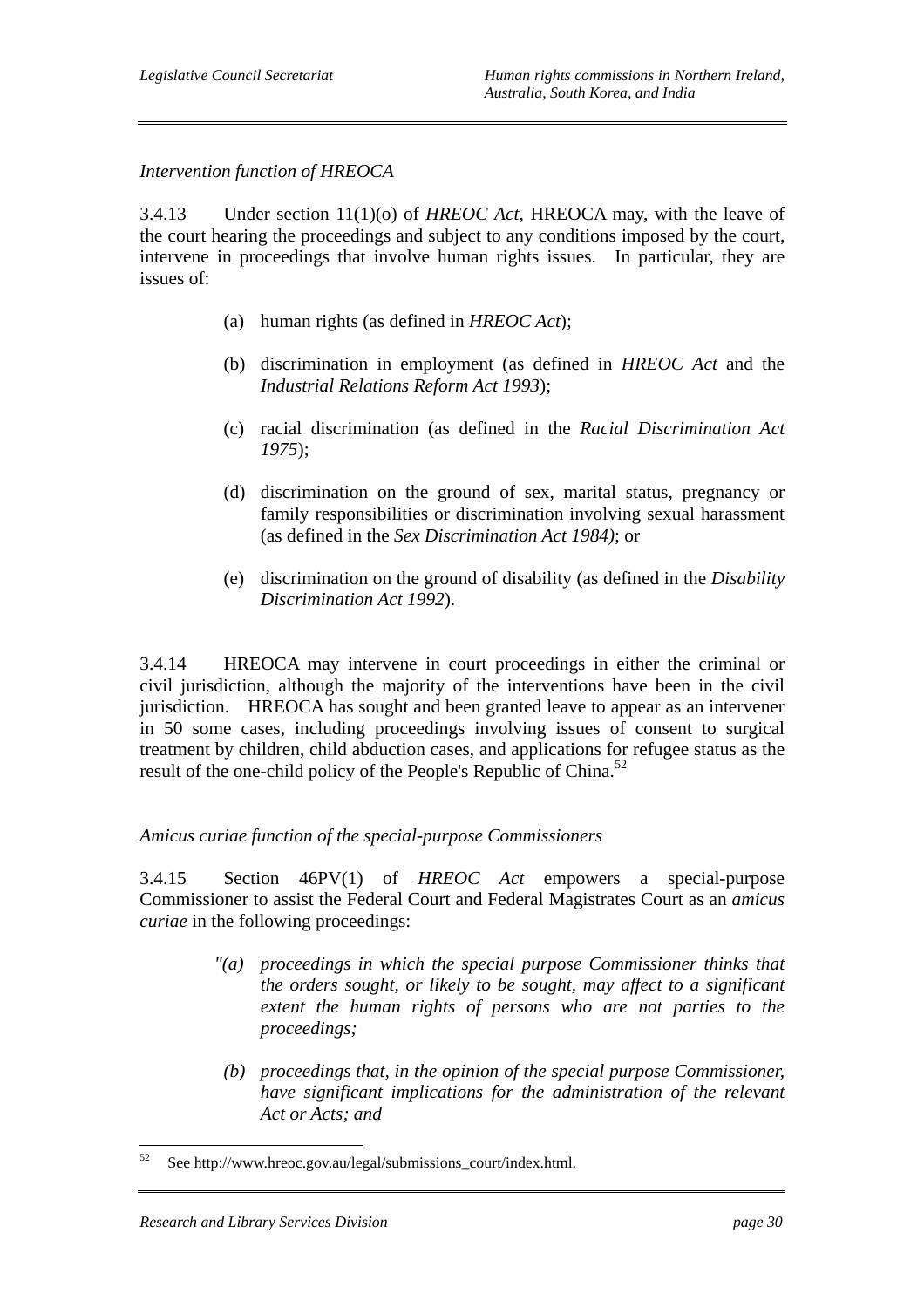*(c) proceedings that involve special circumstances that satisfy the special purpose Commissioner that it would be in the public interest for the special purpose Commissioner to assist the court concerned as amicus curiae."*

3.4.16 The *amicus curiae* function may only be exercised with the leave of the court concerned. 53 The function has been carried out in cases involving underpayment of aboriginal wages, pre-employment medical testing, marital status discrimination and part-time work and family responsibilities.<sup>54</sup>

## Education and enhancement of public awareness

3.4.17 In relation to human rights education and promotion, HREOCA's legislative responsibilities are:

- *"(g) to promote an understanding and acceptance, and the public discussion, of human rights in Australia; and*
- *(h) to undertake research and educational programs and other programs, on behalf of the Commonwealth, for the purpose of promoting human rights, and to co-ordinate any such programs undertaken by any other persons or authorities on behalf of the Commonwealth."*<sup>55</sup>

3.4.18 In addition, HREOCA has the legal responsibilities to undertake research and education programmes for the purpose of promoting the objects of the relevant Act administered by HREOCA.

3.4.19 HREOCA uses a range of strategies to communicate its key human rights messages to the community, including:

- (a) regular media engagement by the President and Commissioners with metropolitan, regional and specialist press, radio and television outlets;
- (b) Commissioners and staff holding consultations with a range of NGOs, community groups, parliamentarians, business and industry groups, academics and government officers;

<sup>53</sup>  $53$  See Fougere (2001).

<sup>&</sup>lt;sup>54</sup> See http://www.hreoc.gov.au/legal/submissions\_court/index.html.<br> $^{55}$  Section 11(1) *HBEOCAA* 

<sup>55</sup> Section 11(1), *HREOC Act*.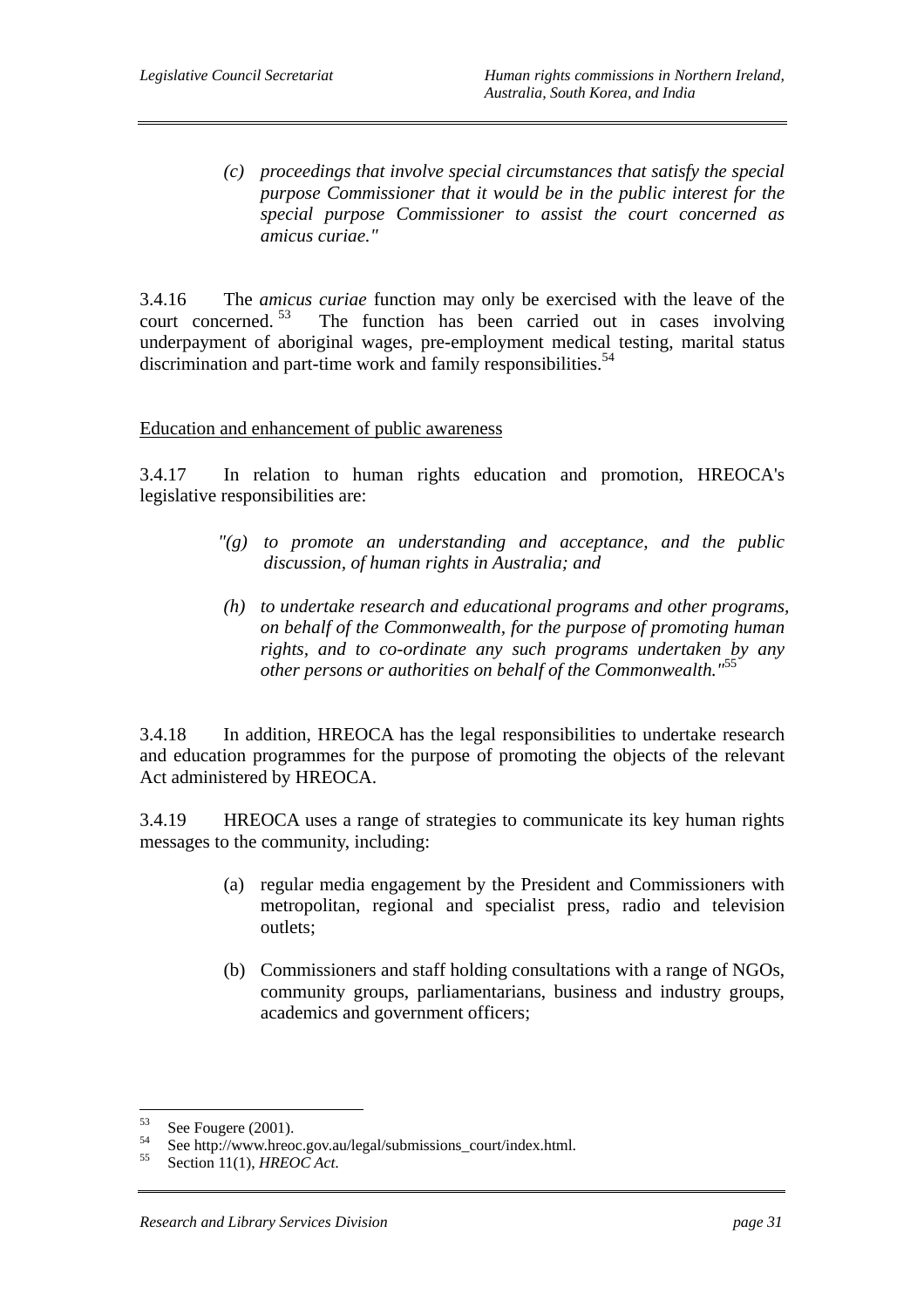- (c) development of a website which contains human rights education materials for students, teachers, employers, the government, community groups and interested individuals;
- (d) development of curriculum-linked human rights education materials for teachers and students;
- (e) preparation and distribution of plain English publications on human rights and discrimination, and translation of essential HREOCA information into 14 other languages; and
- (f) organisation of promotional events such as the annual Human Rights Awards.

#### **3.5 Review and evaluation conducted**

3.5.1 In 2003, the Australian government introduced into Parliament the *Australian Human Rights Commission Legislation Bill 2003* (*AHRCL Bill*). *AHRCL Bill* was designed to implement the government's 2001 "Better Law More Options" commitment to continue to reform the structure of HREOCA to ensure that it was efficient and focused in educating the broader Australian community about human rights issues. When *AHRCL Bill* was introduced, the government arranged for it to be referred to the Senate Legal and Constitutional Legislation Committee (Senate Committee) for inquiry and report. The Senate Committee released its report on 29 May 2003, which was a comprehensive review of HREOCA's powers and functions.56 *AHRCL Bill* lapsed when the 2004 election was called.

- 3.5.2 The key aspects of *AHRCL Bill*, among other things, were:
	- (a) replacing HREOCA's composition, comprising a President and five special-purpose Commissioners, with a new structure of a President and three generalist Human Rights Commissioners;
	- (b) making education, dissemination of information and provision of assistance central functions of the new Commission; and
	- (c) requiring HREOCA to obtain the Attorney-General's consent before exercising its power to seek leave to intervene in court proceedings (unless the President was a federal Judge immediately before appointment, in which case the Attorney-General had to be notified).

<sup>56</sup> Legal and Constitutional Legislation Committee (2003).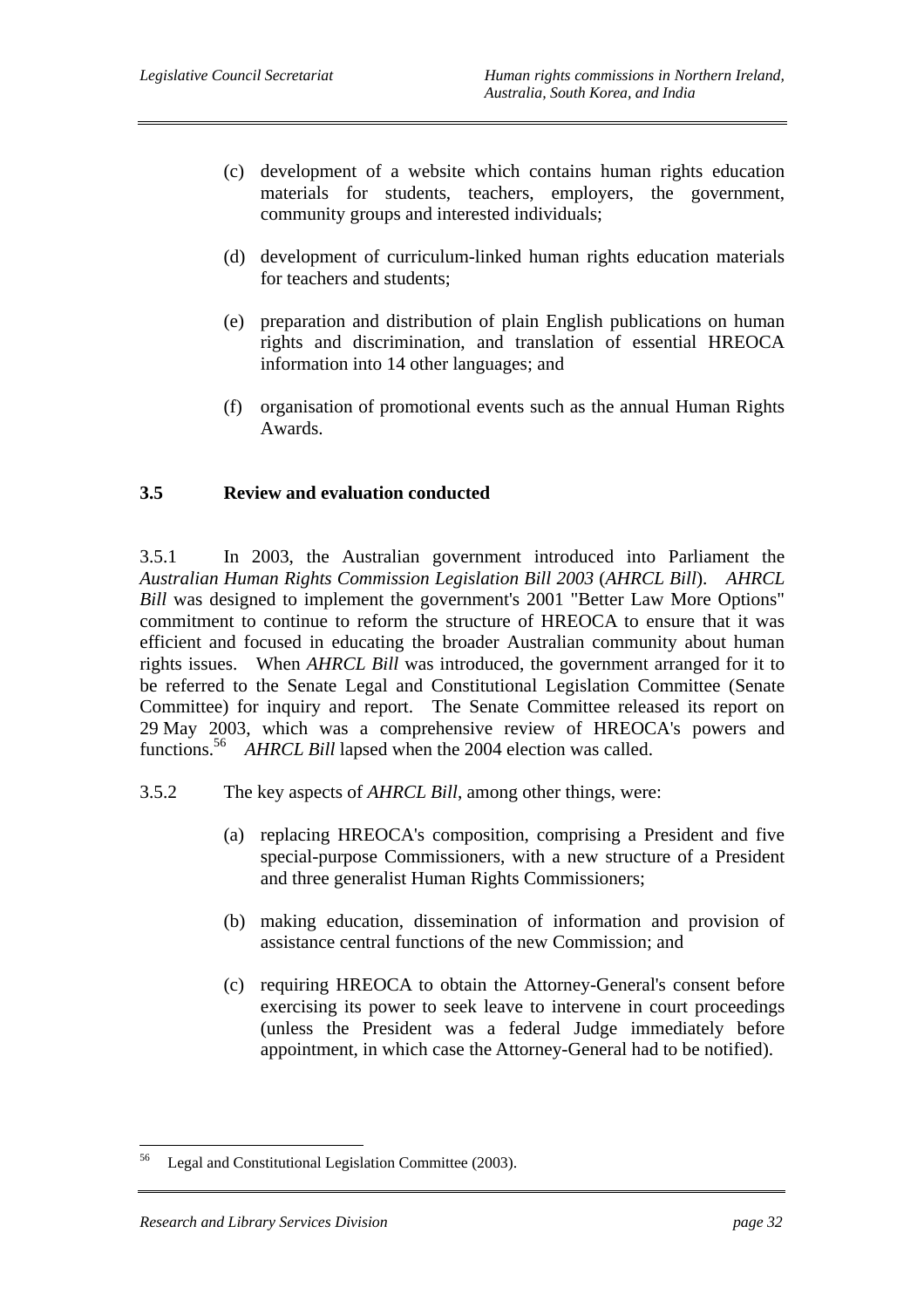3.5.3 In relation to changing HREOCA's composition, the Senate Committee found that there were a strong support from a wide range of organisations and individuals for retaining the concept of special-purpose Commissioners rather than replacing them with generalist Human Rights Commissioners. Therefore, HREOCA's composition had remained unchanged. The community has maintained a high regard for the easily identifiable titles and high-profile advocacy, in-depth knowledge, experience and skills of the special-purpose Commissioners over the years.

3.5.4 Regarding HREOCA's intervention role in court proceedings, the Senate Committee found that almost all of the non-Commonwealth government organisations and individuals who addressed this issue were opposed to the proposal laid down by *AHRCL Bill*. The major concerns were that the proposed provisions posed a threat to the independence of HREOCA and its capacity to be and be seen as a guardian of human rights of Australians.<sup>57</sup> The Senate Committee finally recommended that the proposed provisions concerning the requirement for HREOCA seeking the Attorney-General's approval before exercising its power to seek leave to intervene in court proceedings should not to be agreed to.

<sup>57</sup> Legal and Constitutional Legislation Committee (2003) Chapter 3.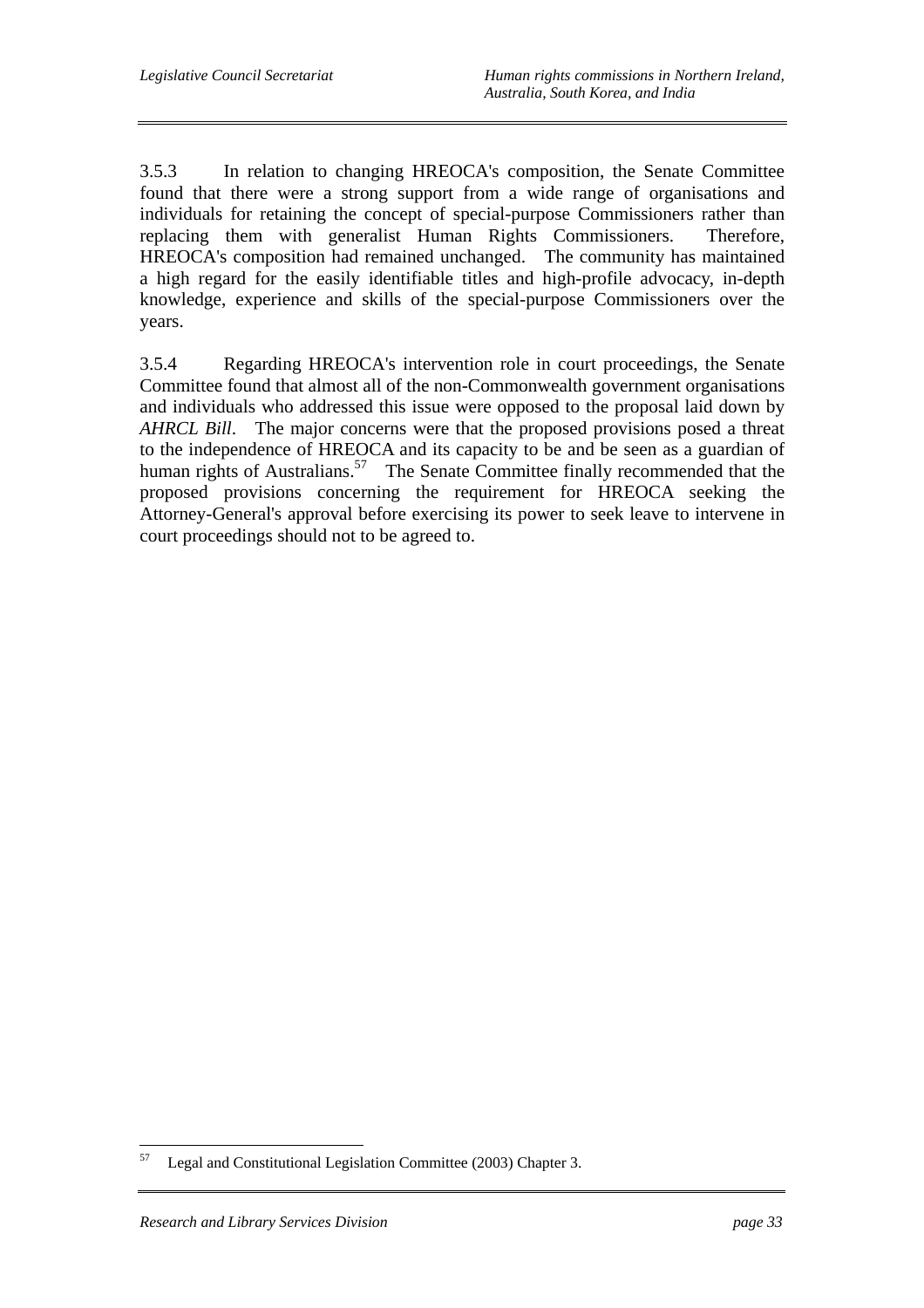# **Chapter 4 – South Korea**

## **4.1 Background**

4.1.1 The National Human Rights Commission of Korea (NHRCK) was established as an independent government body in 2001. Discussions for the establishment of a national human rights institution in South Korea dated back to the early 1990s, when a group of South Korea NGOs participated in the World Conference on Human Rights held in Vienna in June 1993.

4.1.2 The Korean government began to draft a human rights commission bill in 1998, proposing to establish a new commission which would be an affiliate agency of the Ministry of Justice. NGOs protested fiercely against the government's idea. The revised national human rights commission bill passed in 2001 defined NHRCK as an independent national institution unaffiliated with the legislative, executive and judicial branches.<sup>58</sup>

4.1.3 In South Korea, the Ministry of Justice is responsible for formulating national policies and strategies concerning the implementation of international human rights treaties. The Human Rights Division of the Ministry of Justice works towards promoting the spirit of observing of law and order and maintains a cooperative relationship with NGOs. In May 2007, the Ministry of Justice finalized and published the National Action Plan for the Promotion and Protection of Human Rights, a blueprint of the government's human rights policies from 2007 to 2011.

4.1.4 The *Korean Constitution* provides for an independent judiciary. Article 103 of the Constitution states that "*[j]udges shall rule independently according to their conscience and in conformity with the Constitution and Act.*" The judiciary of South Korea consists of the Constitutional Court, the Supreme Court, the High Courts and other local courts. Judicial review of the constitutionality of a law is a function performed by the Constitutional Court.

4.1.5 South Korea established its ombudsman service in 1994. The Ombudsman of Korea provides a broad range of services for those members of the public who have filed complaints of being subjected to the public administration's unlawful and unreasonable practices.

<sup>58</sup> For details, see NHRCK Annual Report (2002) pp. 3-7.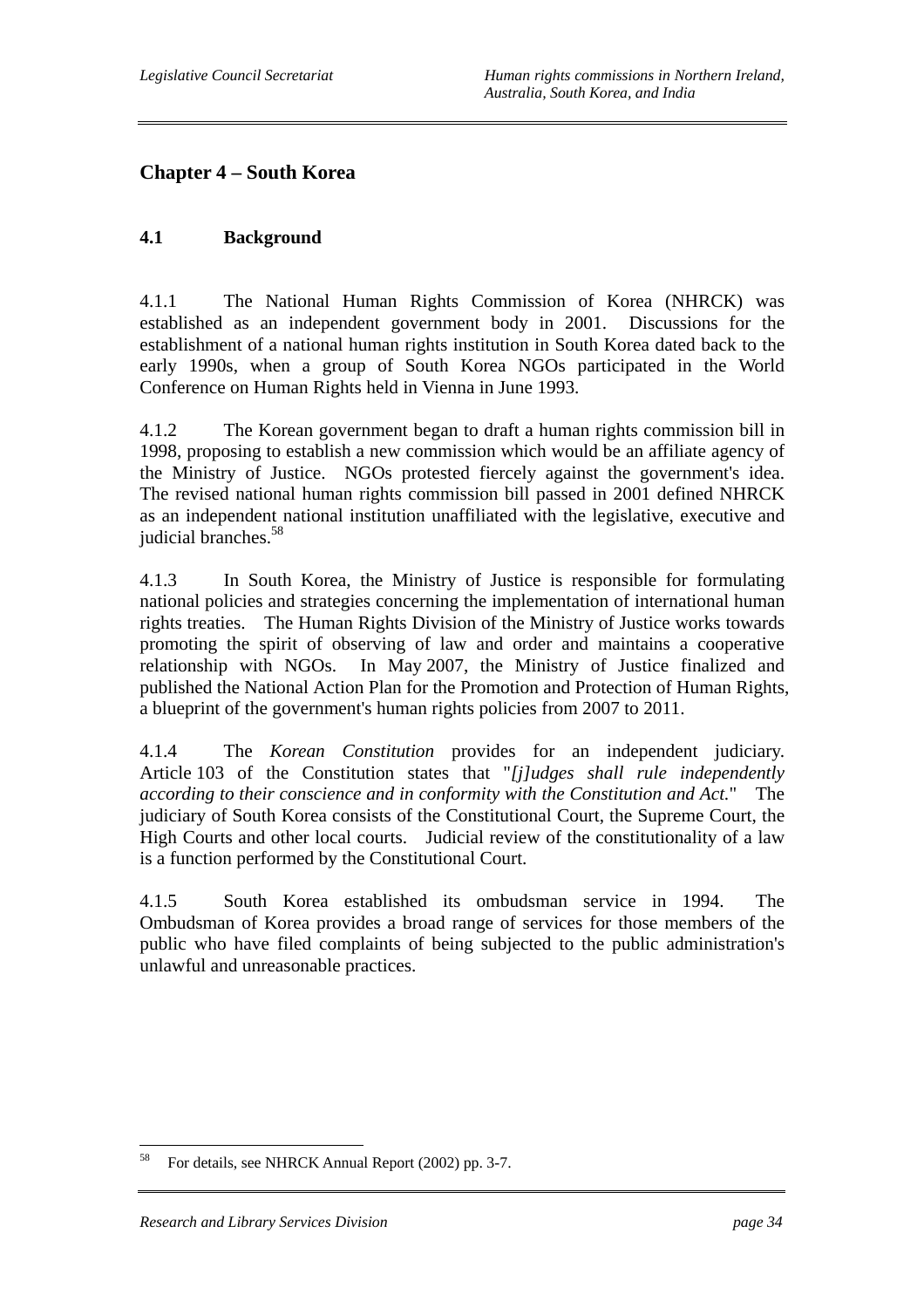## **4.2 Regulatory framework**

#### Legal basis

4.2.1 The human rights guaranteed under the *Korean Constitution* include integrity and dignity and the right to pursue happiness (Article 10), equality before the law (Article 11), personal liberty (Article 12), protection from wrongful prosecution (Article 13), freedom of residence and the right to move at will (Article 14), freedom of choice of occupation (Article 15), freedom of residence (Article 16), freedom of privacy (Article 17), freedom of correspondence (Article 18), freedom of conscience (Article 19), freedom of religion (Article 20), freedom of speech and the press and freedom of assembly and association (Article 21), and freedom of science and the arts (Article 22).

4.2.2 NHRCK was established under the *National Human Rights Commission Act* (*NHRC Act*) in 2001. *NHRC Act* provides for the organisation and operation of NHRCK, the duties and authorities of NHRCK, and the investigation procedures for alleged breaches of human rights or discrimination. *NHRC Act* was amended in 2005, with one of the purposes being the strengthening of the independence and functions of NHRCK.<sup>59</sup>

4.2.3 NHRCK are charged with the responsibility of investigating and settling complaints of discrimination against persons with disabilities under the *Prohibition of Discrimination Against People with Disabilities Act* (*PDAPD Act*).

4.2.4 Under Article 18 of *NHRC Act*, matters relating to the organisational structure of NHRCK shall be prescribed by Presidential Decrees<sup>60</sup>. There are other decrees promulgated to enforce and implement *NHRC Act* and *PDAPD Act*.

#### Jurisdiction

4.2.5 Under *NHRC Act*, the term "human rights" means any rights and freedoms, including human dignity and worth, guaranteed by the *Korean Constitution* and laws, recognized by the international human rights treaties ratified by South Korea, or protected under international customary law.

<sup>59</sup>  $^{59}$  See NHRCK Annual Report (2004) pp. 209-13.

<sup>60</sup> Presidential Decrees are delegated rules or enforcement regulations of an Act issued by the President of South Korea after consultation with the State Council.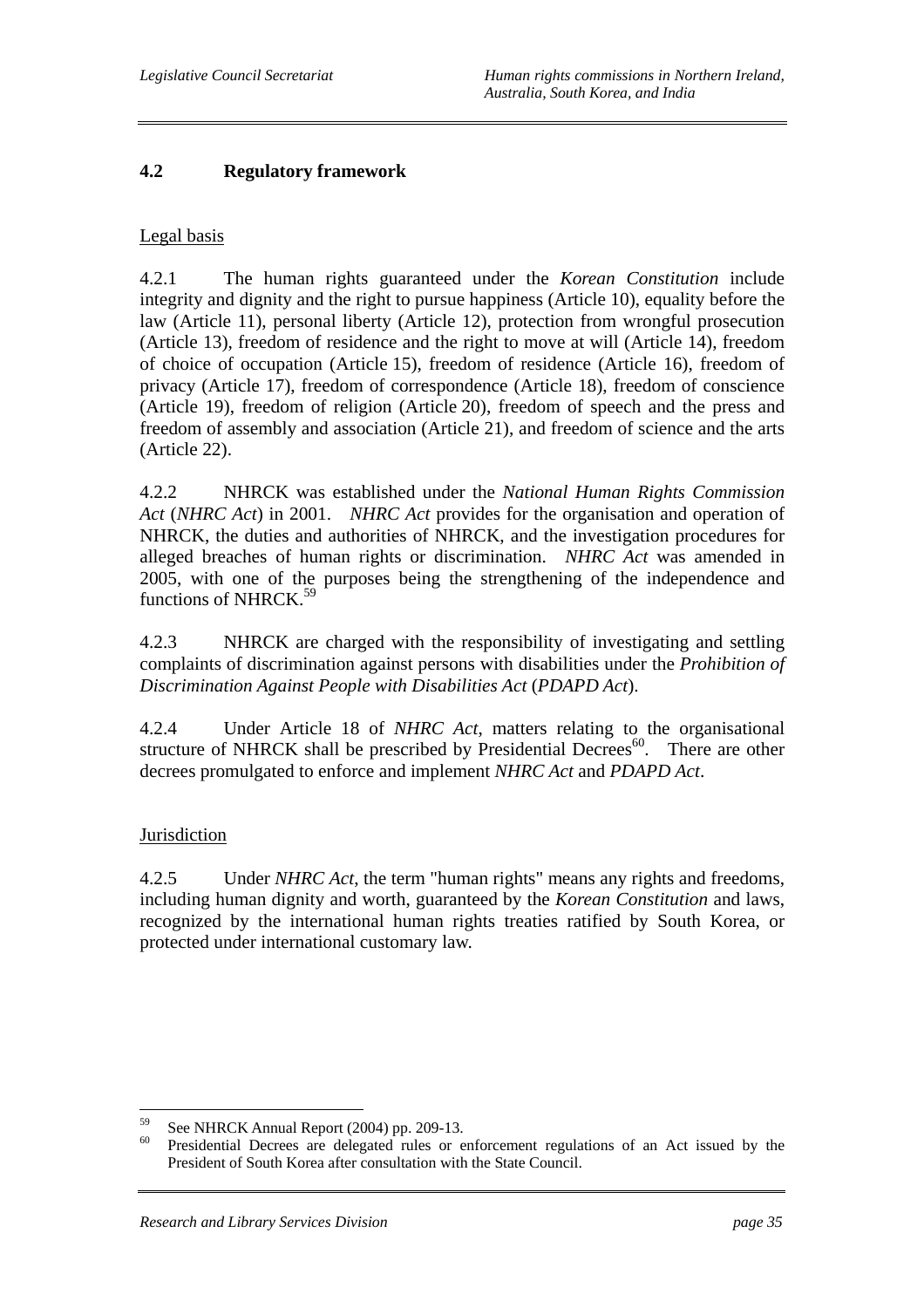4.2.6 Article 2(4) of *NHRC Act* lists 19 prohibited grounds of discrimination, i.e. gender, religion, disability, age, social status, place of origin, country of origin, ethnicity, physical conditions, marital status, pregnancy or childbirth, family type or conditions, race, colour, ideology or political opinions, criminal records, sexual orientation, education and medical history. Discrimination means the favorable or unfavorable treatment, exclusion, or differentiation based on the prohibited grounds of discrimination without justification. Article 2(4) was added in the 2005 amendment to *NHRC Act*.

4.2.7 The 2005 amendment also further specifies discrimination to include any acts of sexual harassment. Sexual harassment is defined as sexual comments or acts made in employment settings that cause feelings of sexual humiliation or degradation or that result in unfair employment treatment for refusing to respond to such sexual comments, acts or demands.<sup>61</sup>

4.2.8 NHRCK can investigate primarily complaints alleging violations of Articles 10 to 20 of the *Korean Constitution*. Besides, NHRCK can also investigate alleged violations involving discrimination as defined by *NHRC Act*.

4.2.9 Passed in March 2007, *PDAPD Act* will come into force in April 2008. In order to protect and promote the human rights of people with disabilities, *PDAPD Act* incorporates both direct and indirect discrimination in the definition of discrimination and expands the scope of discrimination to include refusal to provide reasonable accommodation. Under *PDAPD Act*, NHRCK is responsible for determining unlawful discrimination and issuing recommendations to redress them.

## Mandate and functions

4.2.10 *NHRC Act* mandates NHRCK to protect and promote the human rights of every individual residing in South Korea.<sup>62</sup> Article 19 of *NHRC Act* stipulates that NHRCK is responsible for:

- (a) reviewing and examining legislation relating to human rights;
- (b) conducting investigations and providing remedy of complaints of human rights violations;
- (c) conducting investigations and providing remedy of complaints of discriminatory practices;
- (d) performing surveys on human rights issues and their conditions;

<sup>61</sup> 

<sup>61</sup> Article 5, *NHRC Act*. 62 Articles 3 and 4, *NHRC Act*.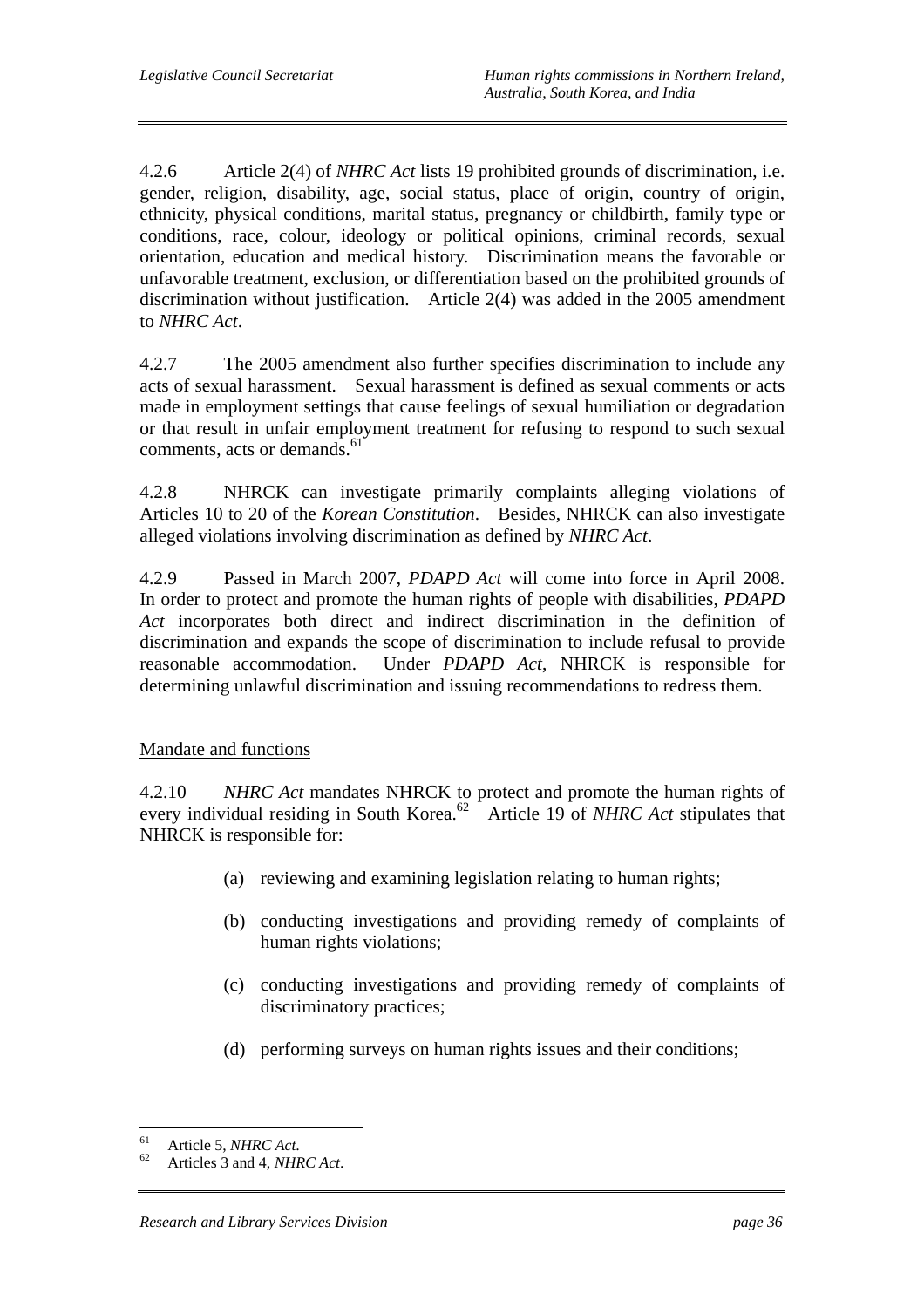- (e) providing education and public awareness programmes on human rights;
- (f) proposing and recommending guidelines regarding problem identification and preventive measures;
- (g) undertaking research and providing advice with respect to the ratification and/or implementation of international human rights treaties;
- (h) cooperating with domestic and overseas organisations for protection and promotion of human rights; and
- (i) performing other activities deemed necessary to protect and promote human rights.

#### **4.3 Organisational design and operational arrangements**

#### Composition and organisational structure

4.3.1 NHRCK consists of 11 commissioners, including the chairperson of NHRCK and three standing commissioners $^{63}$ . All commissioners are appointed by the President of South Korea (President) for a three-year term, with four commissioners being nominated by the National Assembly, four by the President, and the remaining three by the Chief Justice of the Supreme Court. The President appoints the chairperson of NHRCK from among the commissioners. The commissioners may be reappointed for one more term.

4.3.2 *NHRC Act* requires that at least four of the commissioners must be women.<sup>64</sup> The law also requires that the candidates for the commissioner post should possess professional knowledge and experience with human rights matters and be recognized to be capable of acting fairly and independently when performing duties relating to the protection and promotion of human rights.<sup>65</sup>

4.3.3 The appointment of a commissioner may be terminated if he/she is *"sentenced to imprisonment without labor of a heavier punishment"*. 66 A commissioner may also be dismissed for physical or mental grounds, providing that two-thirds or more of all the commissioners pass a resolution to that effect.

<sup>63</sup> <sup>63</sup> *NHRC Act* is silent on the roles and power of the standing commissioners. 64 Article 5(5), *NHRC Act.* 65 Article 5(1), *NHRC Act.* 66 Article 8, *NHRC Act.*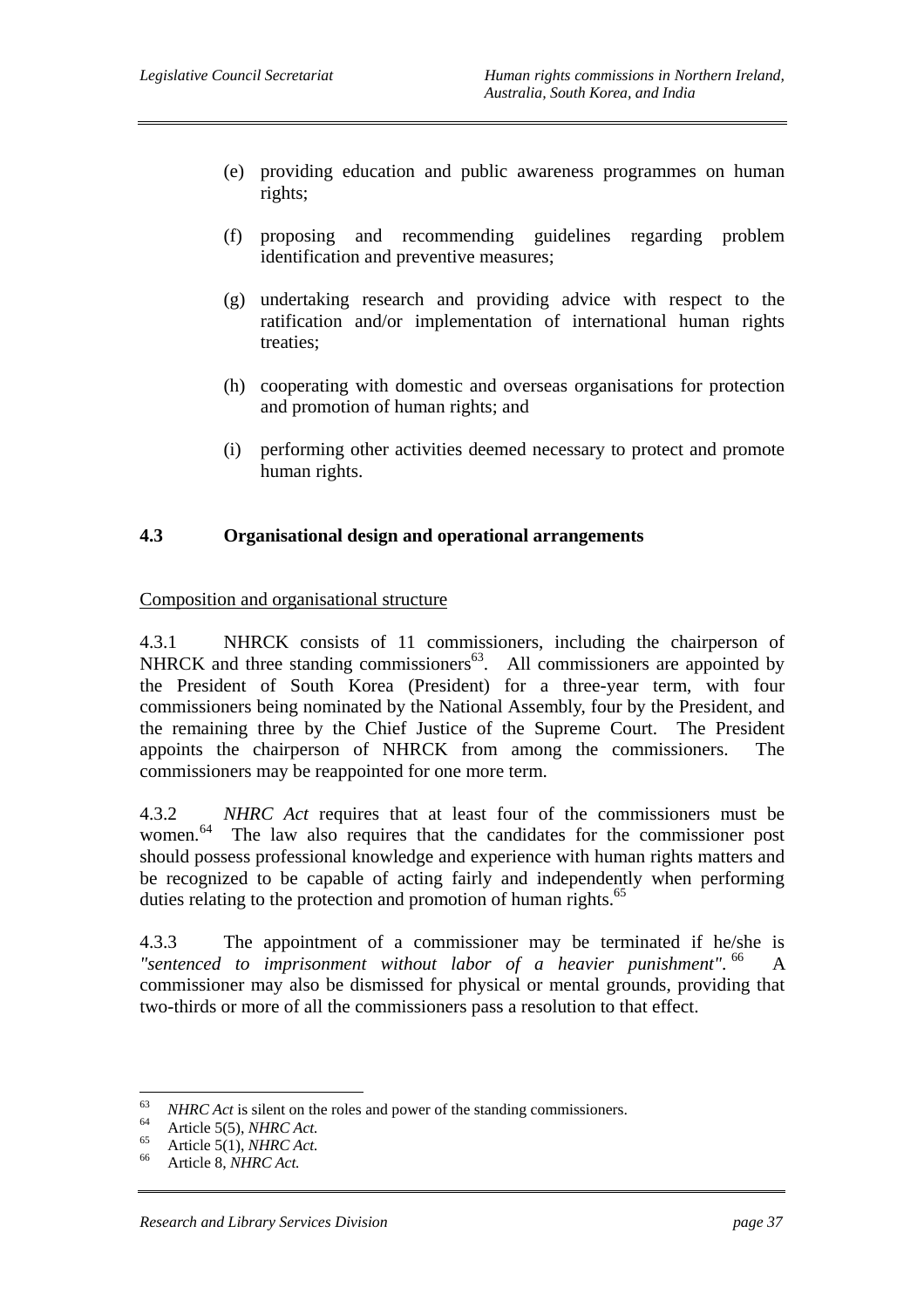4.3.4 The commissioners are not allowed to be a member of a political party, participate in political activities, and hold other public office at the same time. Article 11 of the original *NHRC Act* also prohibited a retired commissioner, for two years after his/her retirement, from being appointed to be a public official other than a public official for education or a candidate running for public office. However, in 2005, this Article was ruled unconstitutional by the Constitutional Court.

4.3.5 NHRCK may establish subcommittees to perform its functions. There are currently four subcommittees, comprising the Standing Commissioners Committee, two Rectification Human Rights Violation Committees and the Discrimination Remedy Committee. The Standing Commissioners Committee consists of the chairperson and the standing commissioners, while other subcommittees are made up of three to five commissioners. The Standing Commissioners Committee and the other subcommittees have the power to establish special committees for conducting research and deliberation of human rights issues concerning gender and disability. The following diagram shows the organisational structure of NHRCK.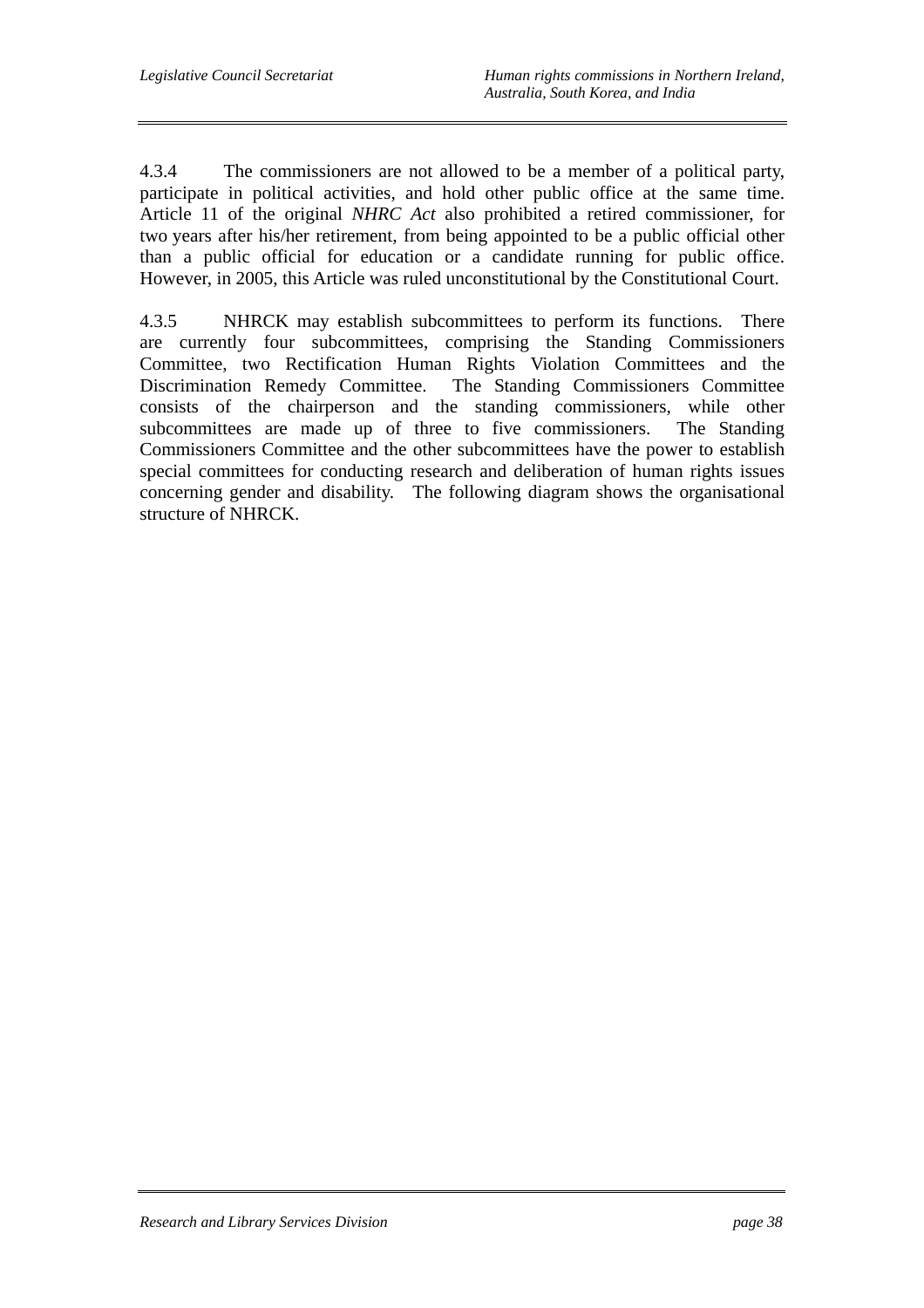# **Diagram 4 – Organisational chart of NHRCK**



Remarks: HR – Human Rights. Source: NHRCK Annual Report (2007) p. 103.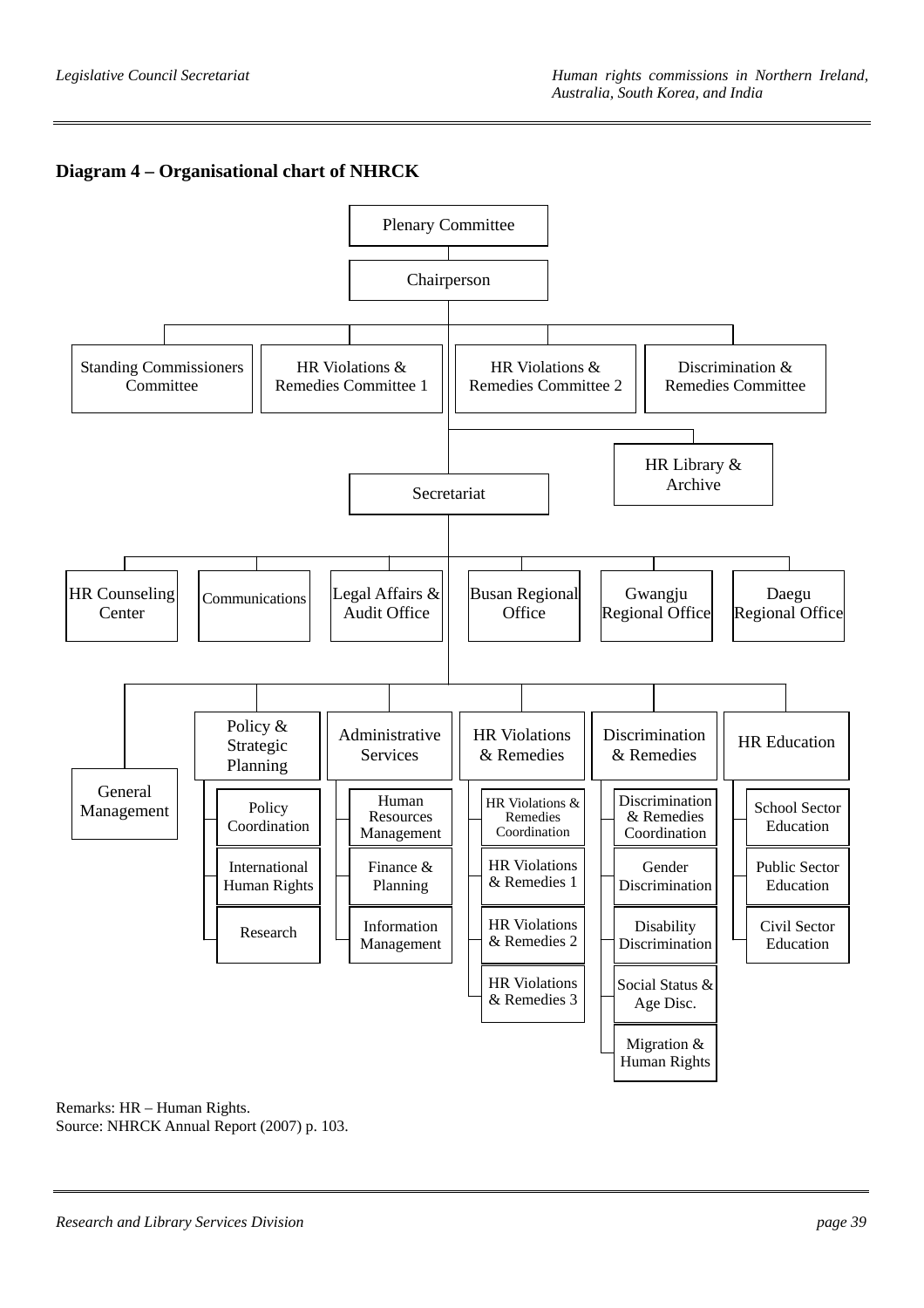#### Financial and human resources

4.3.6 NHRCK has an annual budget of around 20 billion Korean Won (HK\$164 million) in recent years. About 40% of the budget is used for payroll expense. Although *NHRC Act* specifies that the chairperson of NHRCK is the controlling officer of NHRCK, $67$  there is no provision ensuring that NHRCK has the authority to compile its own budget. Instead, NHRCK's budget is prepared by the Ministry of Justice.

4.3.7 *NHRC Act* provides that a Secretariat shall be established to address the general affairs of NHRCK. The current Secretariat of NHRCK has a staff size of about 200, dividing into five departments, 22 teams and three subsidiaries (see diagram 4). The Secretary-General of NHRCK is appointed by the President on the recommendation of the chairperson of NHRCK after due deliberation of NHRCK. Senior staff members of NHRCK are also appointed by the President on the recommendation of the chairperson of NHRCK.

#### Operational autonomy and accountability

4.3.8 NHRCK was officially accredited by ICC in April 2004. There are provisions in *NHRC Act* that recognize the autonomy of NHRCK's operation. Article 3 provides that NHRCK shall independently deal with the matters which fall within the purview of its authority. Article 18 states that matters necessary for its operation shall be prescribed by NHRCK's own rule.<sup>68</sup> In addition, Article 17 allows NHRCK to establish its own staff disciplinary committee and formulate relevant disciplinary rules.

4.3.9 Nevertheless, *NHRC Act* specifies that matters necessary for the organisation of NHRCK, except provided by the Act, shall be prescribed by Presidential Decrees.<sup>69</sup> When NHRCK was first established, the Korean government was actively involved in the process of setting up its Secretariat.<sup>70</sup>

4.3.10 In terms of accountability, Article 14 of *NHRC Act* requires that the proceedings of NHRCK shall be made public, except when NHRCK, the Standing Committees and other subcommittees consider that it is not necessary for them to be made public. NHRCK is also required to prepare an annual report to the President and the National Assembly, describing its activities for the preceding year, the human rights situation and related improvement measures.

<sup>67</sup> 

<sup>67</sup> Article 6(5), *NHRC Act.*<br>
68 Article 18, *NHRC Act.*<br>
<sup>69</sup> Ibid.<br>
<sup>70</sup> See NHRCK Annual Report (2002) p. 9 and Cho (2002) pp. 234-5.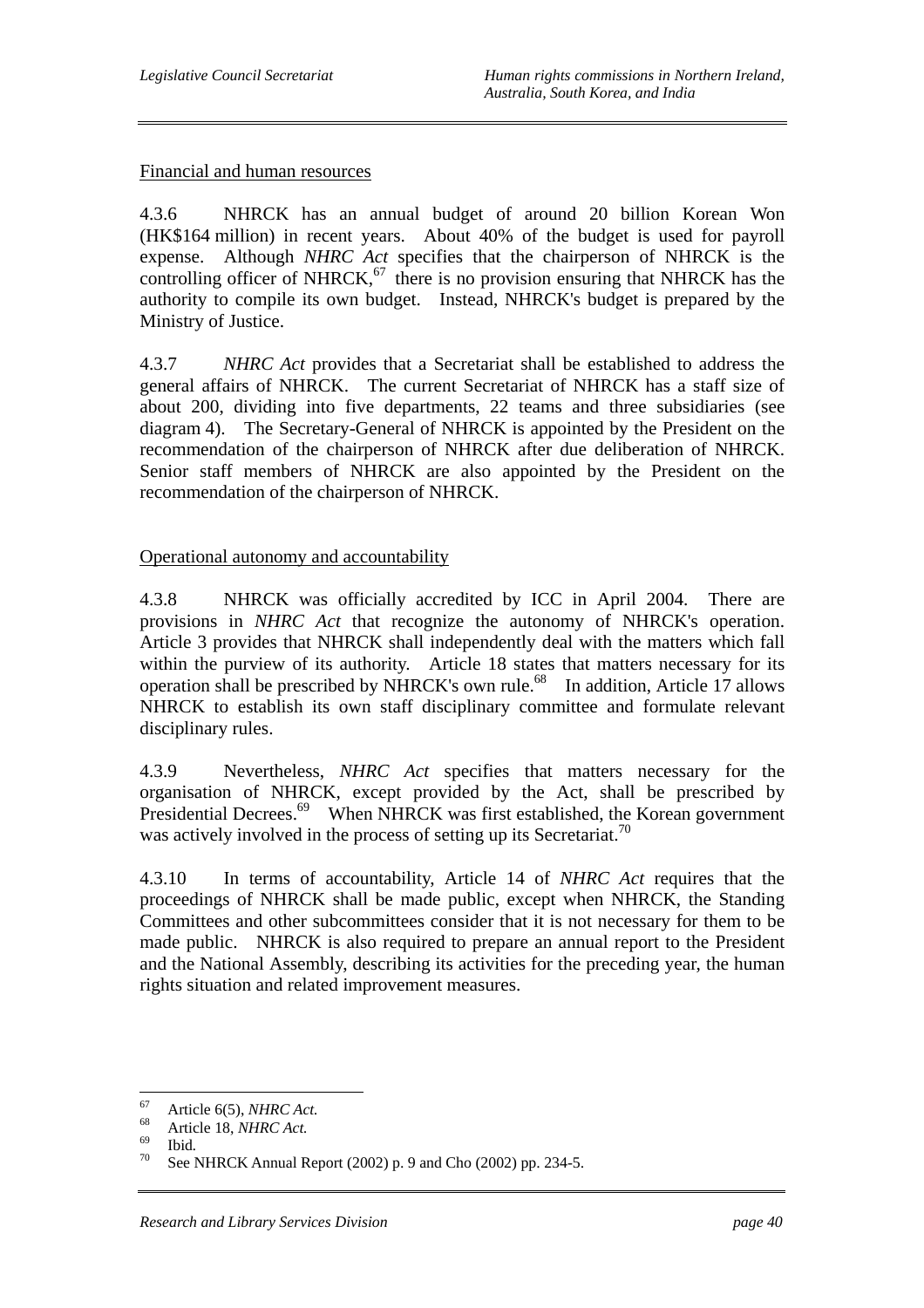4.3.11 NHRCK may, if deemed necessary, make any other report to the President and the National Assembly.<sup>71</sup> NHRCK is required to release to the public all the reports submitted to the President and the National Assembly, except for those matters relating to national security or personal privacy, or when the release of such matter is prohibited by other laws.

4.3.12 The chairperson of NHRCK may attend the National Assembly and state opinions on affairs falling under the jurisdiction of NHRCK, and shall, if required by the National Assembly, attend thereupon and make a report or reply.

## **4.4 Functions and powers**

Providing advice on legislation and government policies

- 4.4.1 As mentioned above, NHRCK has the legal responsibilities to:
	- (a) investigate and research on statutes, policies and practices related to human rights, and to make recommendations and opinions for their improvement;
	- (b) survey on human rights conditions; and
	- (c) research and provide advice regarding the ratification of any international human rights treaty and its implementation.

4.4.2 In both 2004 and 2005, NHRCK presented some 20 submissions regarding human rights laws and government policies to the relevant Ministries and the National Assembly. One of the recommendations contained in these submissions is to abolish the *Social Protection Act* and the *National Security Act*, which have been regularly blamed for gross violation of human rights in South Korea.<sup>72</sup>

4.4.3 NHRCK had been actively pressed for the enactment of a comprehensive anti-discrimination legislation, and had taken more than three years to draft an anti-discrimination bill since 2003. Consequently, the *Disability Discrimination Act* passed by the National Assembly in March 2007 empowers NHRCK to determine unlawful discriminations and issue recommendations to redress them.

 $71$ 

<sup>&</sup>lt;sup>71</sup> Article 29(2), *NHRC Act*.<br><sup>72</sup> See NHRCK Annual Report (2004) pp. 201-4.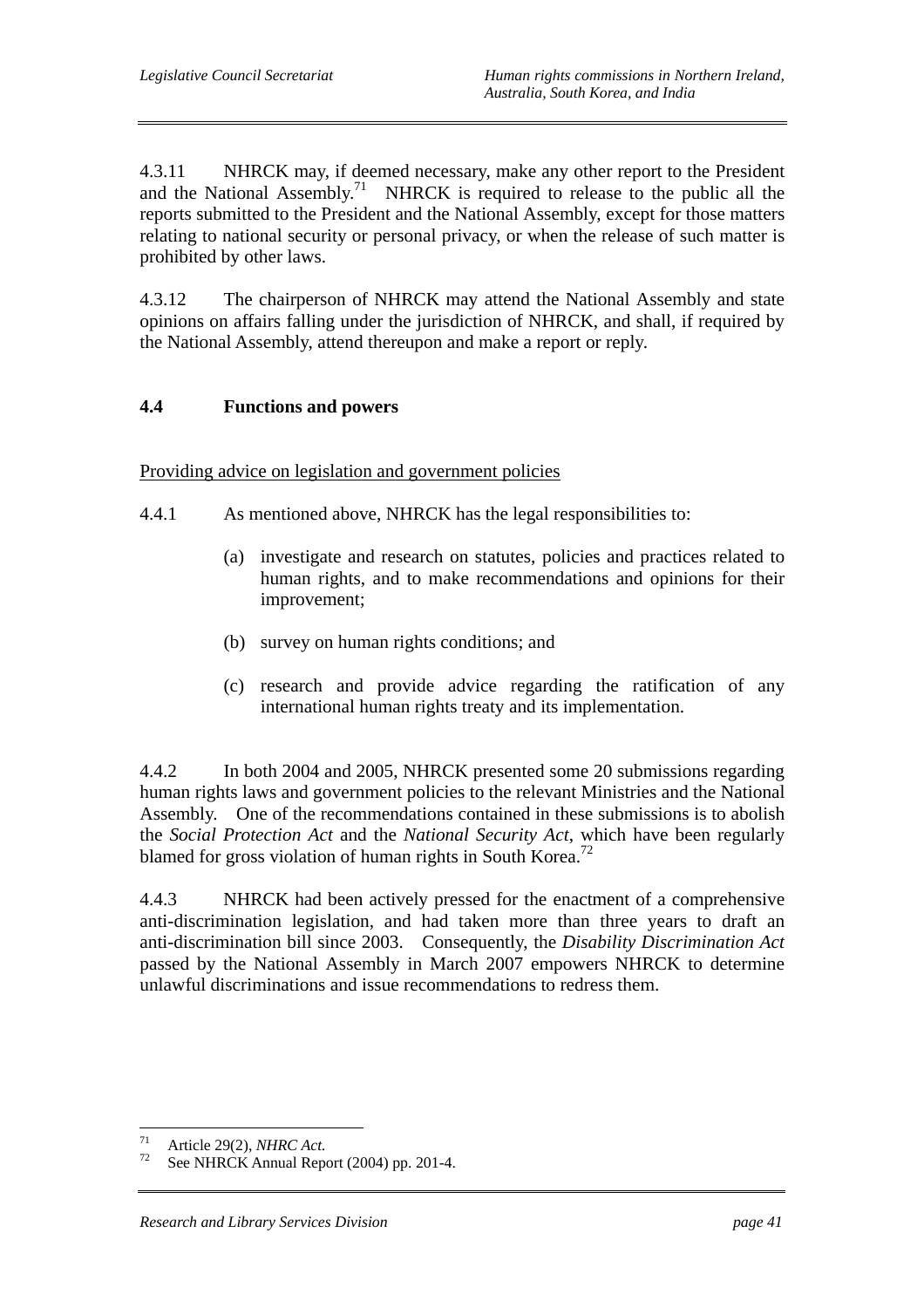4.4.4 NHRCK has used its expertise to comment on the Korean government's reports to the international human rights treaty bodies and monitor the local implementation of those human rights treaties. NHRCK has also recommended the Korean government to accede to several Optional Protocols<sup>73</sup>, including the *Optional Protocol to the Convention on the Elimination of Discrimination against Women* and the *Optional Protocol to the Convention on the rights of the Child on the Sale of Children, Child Prostitution and Child Pornography*.

Investigation and prosecution of complaints

- 4.4.5 NHRCK are authorised to investigate matters concerning:
	- (a) human rights violations committed by state organs, local governments or detention or correctional facilities; and
	- (b) discriminatory acts or any violation of the right of equality committed by a legal corporate body, organisation or private individual.<sup>74</sup>

4.4.6 NHRCK accepts complaints through telephone, fax and e-mail. On-site human rights counselling and petition filing services may be provided for inmates in detention facilities, socially disadvantaged groups and special regional communities<sup>75</sup>. The number of complaints received by NHRCK increased steadily from 803 cases in 2001 to 5 617 cases in 2005. In 2005, about 75 % of the complaints related to human rights violations. The rest were discrimination cases, of which about 45 % were related to employment.

4.4.7 Diagram 5 gives a detailed account of the complaint handling process of NHRCK. During the investigation of a complaint, NHRCK is empowered to call any person to give evidence, produce documents and conduct on-site investigations. NHRCK may submit the complaint to the Conciliation Committee for conciliation upon request by the persons concerned. Otherwise, NHRCK will deliberate on the findings of the investigation and render its decision.

4.4.8 *NHRC Act* allows NHRCK to dismiss a complaint for a wide range of reasons<sup>76</sup>, such as when the incident leading to a complaint happened more than one year ago, when the incident is under criminal investigation or court trial, in case other legal procedures for redress are in process or completed, or when NHRCK considers that it is inappropriate to investigate a complaint.

<sup>73</sup> 73 Some human rights treaties are followed by optional protocols which may either provide for procedures with regard to the treaties or address a substantive area related to the treaties. Optional Protocols to human rights treaties are treaties in their own right, and are open to signature,

accession or ratification by countries who are a party to the main treaties.<br>
<sup>74</sup> Article 30, *NHRC Act*.<br>
<sup>75</sup> In 2005, NHRCK visited villages where Hansen's disease patients were located, and provided counselling services to and received petitions from the villagers. 76 Article 32 of *NHRC Act* stipulates 10 reasons for dismissal of a petition.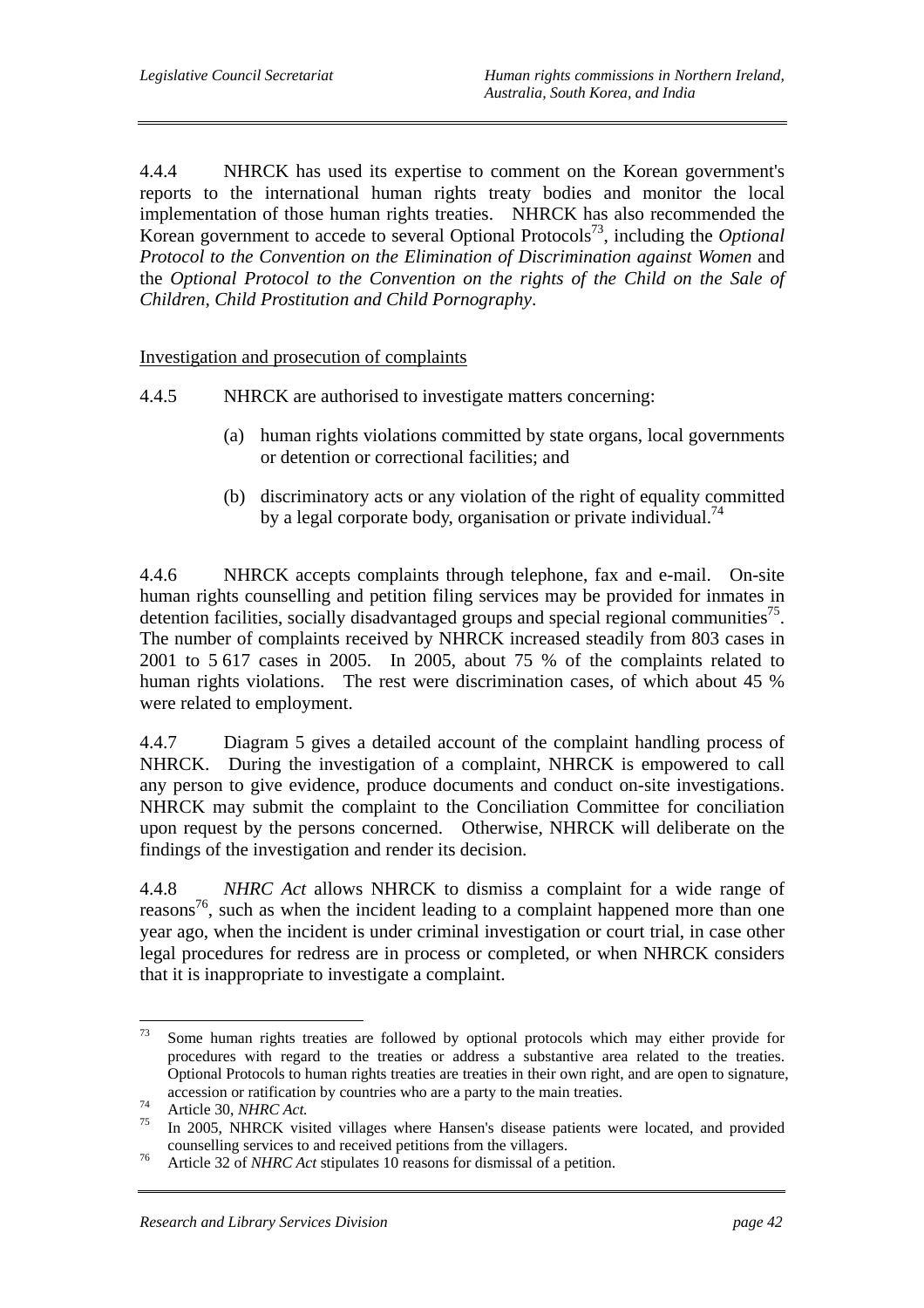# **Diagram 5 – Complaint Handling Process**



Source: NHRCK.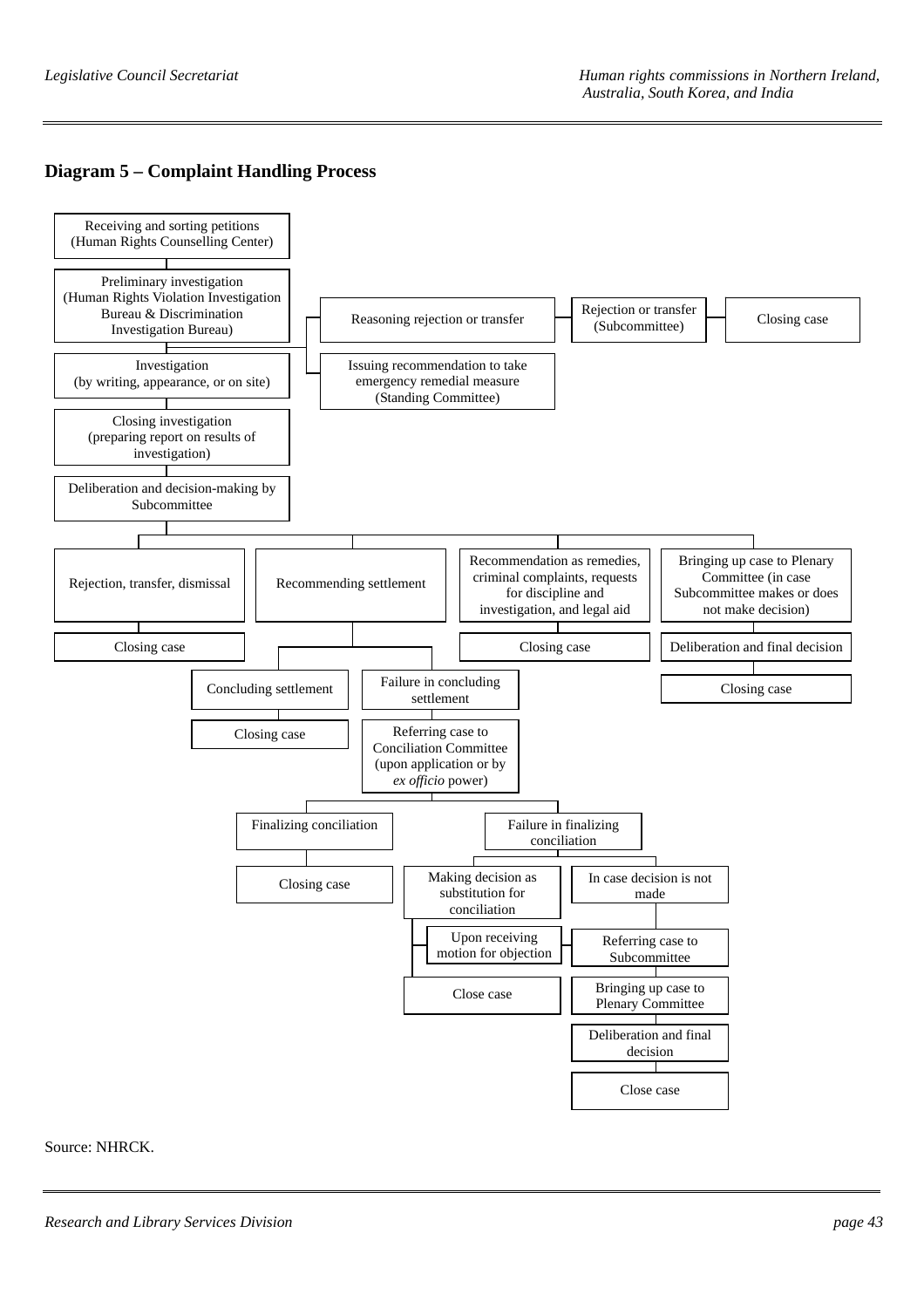4.4.9 If both parties to a dispute or complaint willingly submit to the conciliation process provided for in *NHRC Act*, but do not reach a compromise with respect to the issue in question, NHRCK may make a decision on any of the following:

- *"(a) Stoppage of the human rights violation or discriminatory act subject to the investigation;*
- *(b) Restitution or compensation for damages, or other necessary remedies; or*
- *(c) Measures necessary for the prevention of recurrence of the same or similar human rights violation or discriminatory act."* <sup>77</sup>

4.4.10 If the parties concerned do not object, within two weeks, to a decision, the decision will have the same effect as a settlement at court.

4.4.11 Depending on the result of the investigation of a complaint, NHRCK can propose appropriate remedial actions, and recommend suitable disciplinary actions and urgent relief measures.<sup>78</sup> Disciplinary action may involve filing an accusation to the Prosecutor General, if the circumstances of a complaint correspond to an act of crime requiring criminal punishment.

## *Direct investigation*

4.4.12 Under Article 30(2) of *NHRC Act*, NHRCK may initiate an *ex officio* investigation if there is a reasonable cause to believe that a serious human rights violation or discriminatory act has occurred.<sup>79</sup> In recent years, NHRCK has conducted *ex officio* investigations on matters such as the handling procedures for military personnel who died on duty, the use of personal information at public libraries, and the protection measures for victims of sexual violence.

#### Involvement in legal proceedings

4.4.13 In relation to a court trial which significantly affects the protection and promotion of human rights, Article 28 of *NHRC Act* empowers NHRCK, either after being requested by the court or on its own initiative, to "*present its opinions on de jure [based on law] matters to the competent division of the court or the Constitutional Court*."

<sup>77</sup> 

<sup>77</sup> Article 42(4), *NHRC Act.* 78 Articles 44, 45 and 48, *NHRC Act.* 79 The relevant section in the 2001 *NHRC Act* did not include discriminatory acts.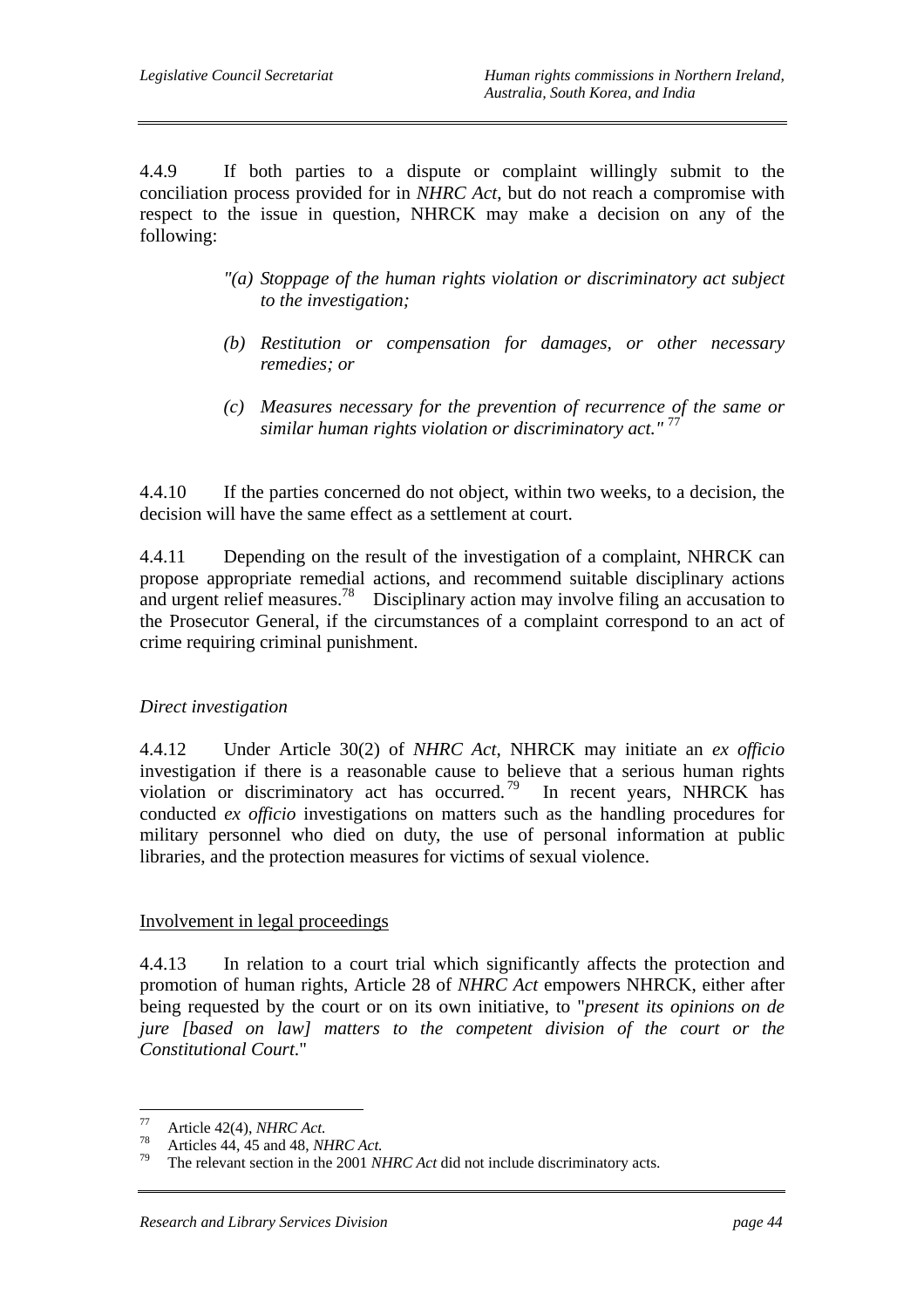4.4.14 With respect to a court trial involving a case investigated or handled by NHRCK under *NHRC Act*, NHRCK may not only present its opinions on *de jure* matters, but also *de facto [in fact]* ones.

#### Education and enhancement of public awareness

4.4.15 One of NHRCK's functions is to raise public awareness regarding human rights. NHRCK has used a wide range of methods to communicate its key human rights messages to the community, including:

- (a) use of audio-visual media such as television advertisements and the production of films and cartoons. Starting from 2002, a series of films with the theme of human rights and discrimination issues has been produced by  $NHRCK$ ;<sup>80</sup>
- (b) provision of human rights workshops and trainings for government employees, especially prosecutors, the police, correctional officers and the military;
- (c) provision of training programmes for teachers and school administrators and development of human rights education programmes for elementary, middle and high schools;
- (d) establishment of an on-line Human Rights Learning Center in 2005 to provide easy access to human rights educational materials; and
- (e) as an advocate for a separate piece of legislation for human rights education. The *Human Rights Education Act Bill* was passed by the State Council in October 2007, waiting to be enacted by the National Assembly. $81$

## **4.5 Review and evaluation conducted**

4.5.1 Information about review and evaluation on NHRCK is scarce. Some evaluative essays were published in the early years of NHRCK's establishment.<sup>82</sup> NHRCK was deprecated in these essays for (a) suffering from a high degree of political interference, (b) lacking the financial independence and autonomy regarding employment matters, (c) insufficient investigation powers and having a broad range of powers to reject a complaint and (d) failing to develop strategic visions.

 $80<sup>2</sup>$  $^{80}$  NHRCK Annual Report (2004) pp. 166-8.

See

http://www.humanrights.go.kr/english/download.jsp?board\_id=Press%20Releases&filename=PR

<sup>%20-%20</sup>HR%20Edu%20Bill.doc.<br>See Cho (2002) and Kwok (2002).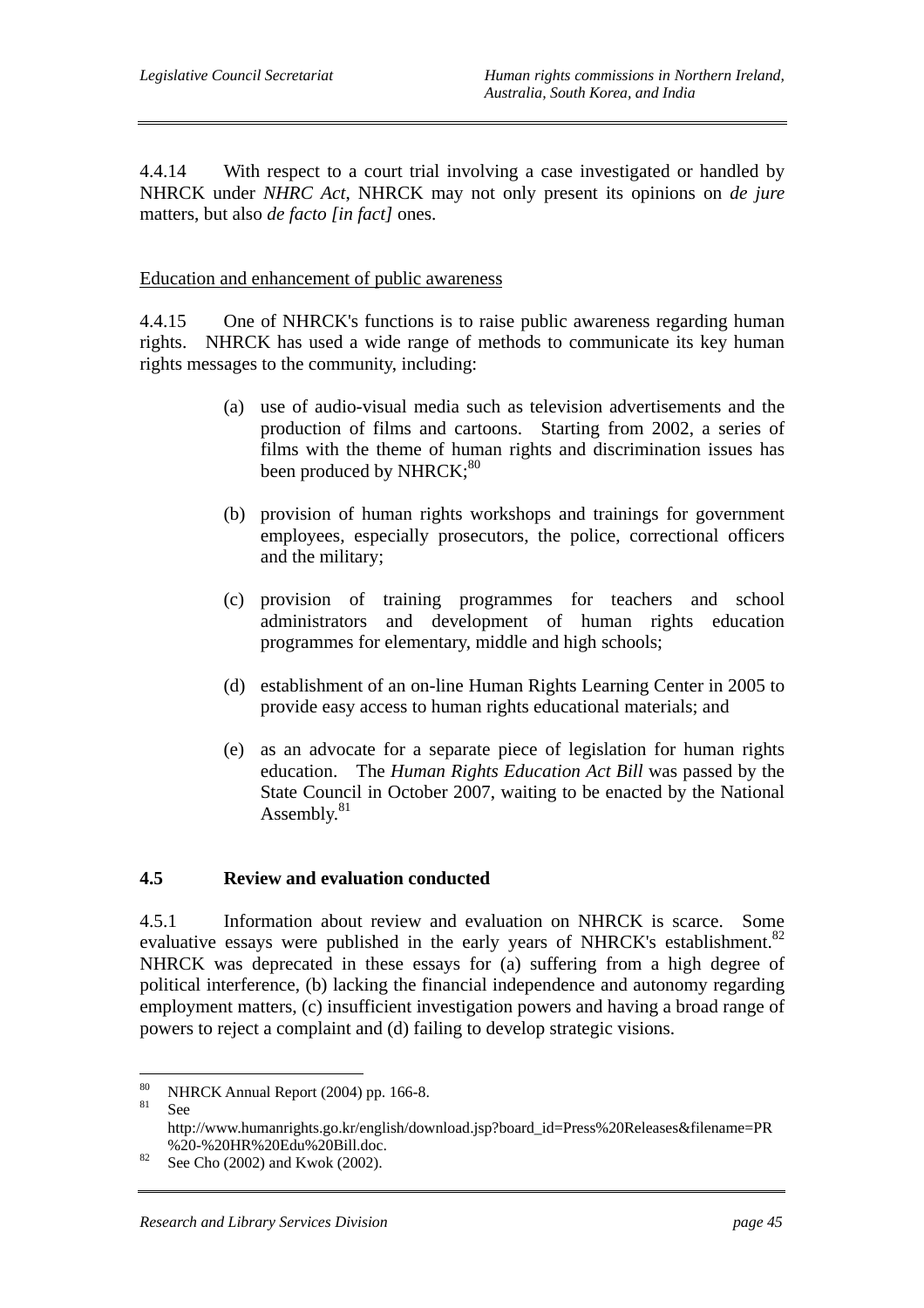4.5.2 In January 2008, the Presidential Transition Committee<sup>83</sup> proposed to place NHRCK under the control of the Presidential Office. One of the arguments of the Committee was that the current position of NHRCK was in violation of the principle of separation of powers. Both NHRCK<sup>84</sup> and the United Nations High Commissioner for Human Rights<sup>85</sup> expressed serious concern over the proposed rearrangement plan, and the proposal change was not implemented.

 $83\,$ 83 A committee set up for managing the transition between two presidential terms.<br>
84 NHRCK's press release, January 21 2008.<br>
85 The Korean Times, January 20 2008.

<sup>85</sup> *The Korean Times*, January 20 2008.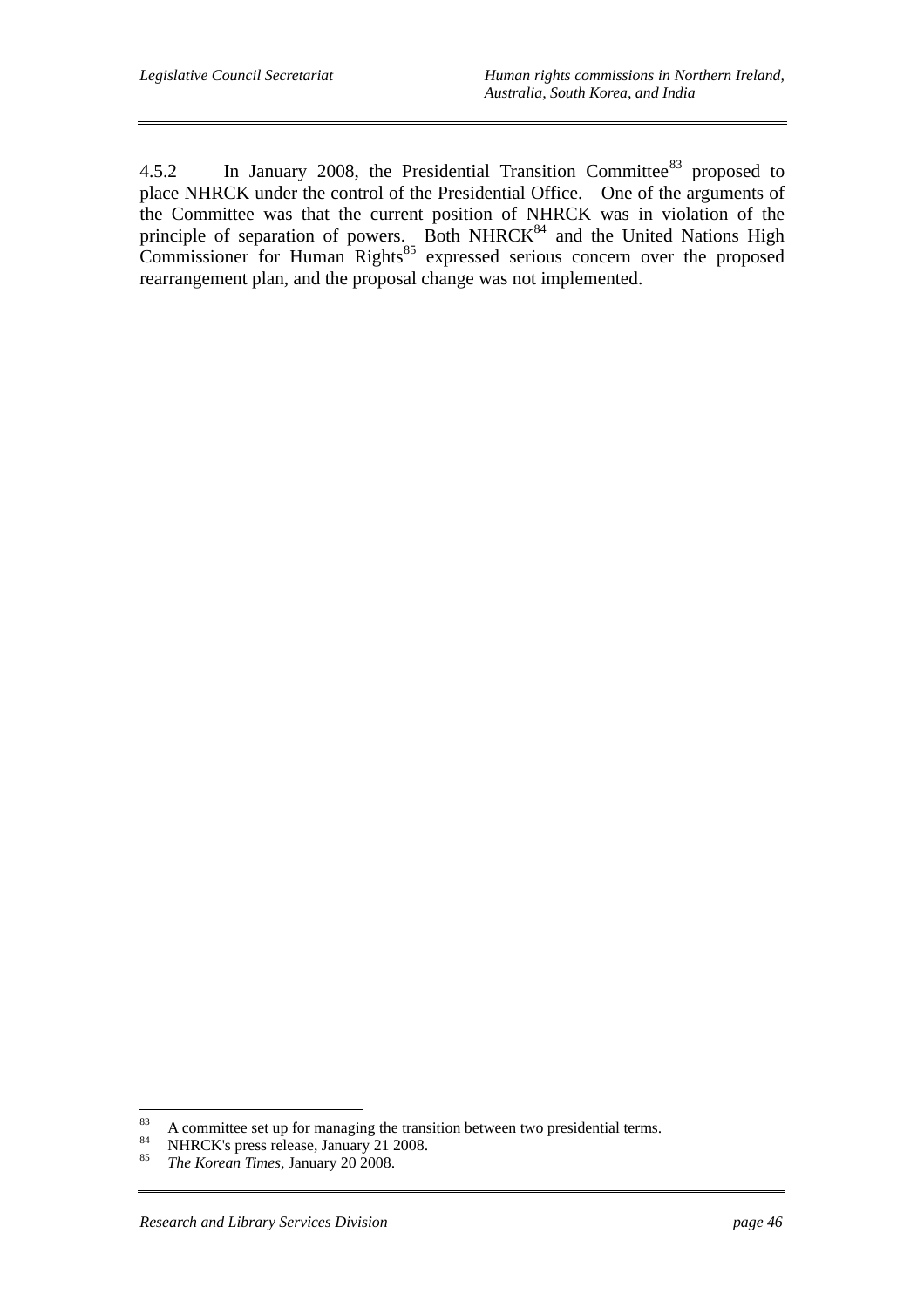# **Chapter 5 – India**

## **5.1 Background**

5.1.1 The National Human Rights Commission of India (NHRCI) was established in October 1993.<sup>86</sup> Its statute is contained in the *Protection of Human Rights Act 1993* (*PHR Act*). One of the primary functions of NHRCI is to receive complaints on and to initiate investigations into violations of human rights by public servants via acts of commission and omission through negligence on their part, and to prevent violation of human rights when brought to its notice.

5.1.2 The Human Rights Division of the Ministry of Home Affairs deals with matters relating to *PHR Act* and also matters relating to national integration and communal harmony. The government of India has adopted *A National Action Plan for Human Rights Education*, which envisages promotion and awareness of human rights to all sections of the society.

5.1.3 *PHR Act* also makes provisions for the establishment of state human rights commissions, with 17 states having set up such bodies accordingly. Where NHRCI considers it necessary or expedient, it may transfer any complaint filed or pending before it to the human rights commission of a state where the complaint arises. Nevertheless, only NHRCI will be discussed below.

5.1.4 The Indian judiciary consists of the Supreme Court, the High Courts at the state level, and the District and Session Courts at the district level. The Supreme Court is the highest court in India. Extensive constitutional provisions are in existence to safeguard the independence of judges, including articles regarding selection, conditions of tenure and removal of judges at both the Supreme Court and the High Courts.

5.1.5 Although the proceedings in the Supreme Court of India arise out of the judgments or orders made by the subordinate courts including the High Courts, the Supreme Court also entertains litigation, for the protection of public interest, introduced not by the aggrieved party but by the court itself or by any other private party. This is called Public Interest Litigation.

5.1.6 Besides NHRCI, there are other institutions set up to strengthen and safeguard the exercise of basic human rights of the vulnerable sections of the Indian society. These institutions include the National Commission for Women, the National Commission for Minorities, the National Commission for Scheduled Castes, and the National Commission for Scheduled Tribes. These commissions are charged with the responsibility of safeguarding the rights guaranteed to specified target groups under the *Indian Constitution* as well as under the various laws passed by the legislature.

<sup>86</sup> 86 For a detailed discussion of the formation of NHRCI, see Ray (2002).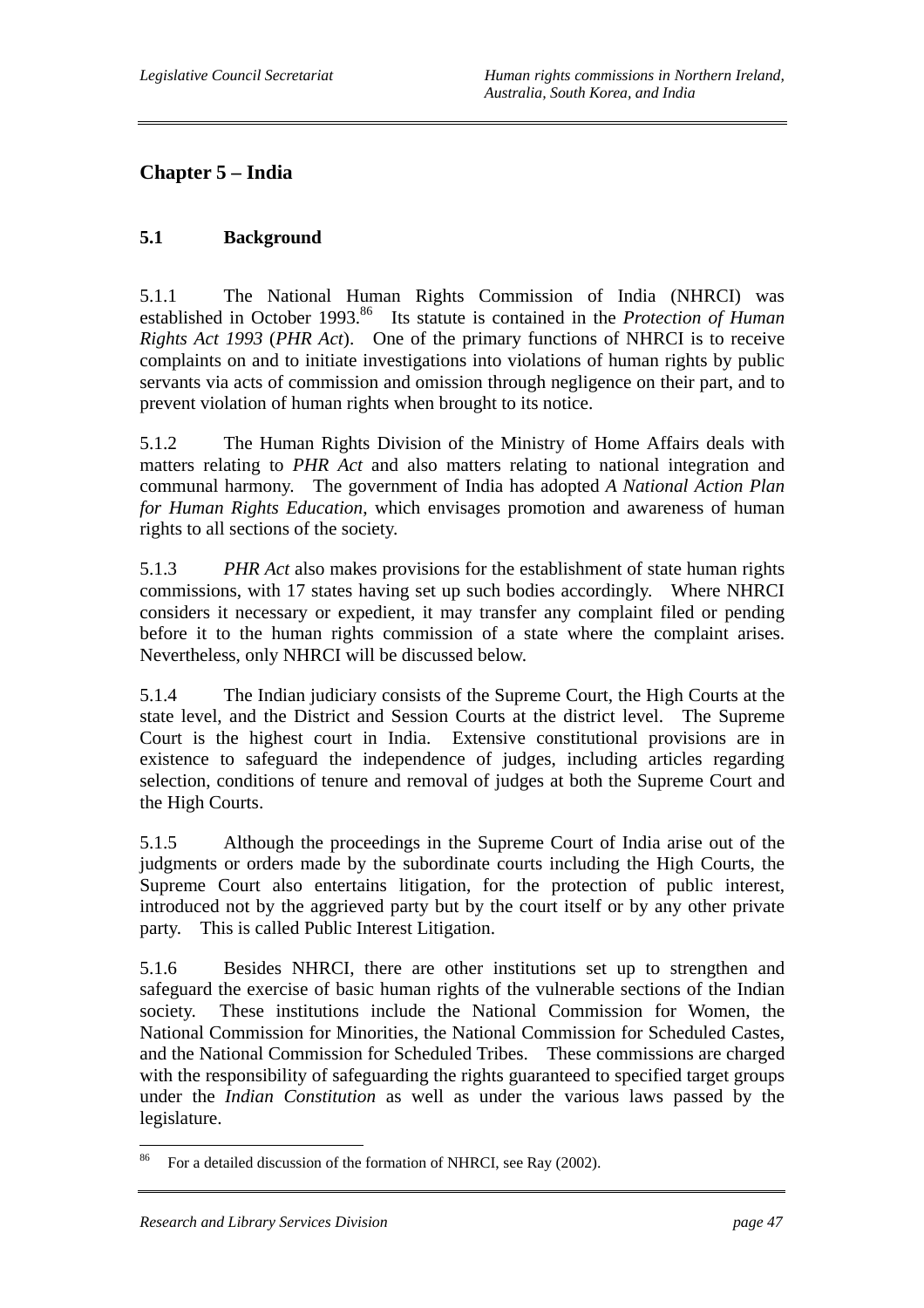5.1.7 In India, there are ombudsman schemes in the banking, insurance and telecommunications sectors dealing with their respective customer complaints.

## **5.2 Regulatory framework**

#### Legal basis

5.2.1 The Fundamental Rights in India are enshrined in Part III of the *India Constitution* (Articles 12 to 35). They include individual rights such as equality before law, freedom of speech and expression, freedom of association and peaceful assembly, freedom to practice religion, and the right to constitutional remedies for the protection of civil rights by means of writs such as habeas corpus. Article 32 of the Constitution gives an extensive original jurisdiction to the Supreme Court in regard to enforcement of the Fundamental Rights.

5.2.2 NHRCI was originally established under the *Protection of Human Rights Ordinance* of 28 September 1993, which was later replaced by *PHR Act*. The *Protection of Human Rights Ordinance* was promulgated by the President of India under Article 123 of the *Indian Constitution*<sup>87</sup>. Subsequently, in November 1993, a new bill was submitted to the Indian Parliament to replace the Ordinance. *PHR Act* received Presidential assent in January 1994. The Act provides for the constitution of a national human rights commission, human rights commissions in states and the Human Rights Courts<sup>88</sup> for better protection of human rights.

5.2.3 *PHR Act* was revised by the *Protection of Human Rights (Amendment) Act 2006*. The main amendments on *PHR Act*, other than making changes to the appointment of members of the state human rights commissions, relate to issues such as: strengthening the investigative machinery available to human rights commissions; empowering the commissions to recommend award of compensation, even during the course of enquiry; empowering NHRCI to undertake visits to jails without intimation to the state governments; and strengthening the procedure for recording of evidence of witnesses.

<sup>87</sup> The usual parliamentary committee procedure for debating the contents of the Ordinance was skirted. See Sripati (2001).<br><sup>88</sup> The Human Rights Courts are special courts set up in a state for speedy trial of offences arising out

of violation of human rights.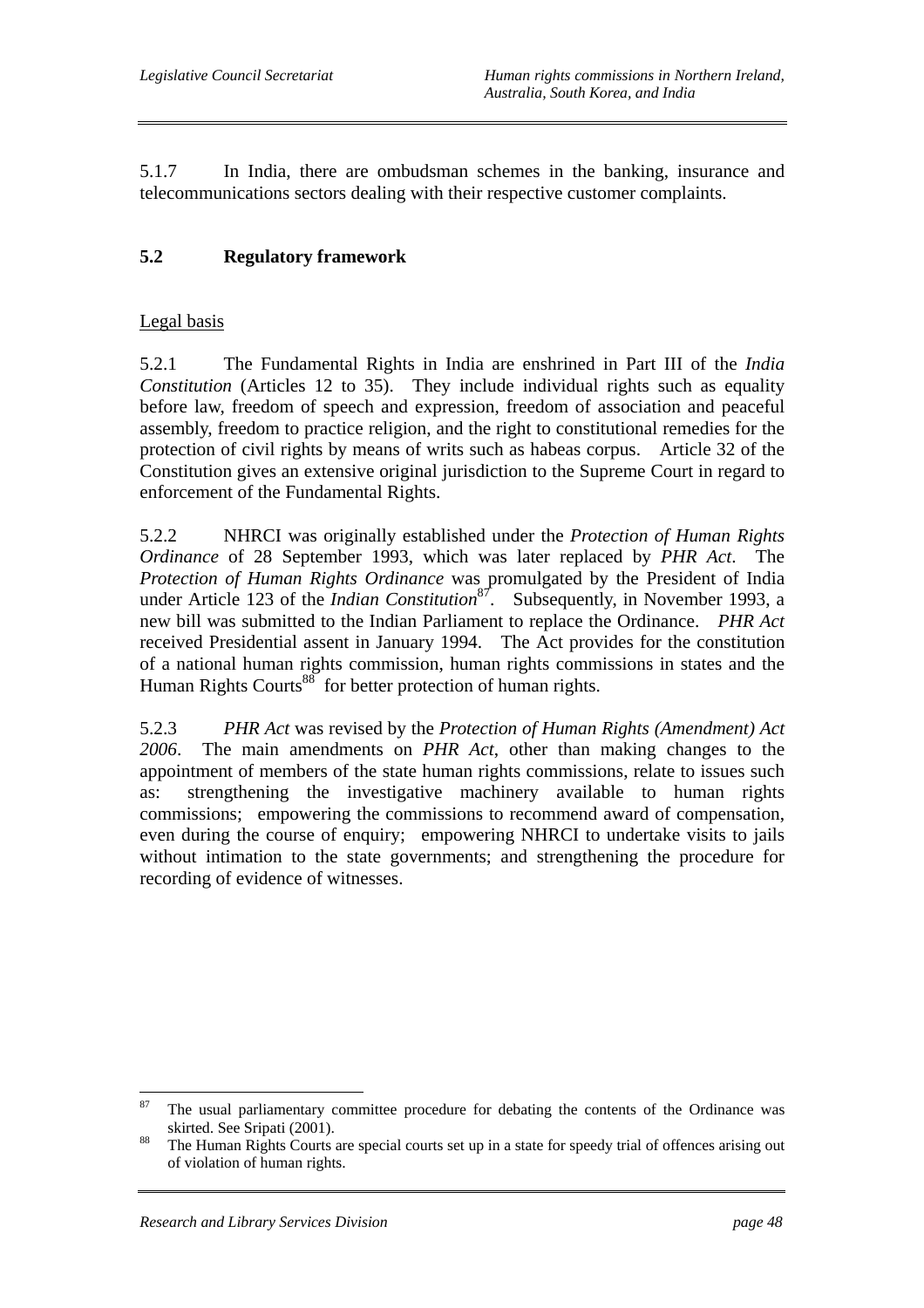#### Jurisdiction

5.2.4 *PHR Act* defines "human rights" to include "*the rights relating to life, liberty, equality and dignity of the individual guaranteed by the Constitution or embodied in the International Covenants and enforceable by courts in India*."89 The "International Covenants" refer to the *International Covenant on Civil and Political Rights*, the *International Covenant on Economic, Social and Cultural Rights* and other United Nations conventions or covenants specified by the central government of India $\frac{90}{2}$ 

5.2.5 Section 36 of *PHR Act* specifies matters not subject to the jurisdiction of NHRCI. For instance, NHRCI shall not inquire into any matter which is pending before a state human rights commission or any other commission duly constituted under any law for the time being in force. Additionally, NHRCI or a state human rights commission is not allowed to inquire into any human rights violation committed longer than one year ago.

#### Mandate and functions

5.2.6 The preamble of *PHR Act* states that the establishment of a human rights commission at the national and state levels is for better protection of human rights. Under section 12 of *PHR Act*, NHRCI performs all or any of the following functions:

- (a) inquire, on its own initiative or on a petition presented to it by a victim or any person on his/her behalf or on a direction or order of any court, into a complaint of:
	- (i) violation of human rights or abetment thereof; or
	- (ii) negligence in the prevention of such violation, by a public servant;
- (b) intervene in any proceeding involving any allegation of violation of human rights pending before a court with the approval of such court;
- (c) visit any jail or any other institution under the control of the state government, where persons are detained or lodged for purposes of treatment, reformation or protection to study the living condition of the inmates and make recommendations thereon; $^{91}$

<sup>89</sup> 

<sup>89</sup> Section 2(1)(d), *PHR Act*.<br><sup>90</sup> Section 2(1)(f), *PHR Act*.<br><sup>91</sup> The original provision in *PHR Act* required visits to these institutions with intimation to the state government.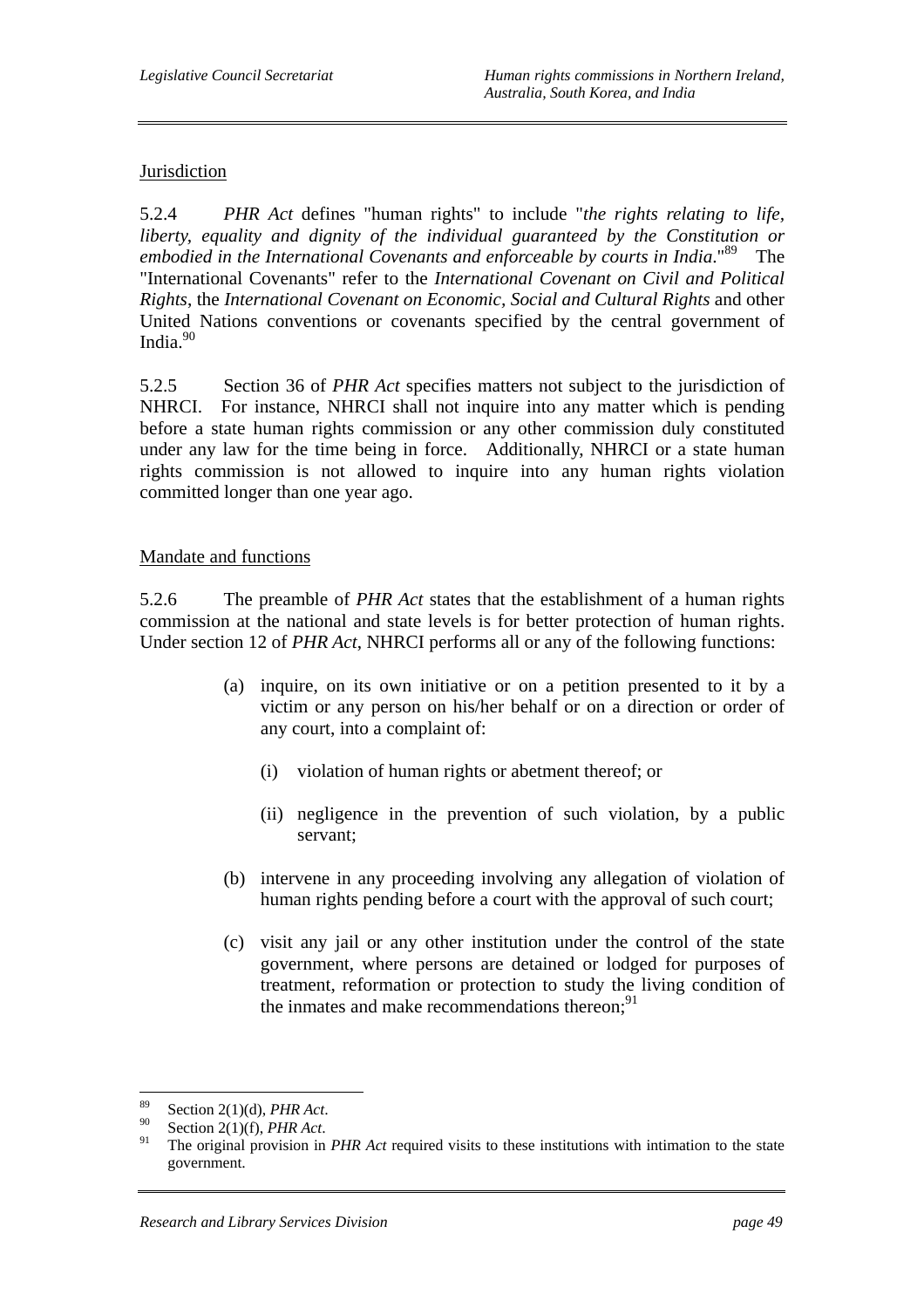- (d) review the safeguards by or under the Constitution or any law for the time being in force for the protection of human rights and recommend measures for their effective implementation;
- (e) review the factors, including acts of terrorism that inhibit the enjoyment of human rights and recommend appropriate remedial measures;
- (f) study treaties and other international instruments on human rights and make recommendations for their effective implementation;
- (g) undertake and promote research in the field of human rights;
- (h) spread human rights literacy among various sections of the society and promote awareness of the safeguards available for the protection of these rights through publications, the media, seminars and other available means;
- (i) encourage the efforts of NGOs and institutions working in the field of human rights; and
- (j) such other functions as it may consider necessary for the promotion of human rights.

#### **5.3 Organisational design and operational arrangements**

#### Composition and organisational structure

- 5.3.1 Under Section(2) of *PHR Act*, NHRCI consists of:
	- (a) a Chairperson who has been a Chief Justice of the Supreme Court;
	- (b) one member who is or has been, a Judge of the Supreme Court;
	- (c) one member who is, or has been, the Chief Justice of a High Court; and
	- (d) two members to be appointed from amongst persons having knowledge of, or practical experience in, matters relating to human rights.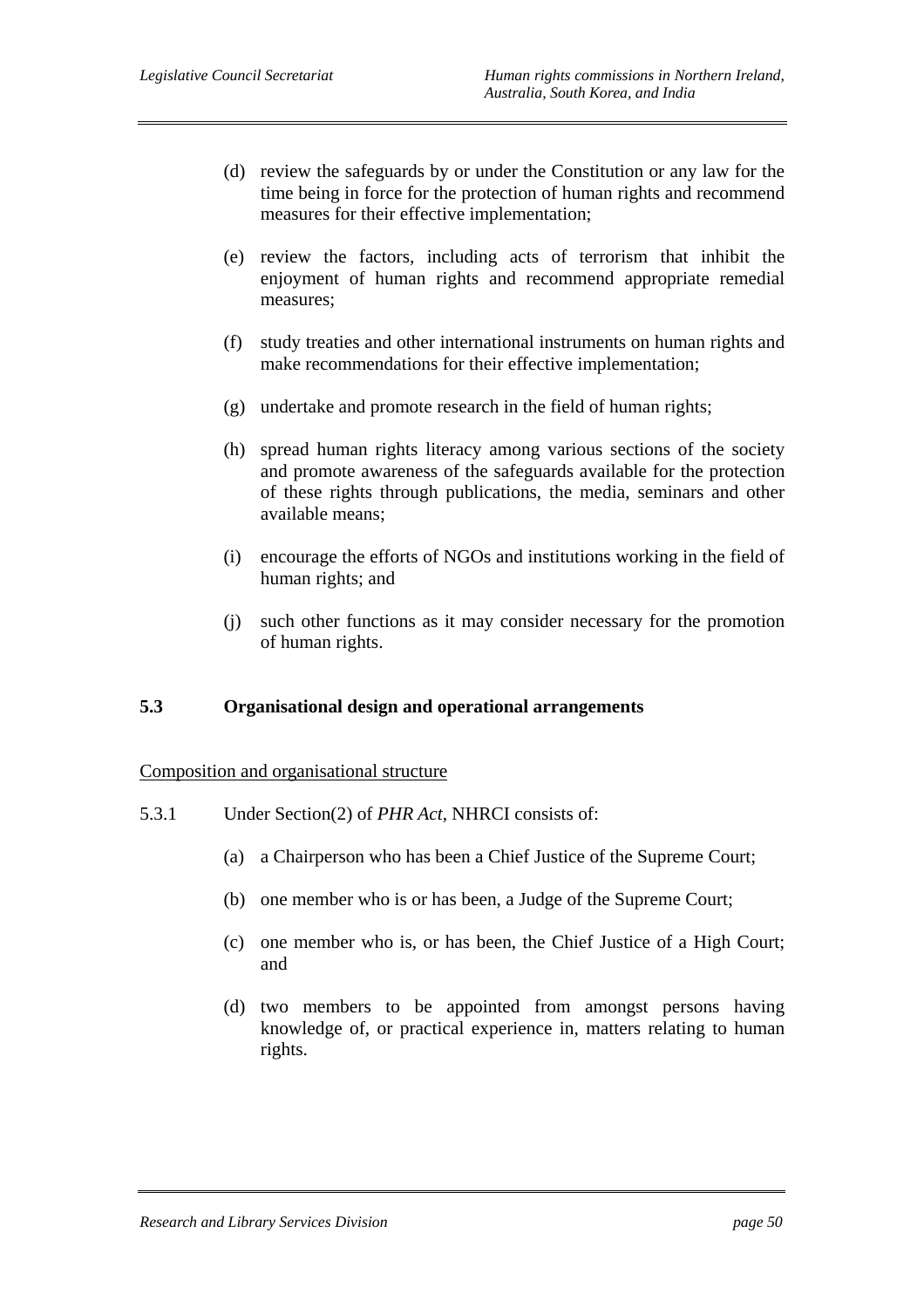5.3.2 In addition to the above five permanent members, there are four ex-officio members who perform less functions (functions (b) to (j) of paragraph 5.2.6). They are:

- (a) the Chairperson of the National Commission for Minorities;
- (b) the Chairperson of the National Commission for the Scheduled Castes;
- (c) the Chairperson of the National Commission for the Scheduled Tribes; and
- (d) the Chairperson of the National Commission for Women.

5.3.3 All five permanent members of NHRCI are appointed by the President of India (President) on the recommendation of a committee consisting of:

- (a) the Prime Minister as the chairperson of the committee;
- (b) the Speaker of the House of the People<sup>92</sup>;
- (c) the Minister in charge of the Ministry of Home Affairs;
- (d) the Leader of the Opposition in the House of People;
- (e) the Leader of the Opposition in the Council of States<sup>93</sup>; and
- (f) the Deputy Chairman of the Council of States.

5.3.4 Section 6 of *PHR Act* provides that on being appointed, the Chairperson and other members of NHRCI shall hold office for a term of five years or until he/she attains the age of 70 years, whichever is earlier. A member is eligible for re-appointment for another term of five years. On ceasing to hold office, the Chairperson and the Members are not eligible for further employment under the central or any state governments.<sup>94</sup>

<sup>92</sup> <sup>92</sup> The lower house of the Parliament of India.

<sup>&</sup>lt;sup>93</sup> The upper house of the Parliament of India.

Section 6(3), *PHR Act.*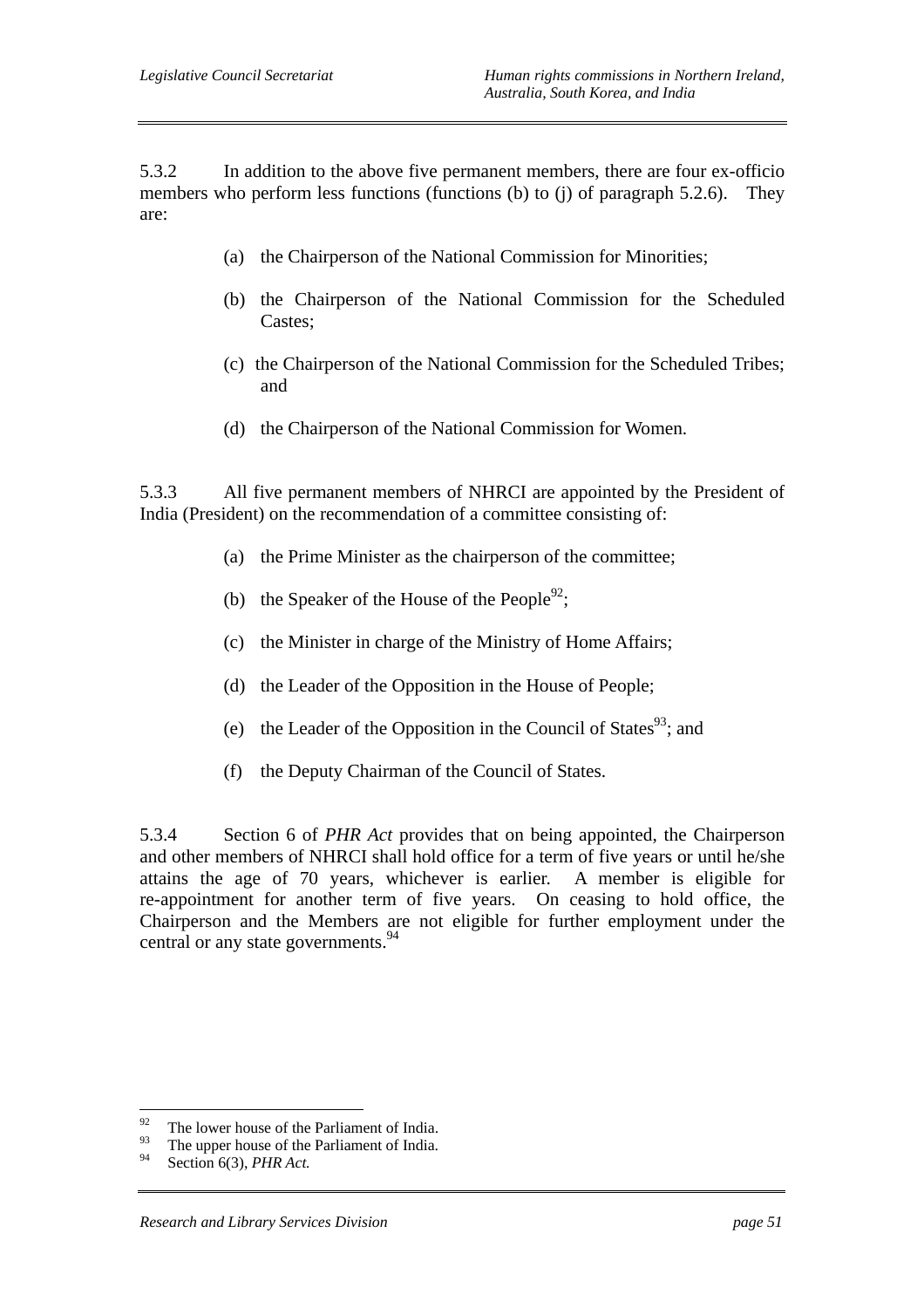5.3.5 The Chairperson or any members of NHRCI can be removed from his/her office by the President for proved misbehaviour or incapacity after a Supreme Court inquiry and subsequent recommendation. The President can also remove the Chairperson or any member of NHRCI from office if he/she:

- (a) is adjudged an insolvent;
- (b) engages during his/her term of office in any paid employment outside the duties of his/her office;
- (c) is unfit to continue in office by reason of infirmity of mind or body;
- (d) is of unsound mind and stands so declared by a competent court; or
- (e) is convicted and sentenced to imprisonment for an offence which in the opinion of the President involves moral turpitude.

5.3.6 The Chief Executive Office of NHRCI is the Secretary-General, an officer of the rank of Secretary to the Indian government. There are six divisions in NHRCI, namely the Administration Division; the Law Division; the Training Division; the Policy Research, Projects and Programmes Division; the Investigation Division and the Information and Public Relations Division. The Law Division services NHRCI in the receipt and disposal of complaints relating to human rights violations.

5.3.7 NHRCI has a scheme for engaging eminent persons as Special Rapporteurs to enhance its work. Special Rapporteurs are drawn from among persons who have had a meritorious record of service and have retired from senior positions, either in the Indian Administrative Services or in the Indian Police Service with a commitment for human rights concerns. They either are given a subject or a group of subjects to deal with, such as child labour, custodial justice and disability, or have territorial jurisdictions.

#### Financial and human resources

5.3.8 NHRCI prepares its own budget which will be forwarded to the central government. The central government, after considering the funding request, formulas and places the funding request before Parliament. The central government's funding to NHRCI is by way of grants after due appropriation made by Parliament. NHRCI is guaranteed by law to spend the amount as it thinks fit for the performance of its functions.<sup>95</sup> In 2005-2006, NHRCI had a budget of 1,574 lakh rupees (HK\$31.3 million), with about 34% being used in staff pay and allowances.

<sup>95</sup> 95 Section 32(2), *PHR Act*.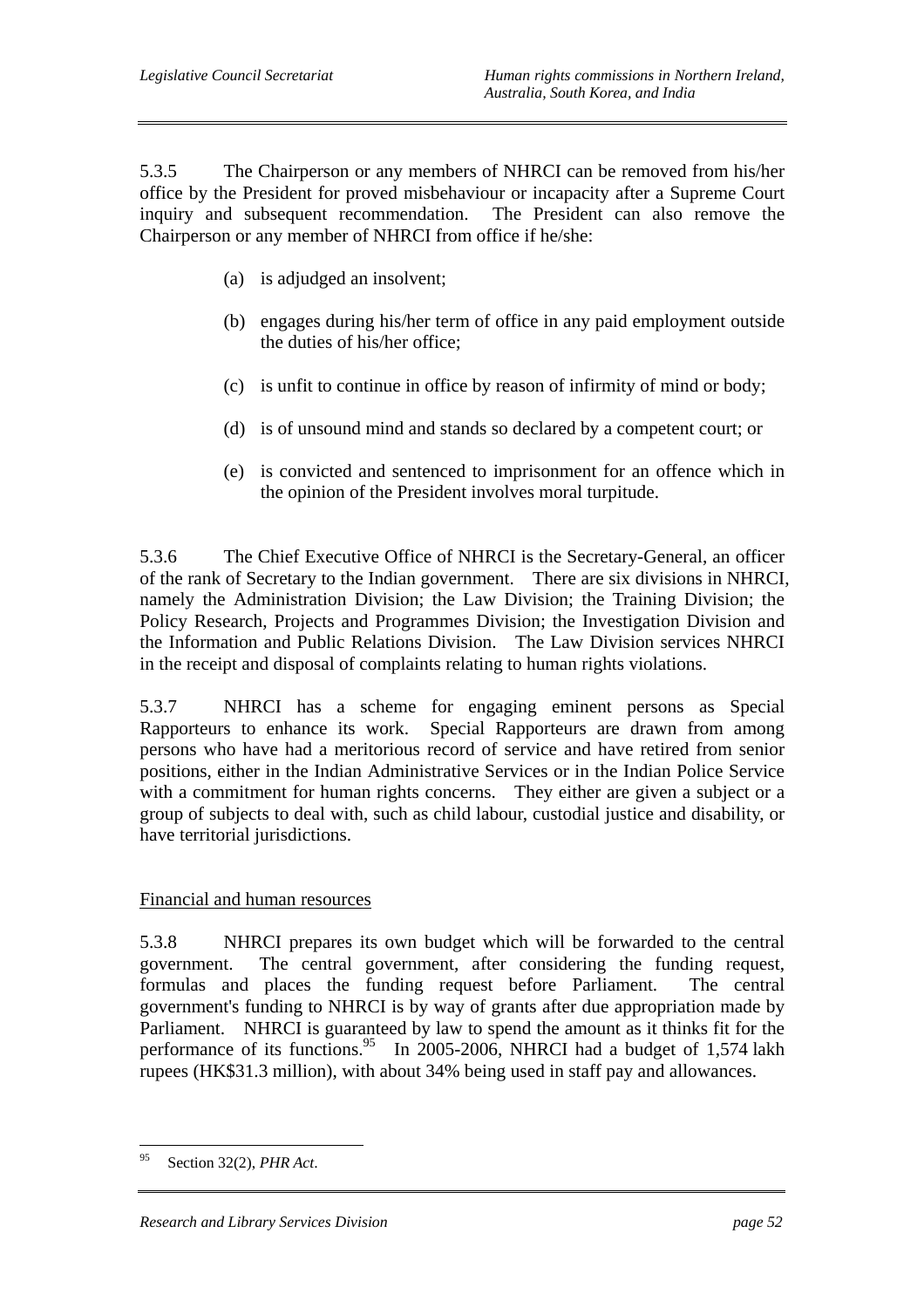5.3.9 Section 11 of *PHR Act* requires the central government to make available to NHRCI an officer of the rank of Secretary to the Indian government to be the Secretary-General of NHRCI, police investigative staff with an officer not below the rank of Director General of Police and other officers and staff as may be necessary for the efficient performance of the functions of NHRCI.

5.3.10 NHRCI has a staff size of around 340. The central government has the power to make rules regarding the salaries and allowances as well as other terms and conditions of service of the Chairperson, members, officers and other staff of NHRCI. Subject to these rules, NHRCI may appoint other administrative, technical and scientific staff as it considers necessary. As far as the increase in the number of staff is concerned, it needs the concurrence of the central government.

## Operational autonomy and accountability

5.3.11 NHRCI was assessed by ICC in 1999 and again in 2006 to be in compliance with the *Paris Principles*. The autonomy of NHRCI derives, *inter alia*, from the method of appointing its Chairperson and members, their fixity of tenure and statutory guarantees, and the status they have been accorded. NHRCI also has its own investigation staff. The financial autonomy NHRCI is spelt out in section 32 of *PHR Act* (see paragraph 5.3.8 of this report).

5.3.12 According to section 40 of *PHR Act*, the central government may make rules to carry out the provisions of *PHR Act* regarding the employment of staff<sup>96</sup>, the form in which the annual statement of accounts is to be prepared and any other matter which has to be, or may be, prescribed. However, any rule made by the central government in this regard shall be laid before Parliament, which has the power to modify or reject the rule.

5.3.13 NHRCI has the power to regulate its own procedure and meet at such time and place as the Chairperson may think fit.<sup>97</sup> All the orders and decisions of NHRCI are authenticated by the Secretary-General or any other officer of NHRCI who is duly authorized by the Chairperson.

5.3.14 With regard to the accountability, NHRCI is required to maintain proper accounts and other relevant records and prepare an annual statement of accounts. NHRCI accounts shall be audited and certified by the Comptroller and Auditor-General together with the audit report, and these documents will be laid before each House of Parliament.

 $\overline{a}$ 

 $^{96}$  See paragraph 5.3.10.

Section 10, *PHR Act*.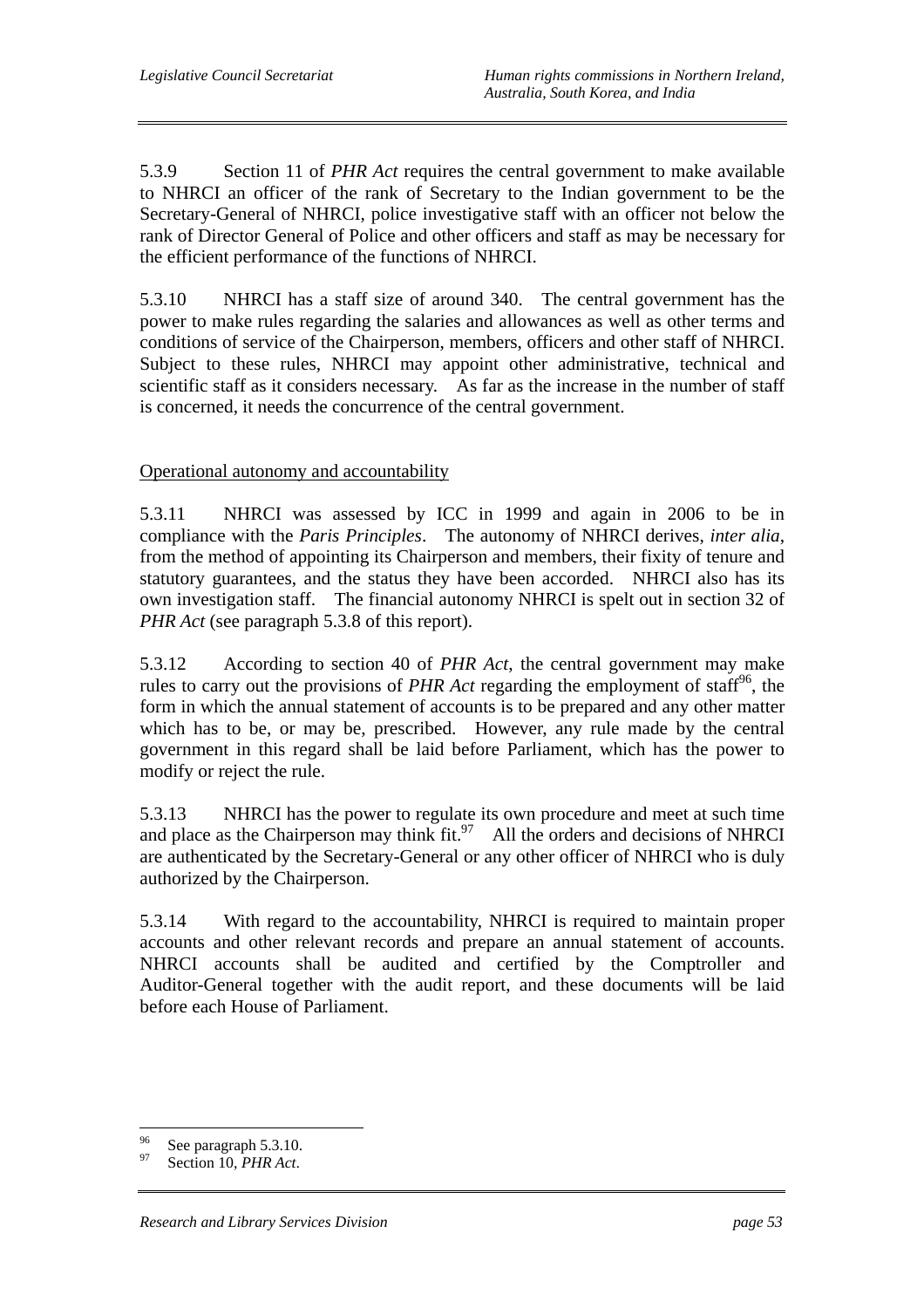5.3.15 In addition, NHRCI is required to submit an annual report to both the central government and the state government concerned. It may, at any time, submit special reports on any matters which, in its opinion, are of such urgency or importance that they should not be deferred until the submission of the annual report. These reports should also be laid before each House of Parliament or the state legislature.

## **5.4 Functions and powers**

Providing advice on legislation and government polices

5.4.1 NHRCI has the legal responsibility to review the safeguards provided by or under any law that could have a bearing on the protection of human rights, as well as to study treaties and other international instruments on human rights and make recommendations for their effective implementation.

5.4.2 Over the years, NHRCI has commented on bills or legislation relating to anti-terrorism, the special powers of armed forces, the rights of women and children, issues relating to health and education, refugees, and the right to information. In 2000, NHRCI forwarded to the Indian government its own proposals for amending various provisions of its enabling  $Act.^{98}$ .

5.4.3 NHRCI has constituted an advisory body and a working group comprising representatives of various government departments, NGOs and lawyers to prepare a national action plan for human rights. A draft action plan is being prepared after extensive discussion with the Ministries and government departments concerned.

5.4.4 Regarding the implementation of international treaties, in a number of instances, notably in respect of torture, the rights of women and children, and refugees, NHRCI has called for an examination of the existing position and the taking of specific steps that would ensure the better protection of human rights. In recent years, NHRCI has urged the Indian government to ratify the Optional Protocols to the *Convention on the Rights of the Child* and the *Convention against Torture and other Cruel, Inhuman or Degrading Treatment of Punishment*. 99

 $\overline{a}$ 

<sup>&</sup>lt;sup>98</sup> For further discussion, see part 5.5 of this research report.

NHRCI succeeded in persuading the Indian government to sign the Optional Protocols to the *Convention on the Rights of the Child* in November 2004.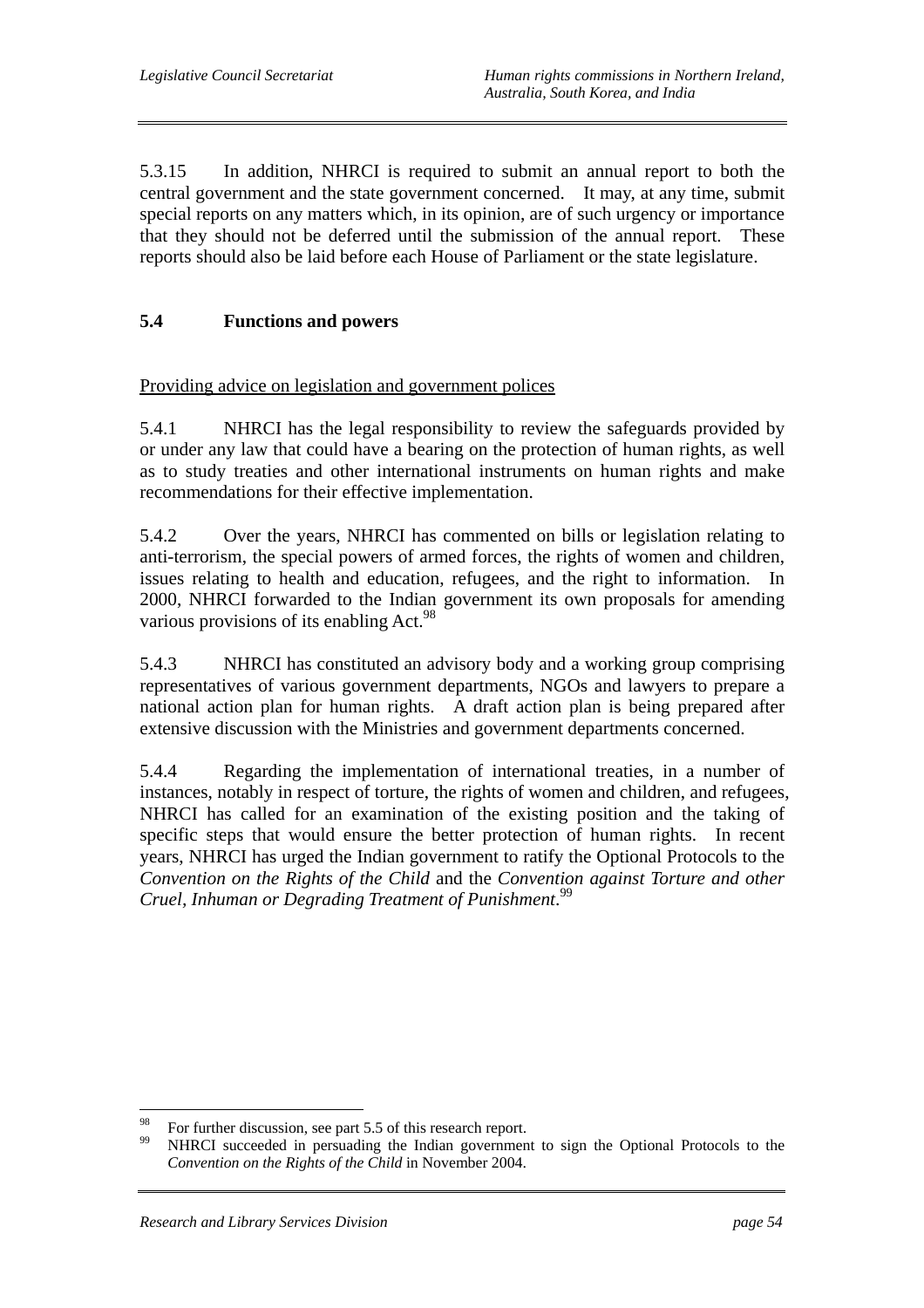Investigation and prosecution of complaints

### *Complaints*

5.4.5 One of the primary functions of NHRCI is to receive complaints and initiate investigations into the violation of human rights by public servants by acts of commission or omission or through negligence on their parts to prevent violation when brought to its notice within one year of the commission of such violation.

5.4.6 NHRCI has to deal with a substantial number of human rights violation complaints each year. During 2006-2007, NHRCI received 82 233 complaints, an increase of 10.5% from 2005-2006. During 2004-2005, the total number of cases received was 74 401, among which 72 775 cases were complaints of alleged human rights violations, 1 500 cases related to intimations of custodial deaths, four cases of custodial rapes and 122 related to police encounters.<sup>100</sup>

5.4.7 Human rights complaints are processed by the Law Division of NHRCI. If any complaint requires an investigation, it will be performed by NHRCI's own Investigation Division. The Investigation Division is headed by an officer of the rank of Director General of Police, who is assisted by a Deputy Inspector General of Police, Senior Superintendents of Police, Deputy Superintendents of Police, Inspectors of Police and Constables.

5.4.8 While inquiring into complaints, NHRCI shall have all the powers of a civil court trying a suit under the *Code of Civil Procedure 1908*. In particular, it has the following powers:

- (a) summoning and enforcing the attendance of witnesses and examining them on oath;
- (b) discovery and production of any document;
- (c) receiving evidence on affidavits;
- (d) requisitioning any public record or copy thereof from any court or office;
- (e) issuing commissions for the examination of witnesses or documents; and
- (f) any other matter which may be prescribed.<sup>101</sup>

<sup>100</sup> 100 NHRCI Annual Report (2005) p. 23. 101 Section 13, *PHR Act.*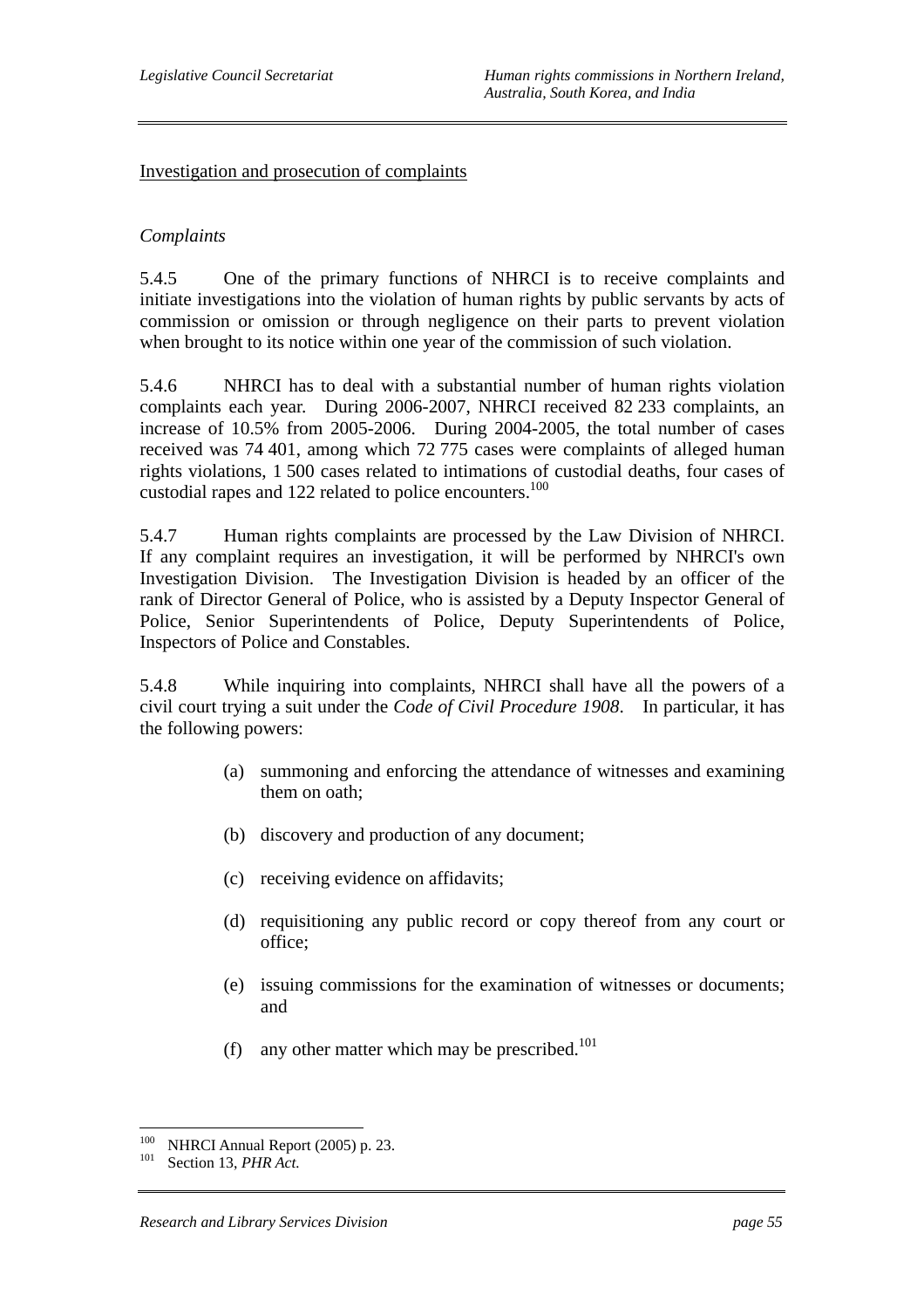5.4.9 While inquiring into complaints of violations of human rights, NHRCI may, under section 17 of *PHR* Act:

- (a) call for information or reports from the central or state governments, or any other authority or organisation subordinate thereto, within such time as specified by it;
- (b) if the information or reports are not received within the time period stipulated by NHRCI, proceed to inquire into the complaints; and
- (c) if, on the receipt of information or reports, NHRCI is satisfied that no further inquiry is required, or that the required action has been initiated or taken by the government or authority concerned, decide not to proceed with the complaint, and inform the complainant accordingly.

5.4.10 NHRCI may take any of the following steps upon the completion of an inquiry:

- (a) where the inquiry discloses the commission of violation of human rights or negligence in the prevention of violation of human rights by a public servant, recommending to the government or authority concerned the initiation of proceedings for prosecution or such other action as NHRCI may deem fit against the relevant person or persons;
- (b) approaching the Supreme Court or the High Court concerned for such directions, orders or writs as that Court may deem necessary; or
- (c) recommending to the government or authority concerned for the grant of such immediate interim relief to the victim or the members of his/her family as NHRCI may consider necessary.

## *Complaints with respect to armed forces*

5.4.11 NHRCI may, on its own motion or on the basis of petitions made to it on allegations of human rights violations by armed forces, seek a report from the central government. On receipt of the report, it may either not proceed with the complaint or, as the case may be, make its recommendations to the government. According to *PHR Act*, the central government shall inform NHRCI of the action taken on the recommendations within three months or such further time as NHRCI may allow. It is further stipulated that NHRCI shall publish its report together with its recommendations made to the central government and the action taken by the government on such recommendations. A copy of the report so published will also be given to the petitioner.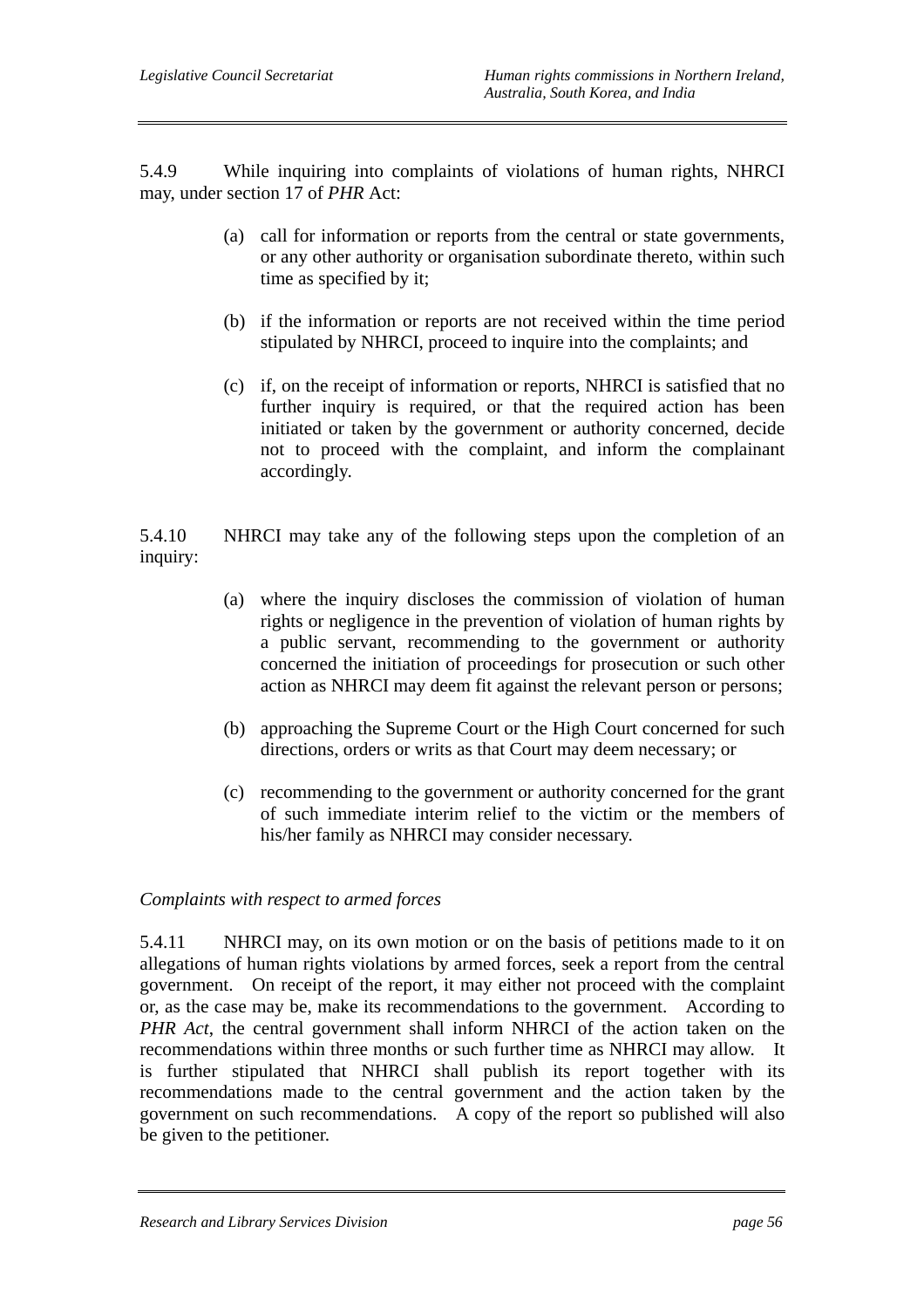*Research and investigations*

5.4.12 Based on reports in the print as well as electronic media regarding violations of human rights of individual or groups, NHRCI may, on its own initiative, seek factual reports from the agency concerned, and, wherever necessary, proceed to inquire in the same manner as in a complaint of violation of human rights.

5.4.13 *PHR Act* also requires NHRCI to undertake and promote research in the field of human rights. The main purpose of the research is to evolve mechanisms that can be use to promote and protect human rights and combat violations of such rights. NHRCI may provide assistance to an outside institution for undertaking relevant research studies.

5.4.14 Examples of such research studies are  $102$ .

- (a) The Action Research on Trafficking in Woman and Children carried out by the Institute of Social Sciences, New Delhi. The main aim of the research was to study the trends, dimensions and magnitude of the problem of trafficking in women and children and to assess the types of existing responses to issues arising from trafficking.
- (b) The Study of the Implementation of the *Juvenile Justice (Care and Protection of Children) Act* – conducted by the Socio-Legal Information Centre, New Delhi. The study tried to examine the existing status of the Act so far as its implementation was concerned.
- (c) A Study to Assess the Promotion of Economic, Social and Cultural Rights (ESCR) in India – conducted by the National Centre for Advocacy Studies (NCAS), a Pune-based NGO. The main aim of the study is to analyse the government's resource allocation for the realization of ESCR, especially the rights to food, health and education with particular reference to some marginalized groups, and to explore civil society initiatives in helping people to claim ESCR.

#### Involvement in legal proceedings

5.4.15 Section 12(b) of *PHR Act* empowers NHRCI to intervene in any proceeding involving any allegation of violation of human rights pending before a court with the approval of such court. Furthermore, Section 18(2) of *PHR Act*, under the heading "Steps after inquiry", enables NHRCI to *"approach the Supreme Court or the High Court concerned for such directions, orders or writs as that Court may deem necessary*.*"*

 $\overline{a}$ 

 $102$  For details, see http://nhrc.nic.in/ResearchStudies&Project.htm.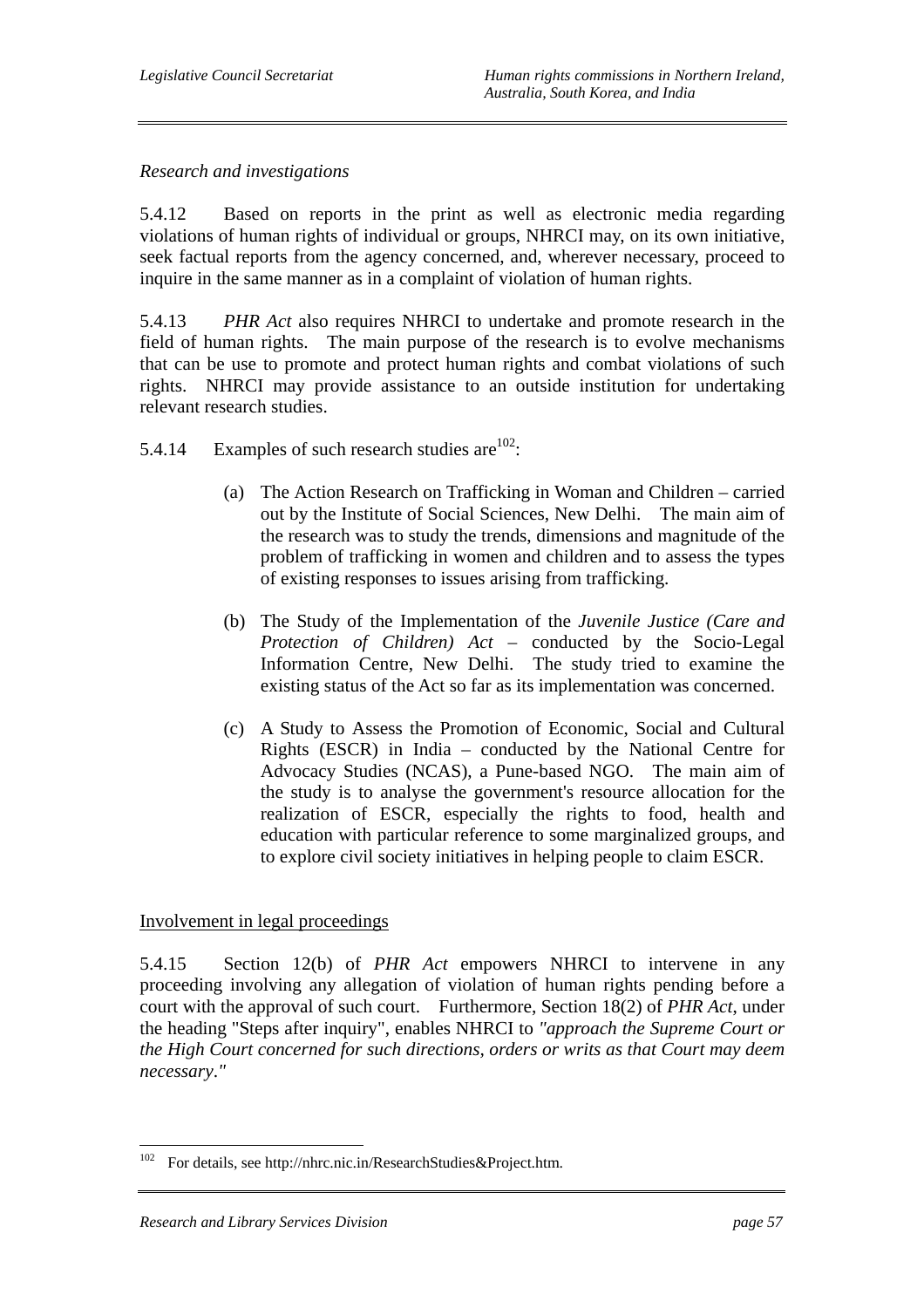5.4.16 NHRCI has been intervening, from time to time, in the matters concerning human rights in the proceedings pending in the Supreme Court or the High Courts in India with a view to putting forth its point of view before the court and also assisting the court's consideration.

5.4.17 One of the latest notable cases in which the Supreme Court was approached by NHRCI was a case commonly known as the "Best Bakery case". The Best Bakery case took place on 1 March 2002 in Vadodara, during the 2002 Gujarat violence, in which 14 people were murdered, with many of them being burned to death. The case came into prominence after all the 21 accused were acquitted in June 2003 by a "fast-track court" for lack of evidence, after many witnesses had turned hostile.

5.4.18 NHRCI, in July 2003, filed a special leave petition in the Supreme Court with a prayer to set aside the judgement of the trial court, and sought directions for further investigation by an independent agency and retrial of the Best Bakery case. In April 2004, the Supreme Court ordered retrial of the case outside Gujarat, in Maharashtra. At the end, a special court conducting a retrial sentenced nine people, who had been acquitted in an earlier trial, to life imprisonment for killing 14 people during the attack on the bakery.

5.4.19 A rather unique arrangement in India is that NHRCI maintains a complementary relationship with the Supreme Court and the High Courts. These Courts have been remitting matters relating to perseverance and promotion of human rights to NHRCI for inquiry or investigation and for submitting reports as well as recommendations.

5.4.20 The Supreme Court has, in a number of cases under its consideration, particularly involving group rights, remitted matters to NHRCI. On the directions of the Supreme Court, these matters are monitored by NHRCI as programmes. They include:

- (a) the abolition of bonded labour. NHRCI has been involved in the monitoring of the implementation of the *Bonded Labour System (Abolition) Act*;
- (b) the proper management of mental hospitals. NHRCI has been involved in the supervision of the functioning of three mental hospitals in pursuance of an Order of the Supreme Court; and
- (c) the Right to Food programme. NHRCI has been involved in the monitoring of the implementation of relief measures dealing with starvation deaths in certain districts of Orissa State. Owing to such involvement, NHRCI has formulated a programme of action for making Right to Food a reality in the country.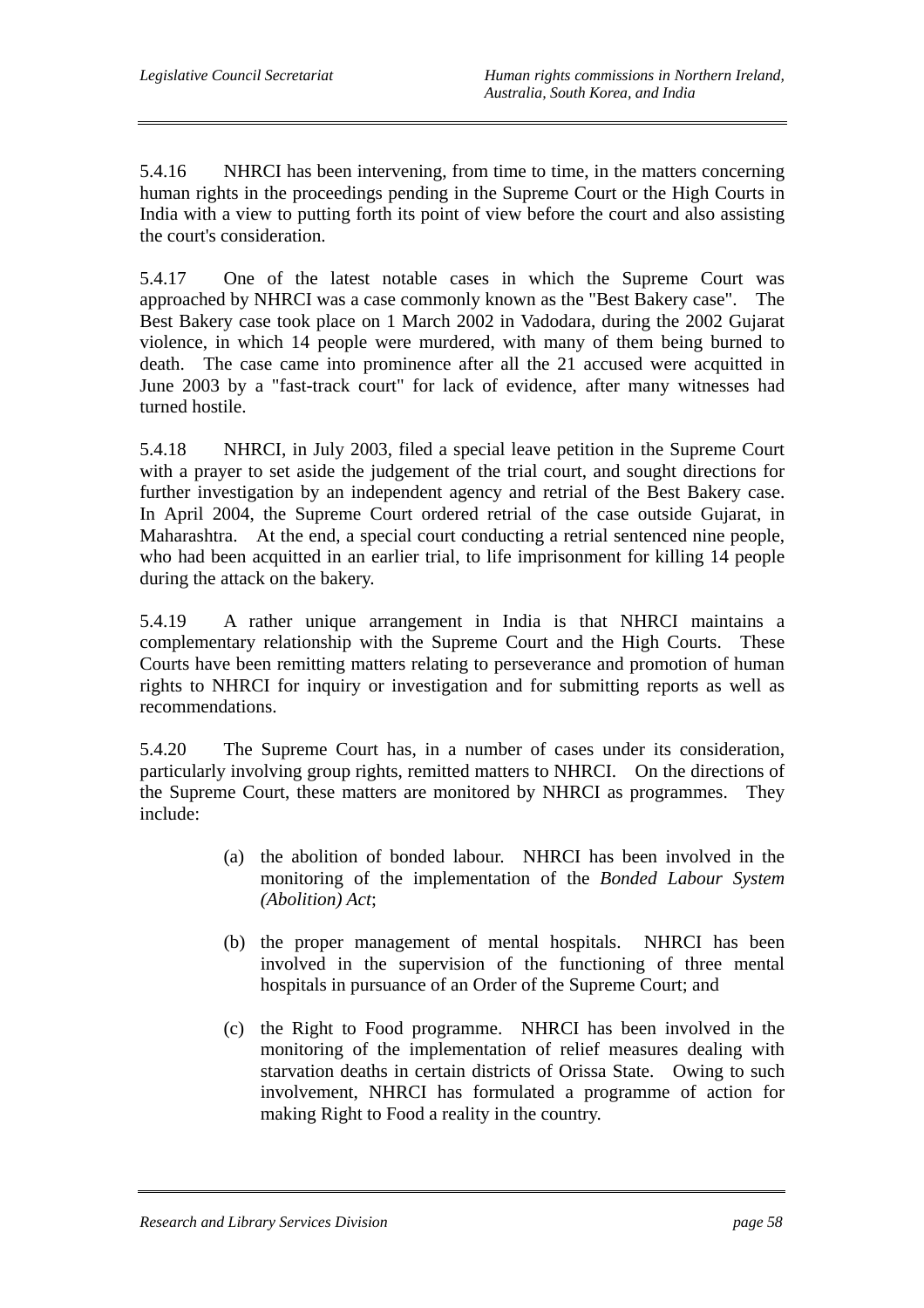#### Education and enhancement of public awareness

5.4.21 One of NHRCI's function is to spread human rights literacy among various sections of the society and promote awareness of the safeguards available for the protection of these rights through publications, the media, seminars and other available means.

5.4.22 Over the years, NHRCI has taken the following steps to promote human rights education:

- (a) working with the relevant education Ministries to prepare materials for education at all levels of schooling;
- (b) working with the University Grants Commission for the development of courses at the university level;
- (c) encouraging the development of courses on human rights in the training institutes for public servants, the police, para-military and army;
- (d) producing human rights training and promotion materials, including booklets, films, a monthly newsletter, a website and the publication of the Journal of National Human Rights Commission;
- (e) establishing an expert committee for formulating long-term and short-term human rights promotion plans and the implementing the government's action plan for human rights education; and
- (f) encouraging and supporting the efforts of NGOs.

#### **5.5 Review and evaluation conducted**

5.5.1 Because of the country's large size and tremendous diversity, the situation of human rights in India is a complex one. Most human rights violations occur in areas marked by internal armed conflict or result from religious and racial discrimination and violence. NHRCI has been under close scrutiny by various parties concerned. Some parties have criticised NHRCI for its restrictive appointment criteria (focusing only on judicial personnel), its inability to deal with human rights violations by the armed forces and the delay in handling complaints.<sup>103</sup>

<sup>103</sup> See the Commonwealth Human Rights Initiative (1998), the Asian Centre for Human Rights (2004) and the Asian Forum for Human Rights and Development (2006) pp. 10-6.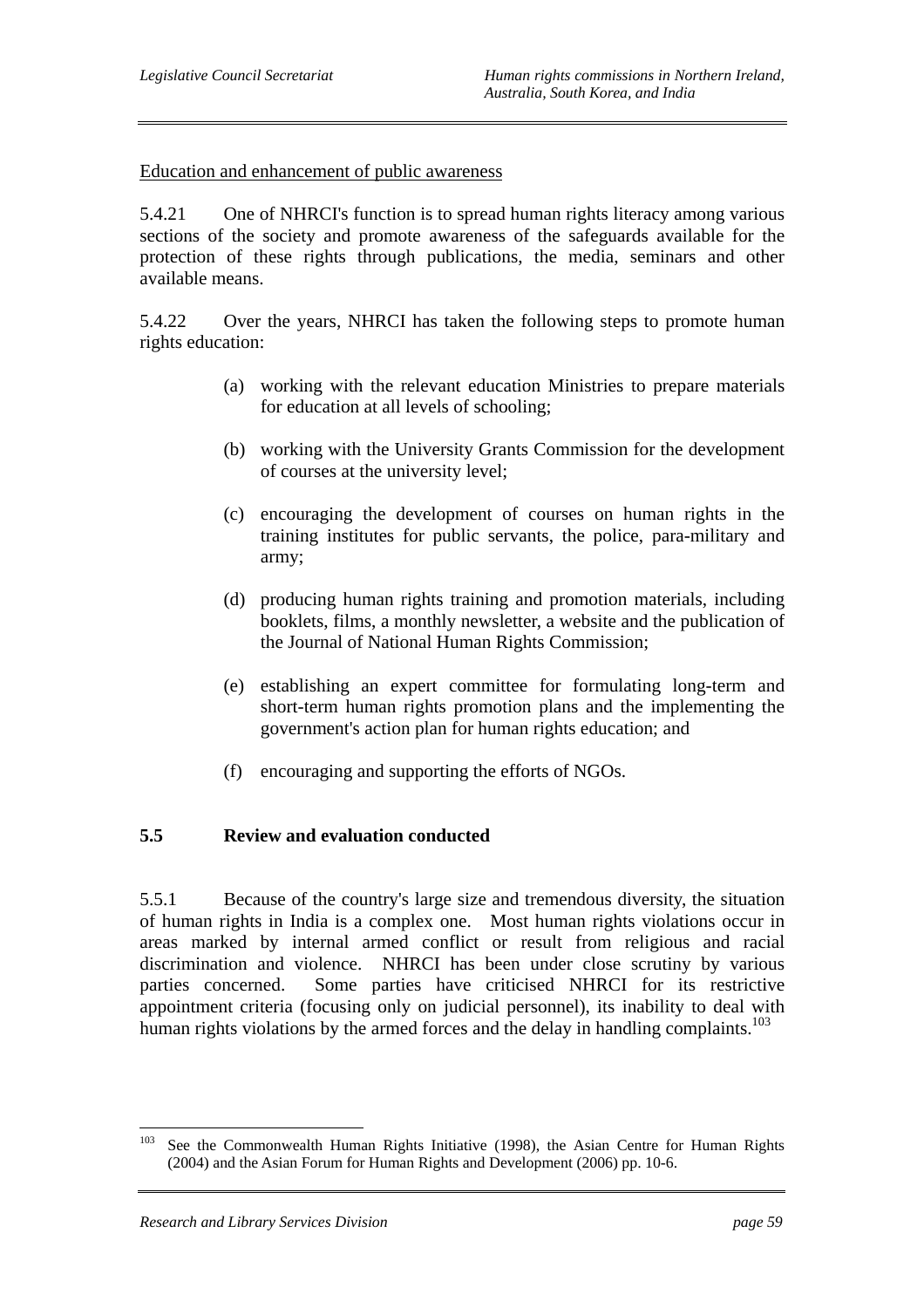5.5.2 In 1998, NHRCI requested a former Chief Justice of India (Justice A.M. Ahmadi) to head an advisory committee to assess the need for structural changes and amendments to *PHR Act.* The advisory committee submitted its report to NHRCI in October 1999. The important changes proposed by the advisory committee included financial autonomy for NHRCI; power for NHRCI to visit detention institutions without prior intimation to the state governments; power and freedom for NHRCI to select its own staff; change in the composition of NHRCI with two judicial and three non-judicial members, of whom one should be a woman; and bringing the human rights violations committed by para-military forces within the scope of NHRCI's investigation powers.104

5.5.3 Based on the recommendations of the advisory committee, NHRCI formulated its own views on the amendments that were required to be made to *PHR Act* and transmitted the proposal to the Indian government in March 2000. The detailed amendments to *PHR Act* recommended by NHRCI were annexed in full to its Annual Report for 2001-2002.<sup>105</sup> NHRCI specially called for, among other things, to expand the scope of the meaning of "International Covenants" in *PHR Act* to include subsequent covenants after 1966, to exclude the para-military forces from the definition of armed forces and to extend NHRCI's investigation powers to matters after the expiry of one year if there are good and sufficient reasons.

5.5.4 As mentioned in paragraph 5.2.3, *PHR Act* had not been amended until 2006. Some of the amendments were based on the recommendations of the advisory committee set up by NHRCI and others had been recommended by the Inter-Ministerial Committee comprising the Ministries of Home Affairs, Defence, External Affairs and Law. Nonetheless, NHRCI's appointment criteria and investigation procedure with respect to human rights violations by the armed forces were not changed.

<sup>104</sup> <sup>104</sup> See *Hindu*, 20 October 1999 at p.10 and Sripati (2001).<br><sup>105</sup> Annexure 1, NHRCI Annual Report 2001-2002.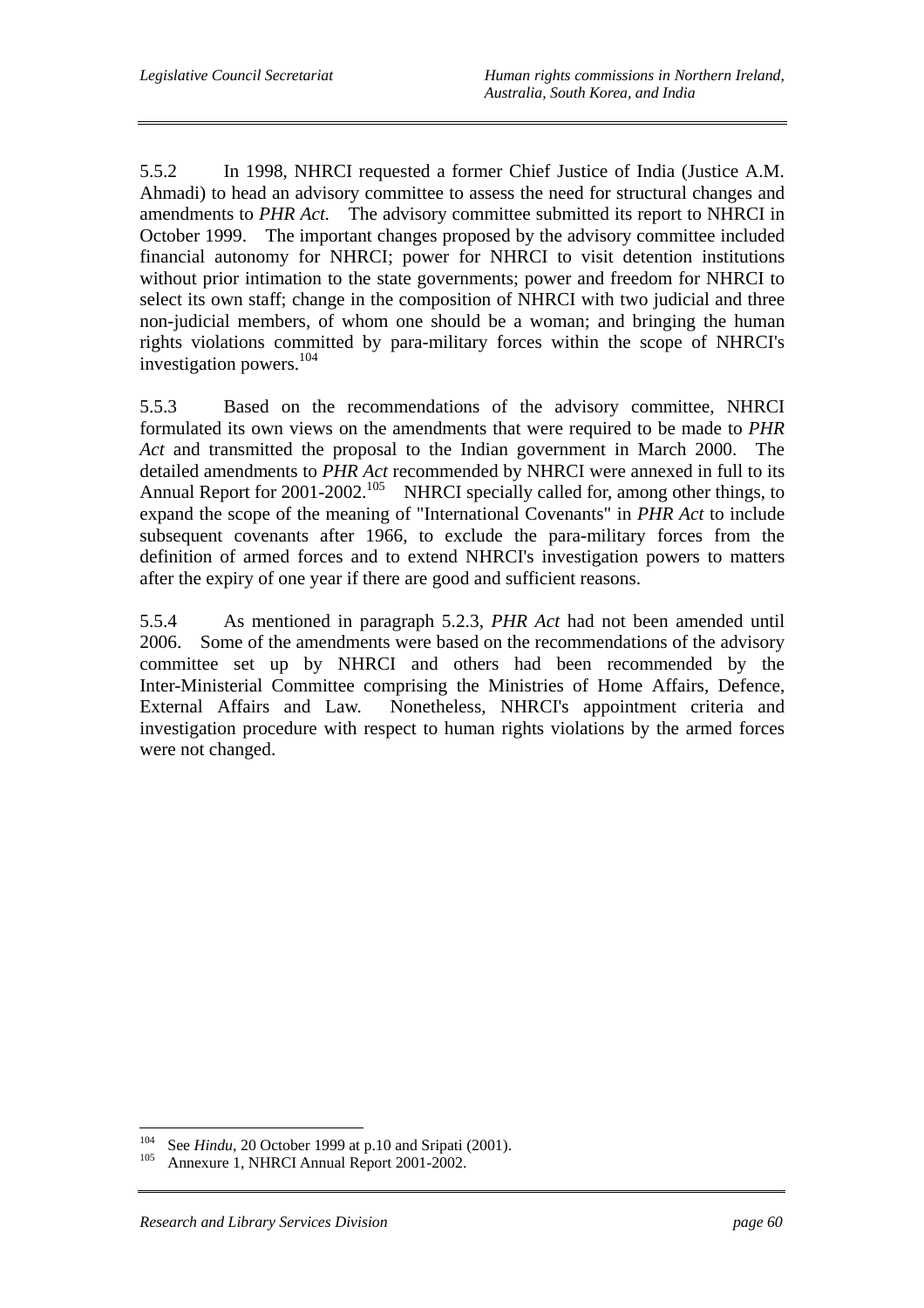## **Chapter 6 – Analysis**

## **6.1 Introduction**

6.1.1 All the places studied in this research established a human rights commission within the last 20 years, with the newest commission being set up in South Korea in 2001. Tables 1-4 (on pages 66-69) summarise the major features of the human rights commission in the selected places of Northern Ireland, Australia, South Korea and India.

#### **6.2 Establishment of human rights commissions**

6.2.1 While the places studied all have a democratically elected legislature, an independent judiciary and other institutions such as the Ombudsman and NGOs dealing with certain aspects of human rights protection, they recognise a need to establish an independent dedicated institution to promote and protect human rights.

6.2.2 Among the places studied, Australia's human rights commission has the longest history. The first Australian human rights commission was established in 1981, which was one of the few human rights commission established before 1990 in the Asia-Pacific region. $106$ 

6.2.3 At a United Nations-sponsored conference convened in Paris 1991, a set of "*Principles Relating to the Status of National Institutions*" – now commonly referred to as the "*Paris Principles*" – was developed, and later adopted by the Commission on Human Rights in 1992 and the United Nations General Assembly in 1993. The principles have become the foundation and reference point of the establishment and operation of national human rights institutions. Accordingly, many national human rights institutions have been established in compliance with these principles.<sup>107</sup>

6.2.4 India and South Korea established their human rights commissions in 1993 and 2001 respectively. In North Ireland, its human rights commission was established in 1999 as the result of a regional peace agreement.

<sup>106</sup> 106 The New Zealand Human Rights Commission was established in 1981 and the Philippines Human

Rights Commissions was established in 1987.<br><sup>107</sup> For a list of national human rights commissions that had been assessed by the International Co-ordinating Committee of National Human Rights Institutions to be in compliance with the *Paris Principles*, see http://www.nhri.net/2007/List\_Accredited\_NIs\_Nov\_2007.pdf.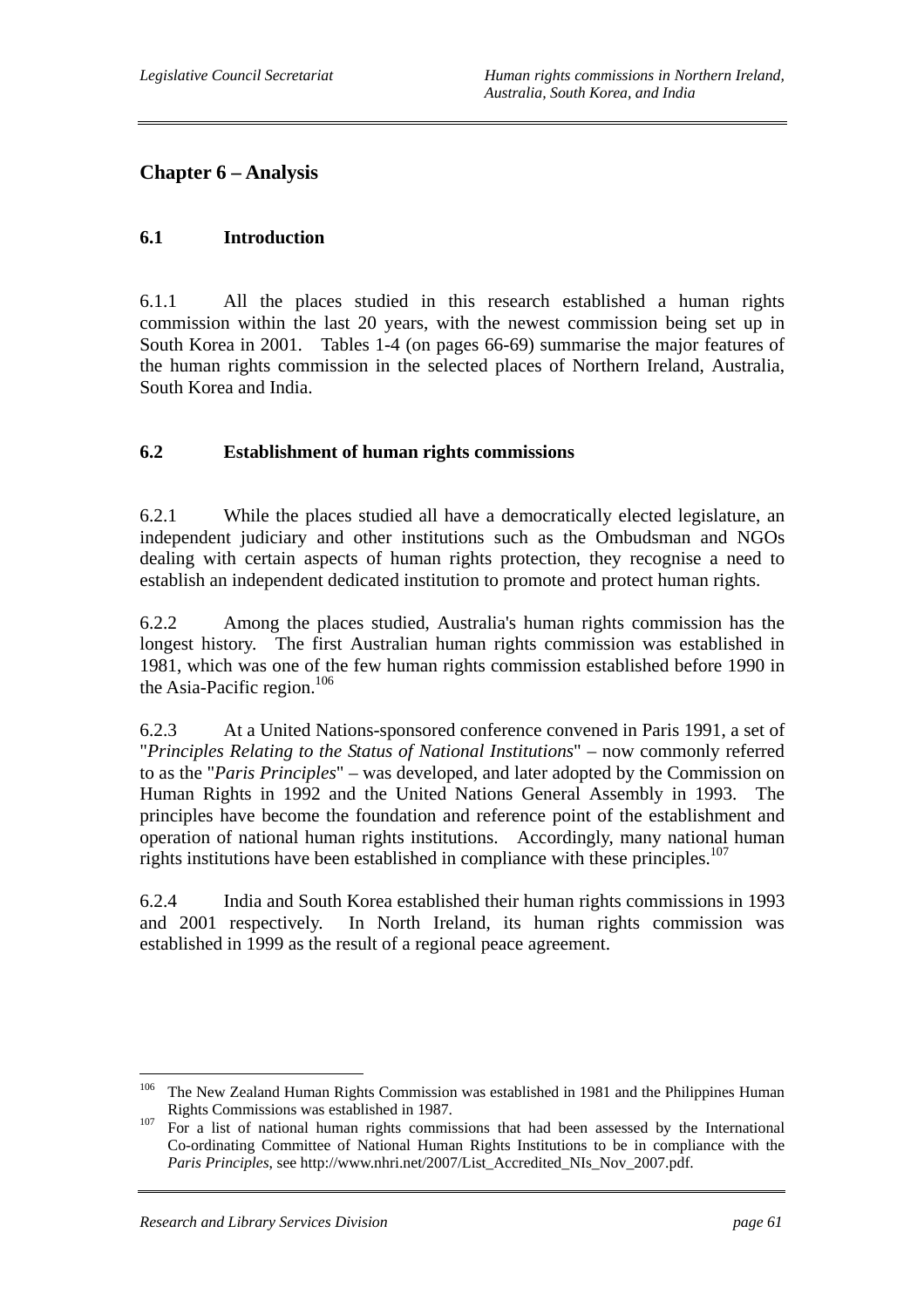6.2.5 All the human rights commissions studied in this research, the Northern Ireland Human Rights Commissions (NIHRC), the Human Rights and Equal Opportunity Commission of Australia (HREOCA), the National Human Rights Commission of Korea (NHRCK) and the National Human Rights Commission of India (NHRCI), were established by formal legislation.

6.2.6 Among the human rights commissions studied, the definition of "human rights" in their enabling legislation varies. While both India and South Korea define human rights to include rights containing in the international human rights treaties ratified by the respective government and some of the rights incorporated in the national constitution, South Korea goes further to include rights protected by international customary law.

6.2.7 In Australia, HREOCA's enabling legislation defines human rights to include rights in selected international human rights instruments and rights containing in specified national laws. In Northern Ireland, human rights are undefined in NIHRC's enabling legislation but are specified to include rights in the *European Convention on Human Rights*.

# **6.3 Composition and appointment**

6.3.1 According to the *Paris Principles*, the composition of a human rights commission and the appointment of its members shall be established in accordance with a procedure which affords all necessary guarantees to ensure the pluralist representation of the social forces involved in the promotion and protection of human rights.108

6.3.2 Among the places studied, there are wide variations in terms of the composition of the human rights commissions and the appointment of their members. Except NIHRC of Northern Ireland, the number of members in the other three commissions is clearly stipulated in their enabling legislation. HREOCA of Australia comprises a President and five special-purpose Human Rights Commissioners, while NHRCK of South Korea consists of a Chairman and 10 other commissioners. In India, NHRCI is made up of two types of members, including five permanent members and four ex-officio members. With the number of NIHRC commissioners not being specified in its enabling legislation, NIHRC currently comprises one full-time Chief Commissioner and nine part-time commissioners.

 $108\,$ Article 3(1), the *Paris Principles*.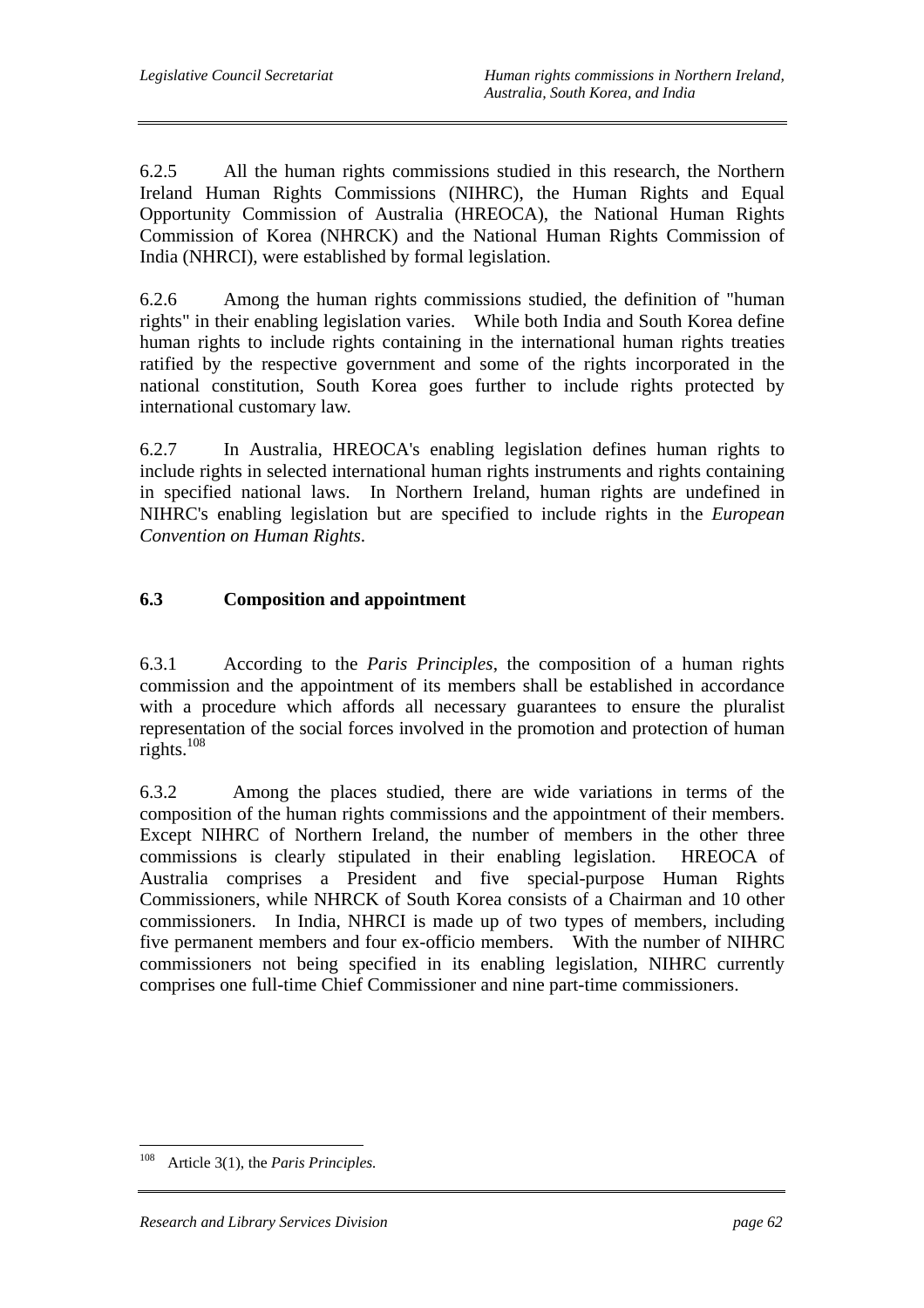6.3.3 In Northern Ireland and Australia, the selection procedure of their commission members is not regulated by law. All the commissioners of NIHRC, including the Chief Commissioner, are appointed by the Secretary of State of Northern Ireland in accordance with guidance issued by the Office of the Commissioner for Public Appointments. The law only requires that the commissioners of NIHRC, as a group, to be representative of the community in Northern Ireland. In Australia, there is no criterion for appointment specified in law. The President and the other five commissioners of HREOCA are appointed by the Governor-General.

6.3.4 In South Korea, all commissioners are appointed by the President of South Korea. The law clearly specifies the selection process of NHRCK's commissioners and criteria for appointment. The legislature, the executive and the judicial branches are all involved in the selection process, with each branch nominating a certain number of candidates for appointment. Candidates for the commissioner post are required to possess professional knowledge and experience with human rights matters and be recognized to be capable of acting fairly and independently when performing duties relating to the protection and promotion of human rights. In addition, the law requires that at least four of NHRCK's commissioners must be women, which is a unique requirement among all the places studied.

6.3.5 In India, the President of India appoints the Chairman and other permanent members of NHRCI after obtaining recommendations from a committee consisting of Members of Parliament and the Speaker of the House of People. The law requires that the Chairman and two permanent members of NHRCI must be from the judiciary; the other two permanent members must have knowledge of, or practical experience in, matters relating to human rights.

6.3.6 Except NIHRC, the enabling legislation of the three other human rights commissions clearly prescribes the grounds on which commission members may be dismissed. These grounds include reasons of misbehaviour, physical or mental incapacity, insolvency, imprisonment and engagement in outside paid employment.

## **6.4 Organisational design and operational arrangements**

6.4.1 According to the *Paris Principles*, the national institution for the protection of human rights shall have an infrastructure which is suited to the smooth conduct of its activities, in particular adequate funding. The purpose of this funding should enable it to have its own staff and premises, in order to be independent of the government and not be subject to financial control which might affect its independence.<sup>109</sup> Although all the human rights commissions studied had been assessed by the International Co-ordinating Committee of National Human Rights Institutions to be in compliance with the *Paris Principles*, their degree of operation and financial autonomy are not the same.

 $\overline{a}$ 

<sup>109</sup> Article 3(2), the *Paris Principles.*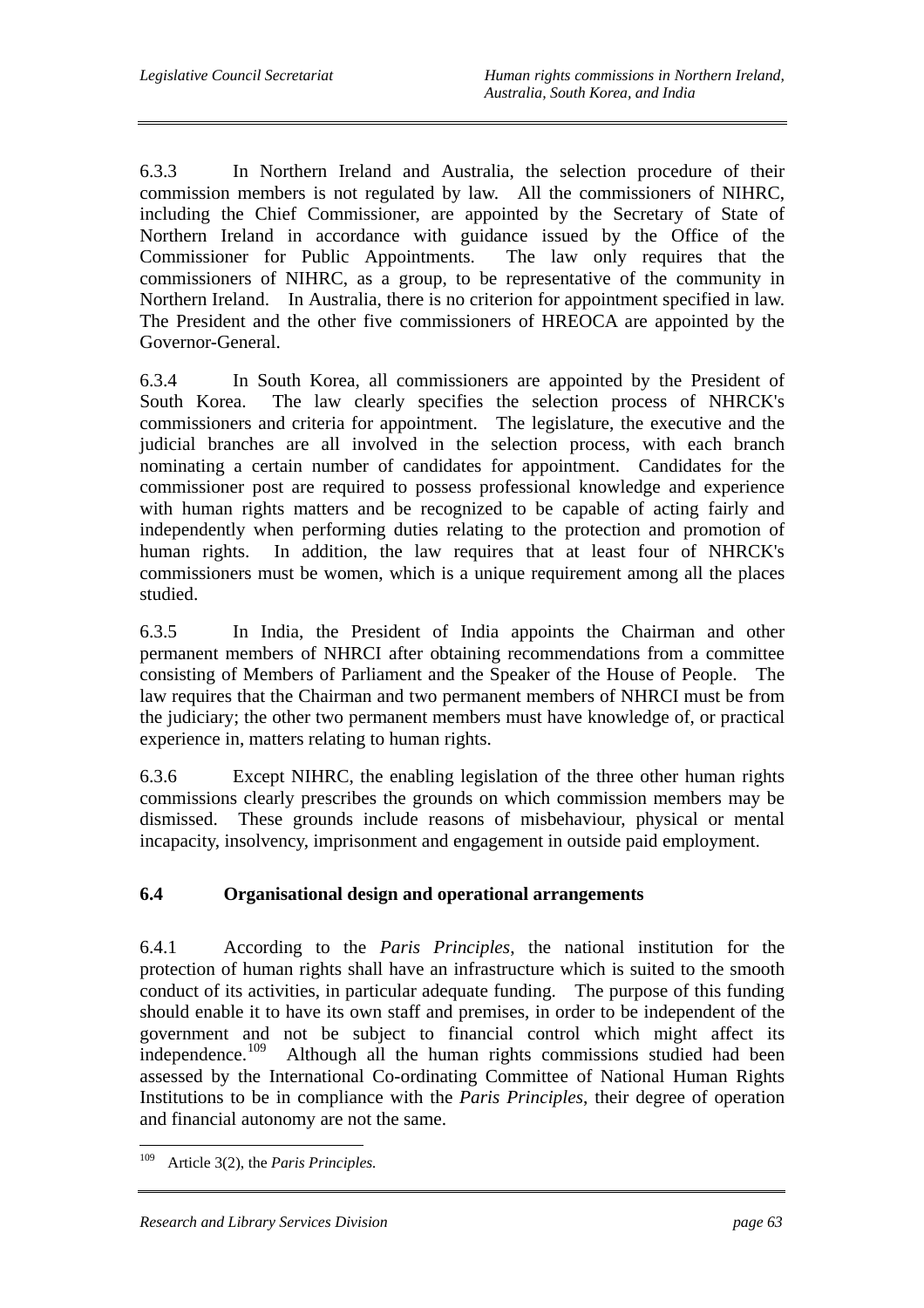6.4.2 Among the places studied, the organisational structure of the human rights commissions ranges from simple, i.e. NIHRC, to more complex, i.e. NHRCK. NIHRC has a relatively small staff size of around 20, while HREOCA, NHRCK and NHRCI have a staff size of around 100, 200 and 340 respectively.

6.4.3 In terms of operational autonomy, not all the enabling legislation of the human rights commissions studied contains provisions ensuring that the commission is independent and accord it sufficient resources to enable it to function independently and effectively.<sup>110</sup> Only the enabling legislation of NHRCK stipulates that it can independently deal with matters that necessarily fall within the purview of its authority. NHRCK is also allowed to make its own rules for matters necessary for its operation.

6.4.4 In Australia, HREOCA has the legal power to do all things that are necessary or convenient to be done for or in connection with the performance of its function. In India, NHRCI has the power to regulate its own procedure and meet at such time and place as the Chairperson may think fit.

6.4.5 As far as the employment of staff is concerned, all the human rights commissions studied are subjected to stringent government control. NIHRC may employ staff subject to the approval of the Secretary of State as to their number, remuneration and other terms and conditions of employment. In India, the central government has the power to make rules regarding the salaries and allowances as well as other terms and conditions of service of the Chairperson, members, officers and other staff of NHRCI. In South Korea, matters necessary for the organisation of NHRCK are prescribed by Presidential Decrees.

6.4.6 As regard financial autonomy, none of the enabling legislation of the human rights commissions studied contains provisions ensuring that the commission will receive adequate funding to enable it to carry out its mandate. Among the places studied, only NHRCI is allowed to prepare its own budget. All the human rights commissions studied are financed as part of a departmental budget (together with the Ministry of Justice or its equivalent). None of their budgets is organised as a separate budget item in the budget appropriation process.

<sup>110</sup> 110 How to maintain the autonomy of public organisations that are sometimes in conflict with their funding governments is a contentious issue. One of the suggestions is to turn these organisations into agents of the legislature, carrying the status of "Officer of Parliament". For details, see Wettenhall (2006).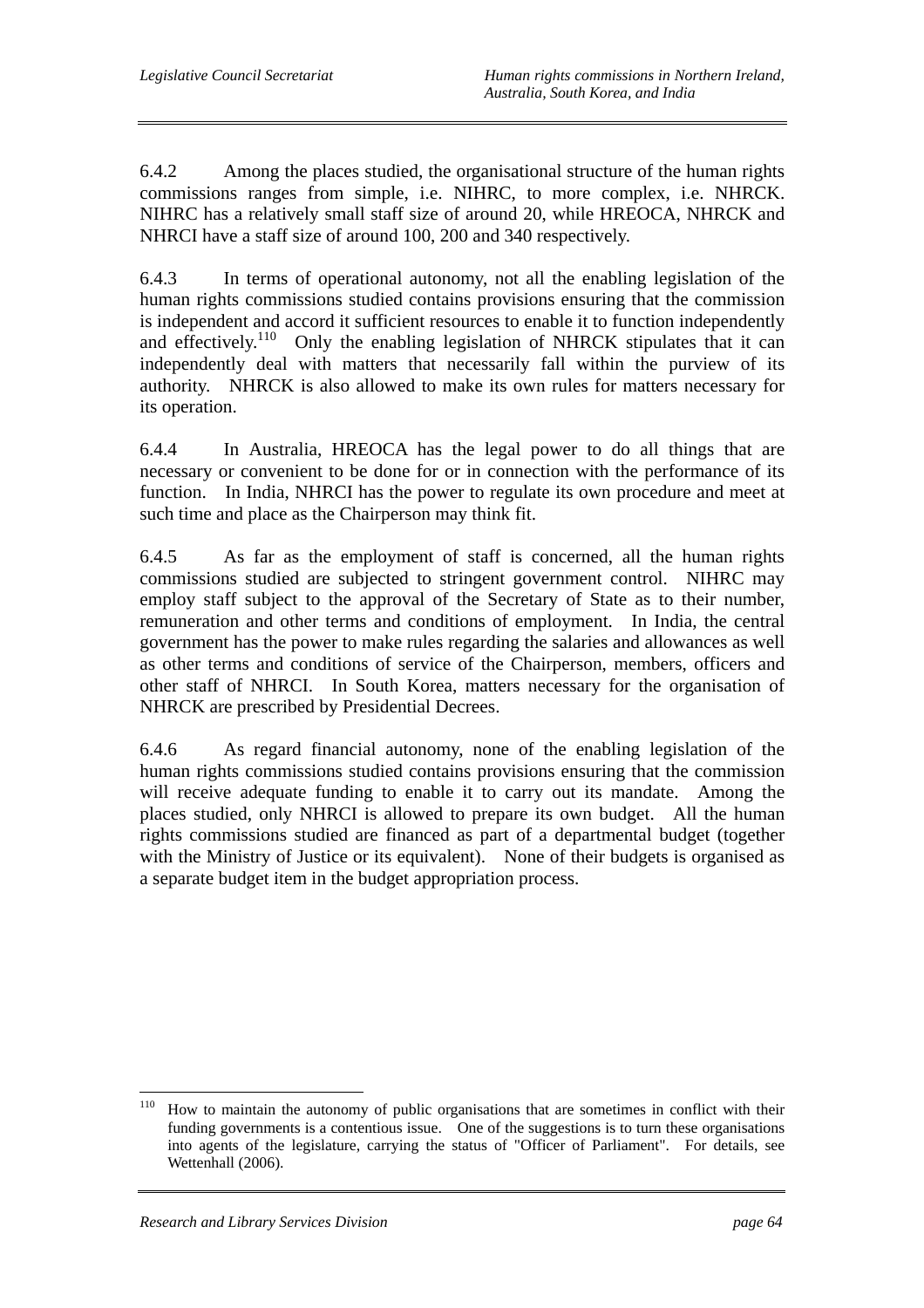### **6.5 Functions and powers**

6.5.1 The *Paris Principles* require that the national commissions should be given as broad a mandate as possible, including both promotional and protective powers. All the human rights commissions studied enjoy a broad mandate authorised by their enabling legislation to address human rights concerns.

6.5.2 All the human rights commissions studied have similar general functions and powers, including the power to provide advice on legislation and policies, the power to investigate individual complaints and systematic patterns of human rights violations, the power to provide/recommend compensation/remedies, the power to intervene or assist in court proceedings relating to human rights and the mandate to educate and enhance public awareness regarding human rights.

6.5.3 In regard to the power of investigation, NIHRC has recently been granted the powers to require the provision of information or a document, or for a person to give oral evidence and to access places of detention. However, these new investigation powers are circumscribed by national security restrictions and apply only to events occurring after August 2007.

6.5.4 Comparing to the courts, human rights commissions are a more cost-effective and accessible method of resolving conflicts relating to human rights. Some human rights commissions, including those studied in this report, equip with the power to seek leave to intervene in judicial proceedings. HREOCA and NHRCI have been actively involved in judicial proceedings relating to human rights.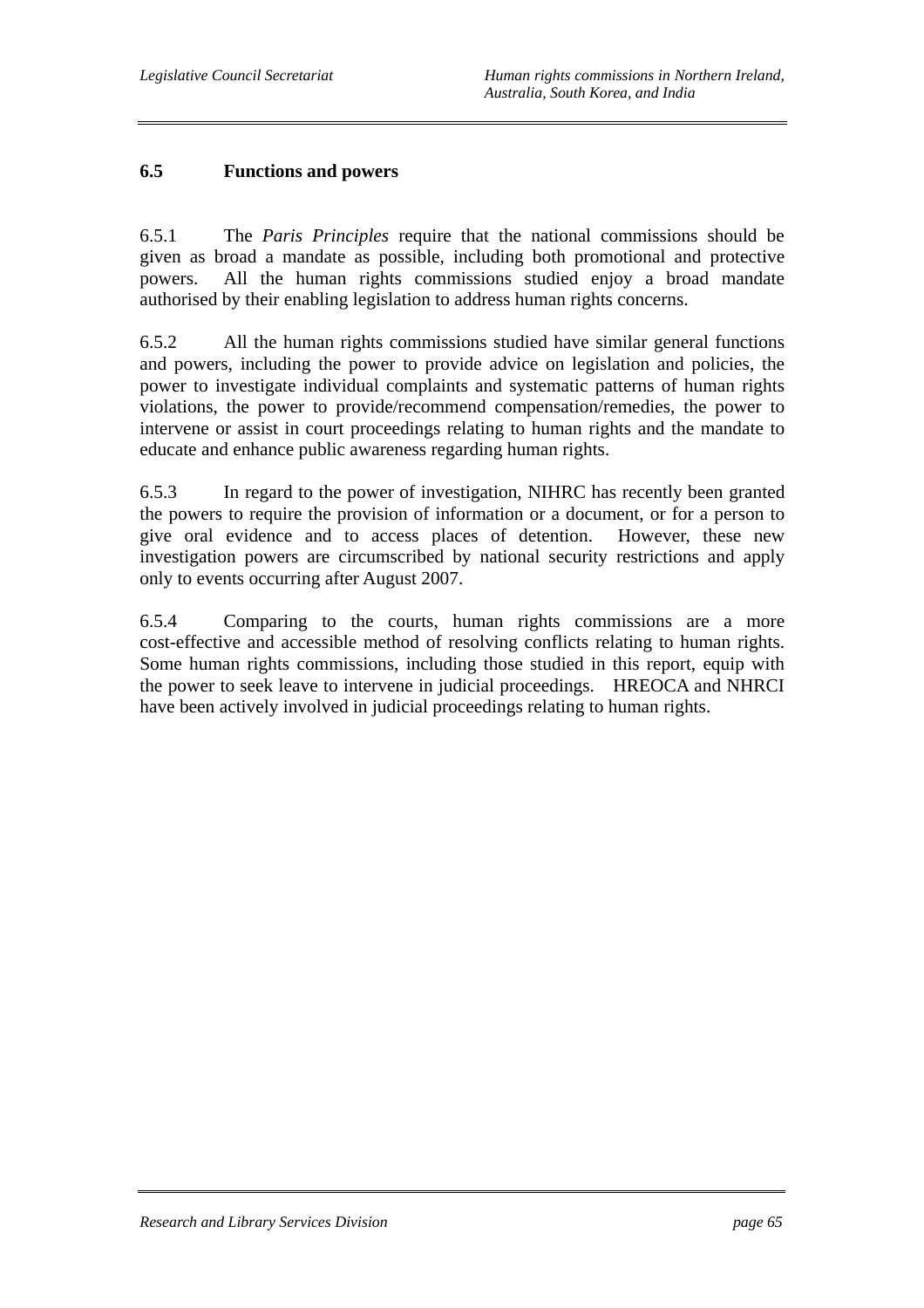| Table 1 – Establishment of the human rights commissions |  |  |  |
|---------------------------------------------------------|--|--|--|
|---------------------------------------------------------|--|--|--|

| <b>Places</b>    | Human rights commission                                                                         | Year of<br>establishment | <b>Enabling legislation</b>                                                                                                                | Definition of "human rights"                                                                                                                                                                                                                                     |
|------------------|-------------------------------------------------------------------------------------------------|--------------------------|--------------------------------------------------------------------------------------------------------------------------------------------|------------------------------------------------------------------------------------------------------------------------------------------------------------------------------------------------------------------------------------------------------------------|
| Northern Ireland | The<br>Northern<br>Ireland<br>Human Rights Commission<br>(NIHRC)                                | 1998                     | The Northern Ireland Act 1998.                                                                                                             | Undefined.<br>Included rights in the<br>European Convention on Human Rights.                                                                                                                                                                                     |
| Australia        | Rights<br>Human<br>The<br>and<br>Opportunity<br>Equal<br>Commission<br>of Australia<br>(HREOCA) | 1986                     | The Human Rights and Equal<br><b>Opportunity Commission Act 1986</b><br>various anti-discrimination<br>and<br>acts administered by HREOCA. | Only<br>relate<br>the<br>to<br>international<br>instruments scheduled to, or declared<br>under, the Human Rights and Equal<br>Opportunity Commission Act and rights<br>containing in various anti-discrimination<br>acts.                                        |
| South Korea      | The National Human Rights<br>Commission<br>of<br>Korea<br>(NHRCK)                               | 2001                     | National<br>Human<br>Rights<br>The <sub>1</sub><br>Commission Act.                                                                         | Any rights and freedoms, including<br>human dignity and worth, guaranteed by<br>Korean Constitution and laws,<br>the.<br>recognized by the international human<br>rights treaties ratified by South Korea, or<br>protected under international customary<br>law. |
| India            | The National Human Rights<br>Commission<br>of<br>India<br>(NHRCI)                               | 1993                     | The Protection of Human Rights<br>Act 1993.                                                                                                | Rights relating to life, liberty, equality<br>and dignity of the individual guaranteed<br>by the Constitution or embodied in the<br>International Covenants and enforceable<br>by courts in India.                                                               |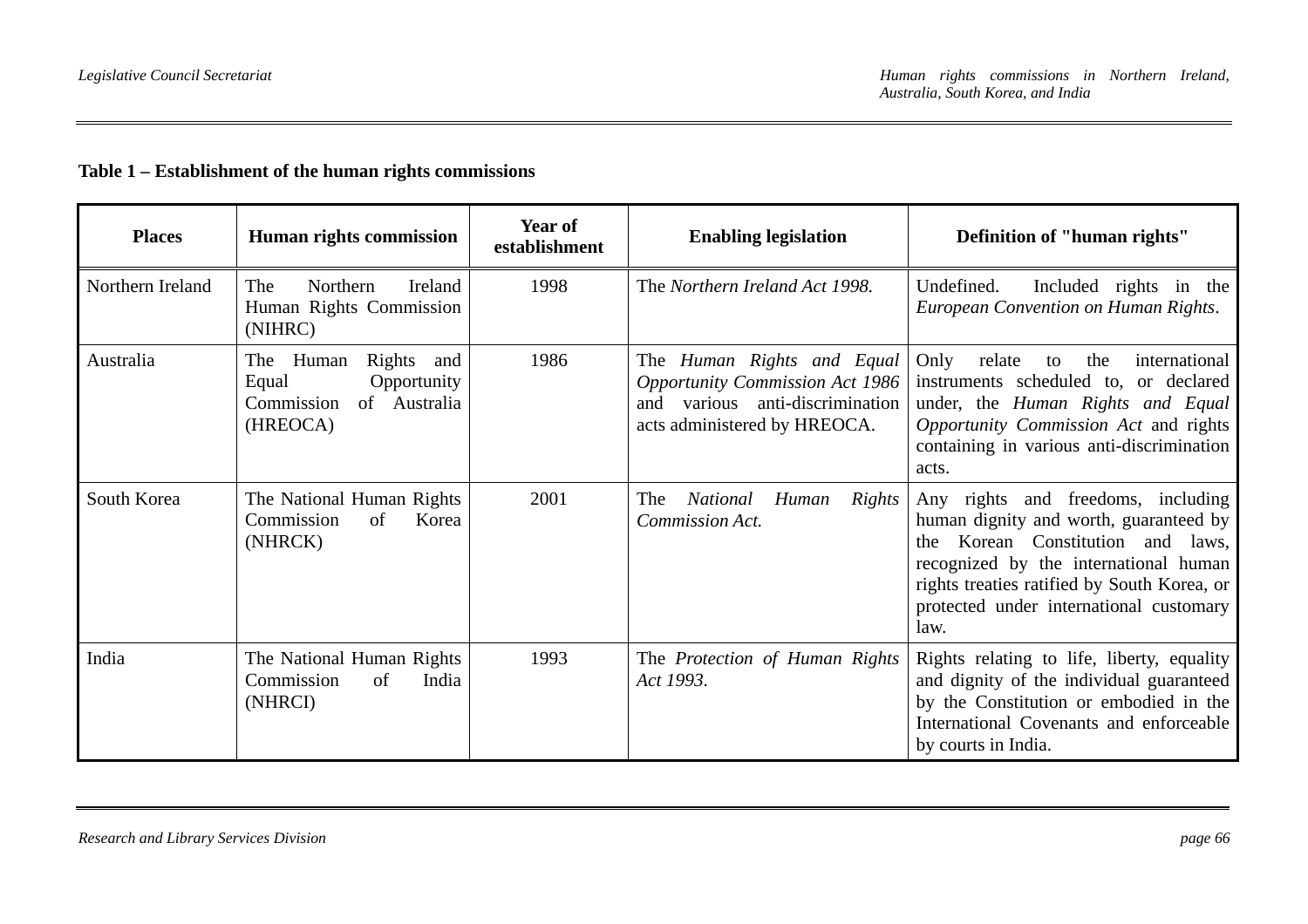| <b>Places</b>    | <b>Number of members</b>                                                                                   | <b>Appointment methods</b>                                                                                                                                                                                                                                                                                                   | <b>Criteria for appointment</b>                                                                                                                                                                                                                                                                                                                                                  |
|------------------|------------------------------------------------------------------------------------------------------------|------------------------------------------------------------------------------------------------------------------------------------------------------------------------------------------------------------------------------------------------------------------------------------------------------------------------------|----------------------------------------------------------------------------------------------------------------------------------------------------------------------------------------------------------------------------------------------------------------------------------------------------------------------------------------------------------------------------------|
| Northern Ireland | Chief  <br>full-time<br>One<br>Commissioner<br>and<br>nine<br>part-time commissioners.                     | Appointed by the Secretary of State of Northern<br>Ireland in accordance with guidance issued by the<br>Commissioner<br>Office of<br>the<br>for Public<br>Appointments.                                                                                                                                                      | The commissioners, as a<br>group,<br>are<br>required to be "representative of<br>the<br>community in Northern Ireland."                                                                                                                                                                                                                                                          |
| Australia        | President<br>five<br>and<br>A<br>Human<br>special-purpose<br>Rights Commissioners.                         | The President and the other five commissioners<br>are appointed by the Governor-General.                                                                                                                                                                                                                                     | Non-specific.                                                                                                                                                                                                                                                                                                                                                                    |
| South Korea      | A Chairman and 10 other<br>commissioners.                                                                  | All commissioners are appointed by the President<br>of South Korea, with four commissioners being<br>nominated by the National Assembly, four by the<br>President, and the remaining three by the Chief<br>Justice of the Supreme Court. The President<br>appoints the chairperson of NHRCK from among<br>the commissioners. | At least four of the commissioners must be<br>the candidates<br>and<br>women<br>for the<br>commissioner<br>should<br>post<br>possess<br>professional knowledge and experience<br>rights matters<br>with human<br>and be<br>recognized to be capable of acting fairly<br>and independently when performing duties<br>relating to the protection and promotion of<br>human rights. |
| India            | Five permanent members<br>(including a Chairman and<br>four other members) and<br>four ex-officio members. | The President of India appoints the Chairman and<br>other permanent members after obtaining<br>recommendations from a committee consisting of<br>Members of Parliament and the Speaker of the<br>House of People.                                                                                                            | The Chairman and two permanent members<br>must be from the judiciary; the other two<br>permanent members must have knowledge<br>of, or practical experience in, matters<br>relating to human rights.                                                                                                                                                                             |

# **Table 2 – Composition and appointment procedure**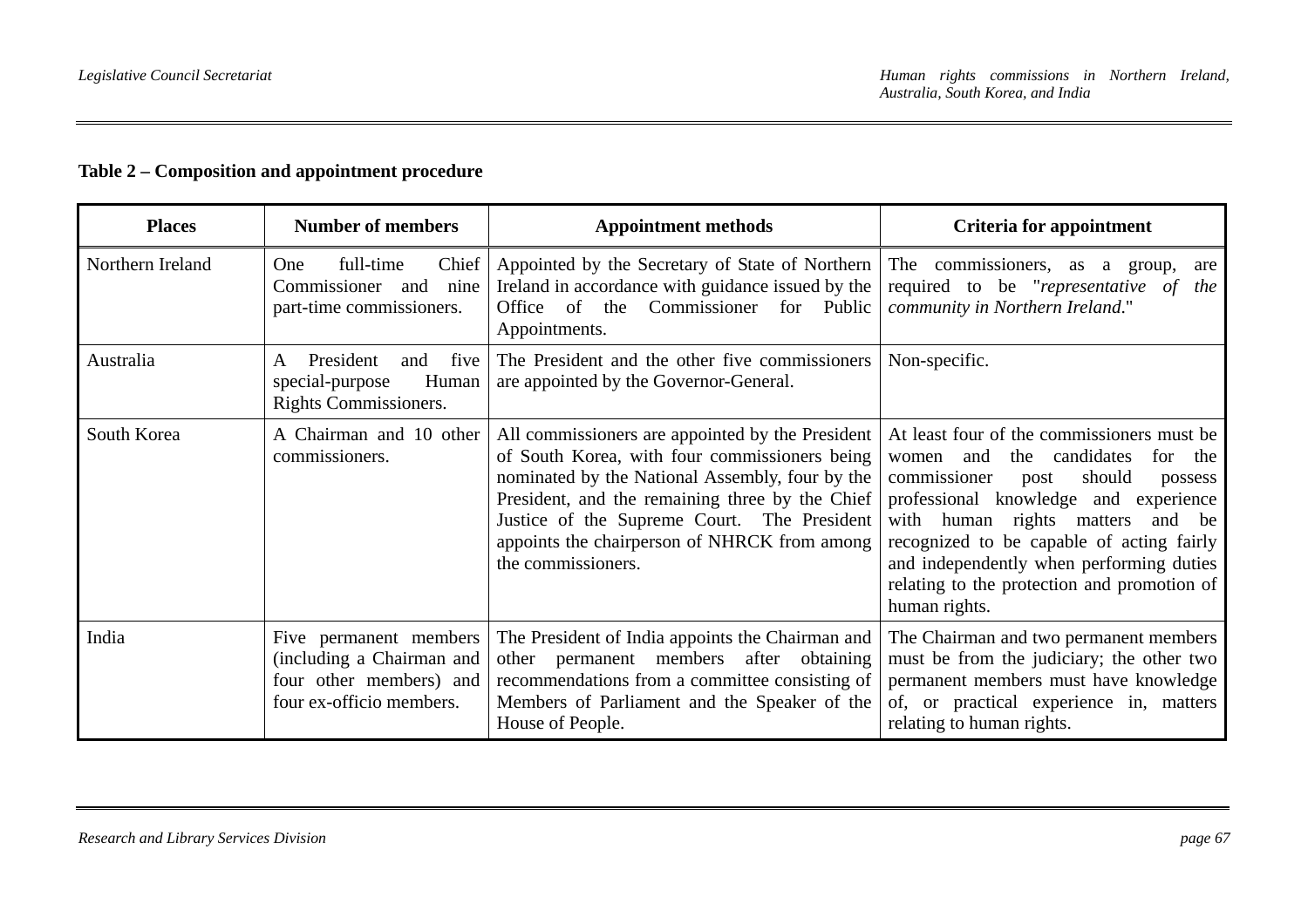# **Table 3 – Organisational design and operational arrangements**

| <b>Places</b>    | <b>Organisational structure</b>                                                                                                                                                                                                                                  | <b>Manpower resources</b>                                                                                                                                                                                                                   | <b>Financial autonomy</b>                                                                                                        |
|------------------|------------------------------------------------------------------------------------------------------------------------------------------------------------------------------------------------------------------------------------------------------------------|---------------------------------------------------------------------------------------------------------------------------------------------------------------------------------------------------------------------------------------------|----------------------------------------------------------------------------------------------------------------------------------|
| Northern Ireland | Dividing into three divisions – the Legal Staff size: 20. NIHRC may employ NIHRC's budget is prepared by the<br>Services, Policy and Research Division, the<br>Information, Education<br>Development<br>and<br>Division and the Corporate Services Division.     | staff subject to the approval of the Northern Ireland Office.<br>Secretary of State as to their number,<br>remuneration and other<br>terms<br>and<br>conditions of employment.                                                              |                                                                                                                                  |
| Australia        | Dividing into sections responsible for complaint<br>handling, corporate services, international<br>affairs.<br>and public<br>Each<br>programmes<br>Commissioner has his/her own policy unit.                                                                     | Staff size: 100. HREOCA staff are civil   HREOCA controls the expenditure<br>servants.                                                                                                                                                      | of its own budget.<br>However,<br>HREOCA's budget is prepared by<br>the Attorney-General's Department.                           |
| South Korea      | Dividing into five departments (Policy $\&$<br>Planning, Administrative Services,<br>Strategic<br>Rights Violations & Remedies,<br>Human<br>Discrimination & Remedies and Human Rights<br>Education), 22 teams and three subsidiaries.                           | Staff size: 200. Matters necessary for<br>organisation of NHRCK<br>the<br>are<br>prescribed by Presidential Decrees.                                                                                                                        | NHRCK's budget is prepared by the<br>Ministry of Justice.                                                                        |
| India            | Dividing into six divisions: the Administration<br>Division; the Law Division; the Training<br>Division; the Policy Research, the Projects and<br>Division; the<br>Investigation<br>Programmes<br>Division and the Information and Public<br>Relations Division. | Staff size: 340. The central government  <br>has the power to make rules regarding<br>the salaries and allowances as well as<br>other terms and conditions of service of<br>the Chairperson, members, officers and<br>other staff of NHRCI. | NHRCI prepares its own budget.<br>The central government scrutinizes<br>the budget and submits it to<br>Parliament for approval. |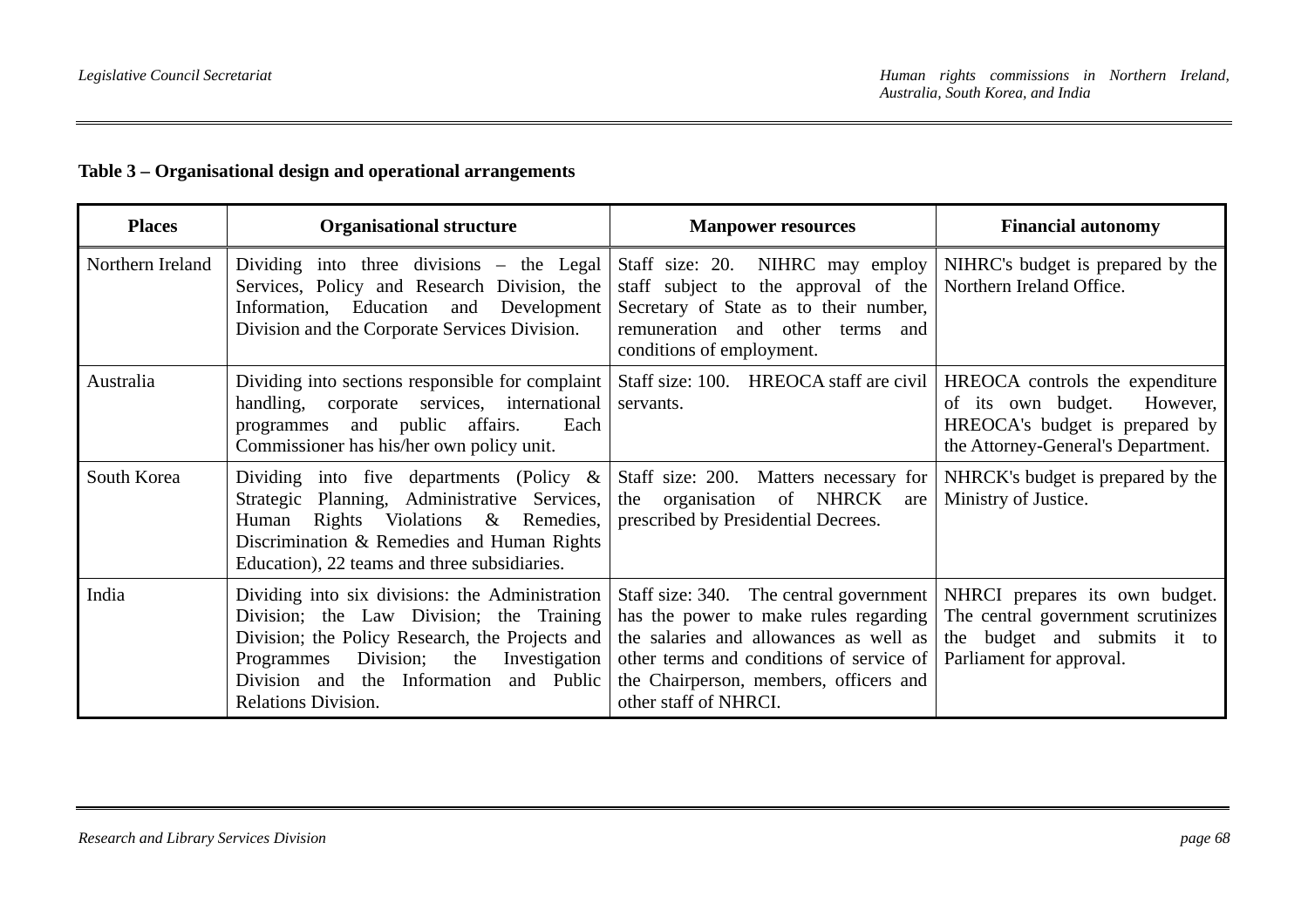#### **Table 4 – Functions and powers**

| <b>Functions and powers</b>                                                                                                                                   | Northern<br>Ireland | Australia        | South<br>Korea   | India            |  |  |
|---------------------------------------------------------------------------------------------------------------------------------------------------------------|---------------------|------------------|------------------|------------------|--|--|
| Providing advice on legislation and policies                                                                                                                  |                     |                  |                  |                  |  |  |
| Power to provide advice to<br>the<br>government/Parliament<br>on<br>laws,<br>policies or international treaties                                               | Yes                 | Yes              | Yes              | Yes              |  |  |
| <b>Investigation and prosecution of complaints</b>                                                                                                            |                     |                  |                  |                  |  |  |
| Power to receive and investigate<br>complaints                                                                                                                | Yes                 | Yes              | Yes              | Yes <sup>a</sup> |  |  |
| obtain<br>Power to<br>evidence<br>and<br>examine witnesses                                                                                                    | Yes <sup>b</sup>    | Yes              | Yes              | Yes              |  |  |
| Power to enter and inspect premises<br>(including detention facilities)                                                                                       | Yes                 | Yes              | Yes              | Yes              |  |  |
| Power to resolve complaints<br>by<br>conciliation                                                                                                             | ***                 | Yes              | Yes              | ***              |  |  |
| Power to provide and recommend<br>compensation/remedies                                                                                                       | N <sub>o</sub>      | Yes <sup>c</sup> | Yes <sup>d</sup> | Yes <sup>c</sup> |  |  |
| Power<br>the<br>to<br>report<br>to<br>government/Parliament                                                                                                   | Yes                 | Yes              | Yes              | Yes              |  |  |
| Power to conduct investigation on<br>its own initiative                                                                                                       | Yes                 | Yes              | Yes              | Yes              |  |  |
| <b>Involving in legal proceedings</b>                                                                                                                         |                     |                  |                  |                  |  |  |
| Power to intervene or assist in court<br>proceedings relating to human rights                                                                                 | Yes                 | Yes <sup>e</sup> | Yes              | Yes <sup>f</sup> |  |  |
| <b>Education and enhancement of public awareness</b>                                                                                                          |                     |                  |                  |                  |  |  |
| Mandate to educate/conduct research<br>on human rights<br>Remarks: (a) not allowed to inquire into any human rights violation committed longer than one year. | Yes                 | Yes              | Yes              | Yes              |  |  |

Remarks: (a) not allowed to inquire into any human rights violation committed longer than one year ago.

> (b) these powers being circumscribed by national security restrictions and applying only to events occurring after August 2007.

- (c) power to recommend only.
- (d) power to provide compensation.
- (e) acting as an intervener and *amicus curiae*.
- (f) maintaining a complementary relationship with the Supreme Court and the High Courts.
- \*\*\* not specifically provided by law.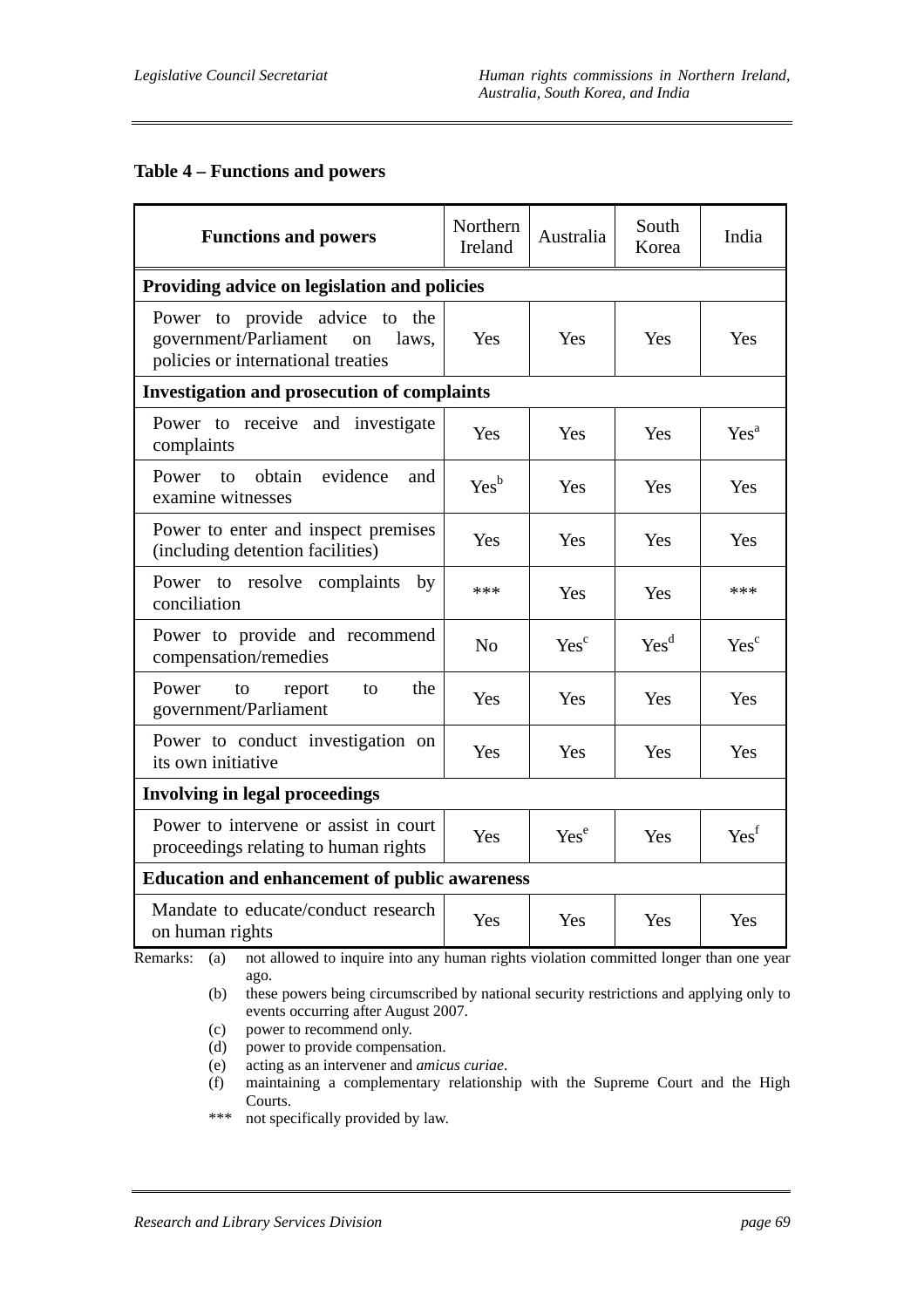# **Appendix**

# **Principles relating to the status and functioning of national institutions for protection and promotion of human rights (The Paris Principles)**

Note: In October, 1991, the Center for Human Rights convened an international workshop to review and update information on existing national human rights institutions. Participants included representatives of national institutions, States, the United Nations, its specialized agencies, intergovernmental and non-governmental organizations.

In addition to exchanging views on existing arrangements, the workshop participants drew up a comprehensive series of recommendations on the role, composition, status and functions of national human rights instruments. These recommendations, which were endorsed by the Commission on Human Rights in March 1992 (resolution 1992/54) and by the General Assembly in its resolution A/RES/48/134 of 20 December 1993, are summarized below.

# **A. Competence and responsibilities**

I. A national institution shall be vested with competence to protect and promote human rights.

2. A national institution shall be given as broad a mandate as possible, which shall be clearly set forth in a constitutional or legislative text, specifying its composition and its sphere of competence.

3. A national institution shall, inter alia, have the following responsibilities:

(a) To submit to the government, parliament and any other competent body, on an advisory basis either at the request of the authorities concerned or through the exercise of its power to hear a matter without higher referral, opinions, recommendations, proposals and reports on any matters concerning the protection and promotion of human rights. The national institution may decide to publicize them. These opinions, recommendations, proposals and reports, as well as any prerogative of the national institution, shall relate to the following areas: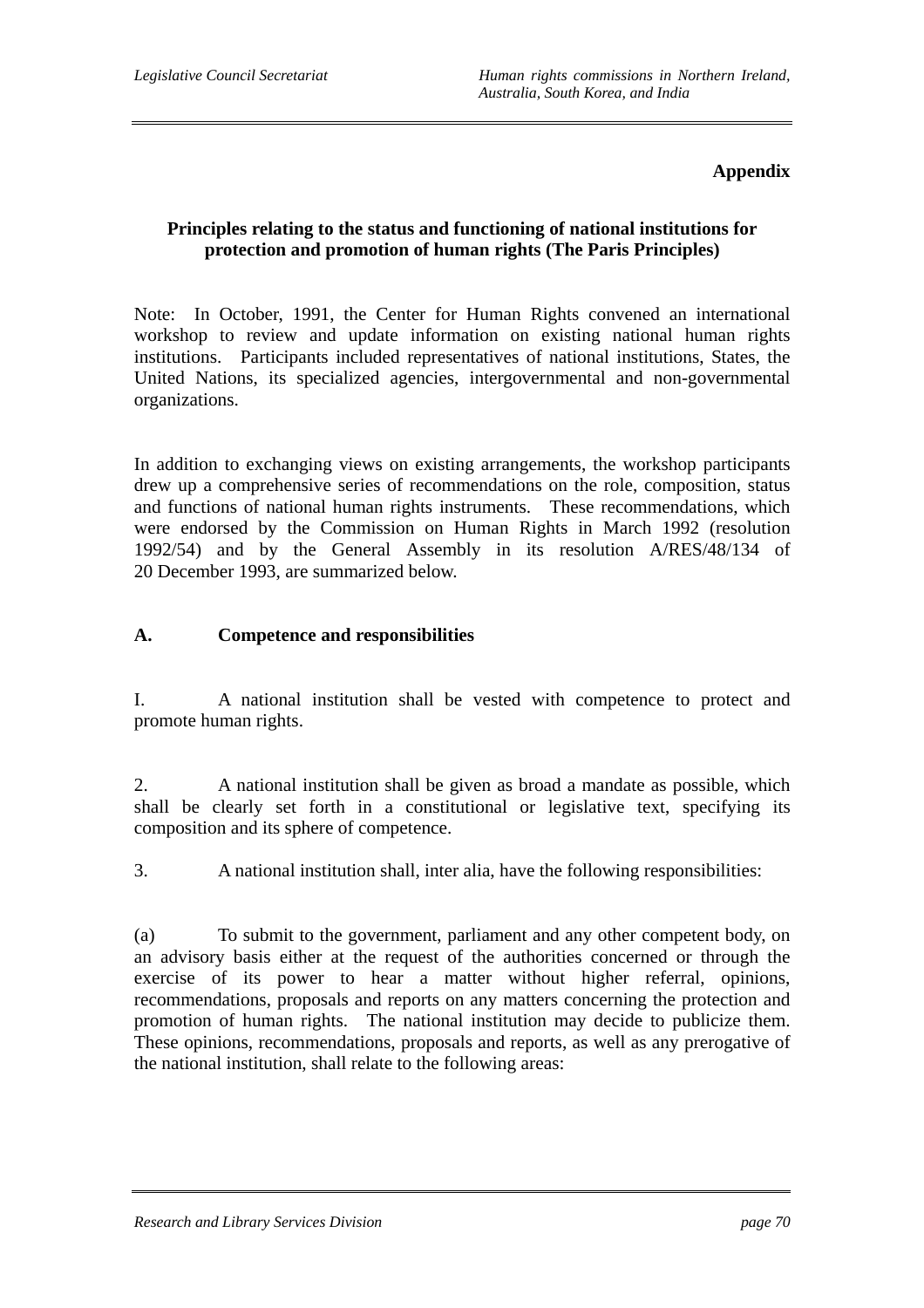(i) Any legislative or administrative provisions, as well as provisions relating to judicial organization, intended to preserve and extend the protection of human rights. In that connection, the national institution shall examine the legislation and administrative provisions in force, as well as bills and proposals, and shall make such recommendations as it deems appropriate in order to ensure that these provisions conform to the fundamental principles of human rights. It shall, if necessary, recommend the adoption of new legislation, the amendment of legislation in force and the adoption or amendment of administrative measures;

(ii) Any situation of violation of human rights which it decides to take up;

(iii) The preparation of reports on the national situation with regard to human rights in general, and on more specific matters;

(iv) Drawing the attention of the government to situations in any part of the country where human rights are violated and making proposals to it for initiatives to put an end to such situations and, where necessary, expressing an opinion on the positions and reactions of the government;

(b) To promote and ensure the harmonization of national legislation, regulations and practices with the international human rights instruments to which the State is a party, and their effective implementation;

(c) To encourage ratification of the above-mentioned instruments or accession to those instruments, and to ensure their implementation;

(d) To contribute to the reports which States are required to submit to United Nations bodies and committees, and to regional institutions, pursuant to their treaty obligations, and, where necessary, to express an opinion on the subject, with due respect for their independence;

(e) To cooperate with the United Nations and any other agency in the United Nations system, the regional institutions and the national institutions of other countries which are competent in the areas of the protection and promotion of human rights;

(f) To assist in the formulation of programmes for the teaching of, and research into, human rights and to take part in their execution in schools, universities and professional circles;

(g) To publicize human rights and efforts to combat all forms of discrimination, in particular racial discrimination, by increasing public awareness, especially through information and education and by making use of all press organs.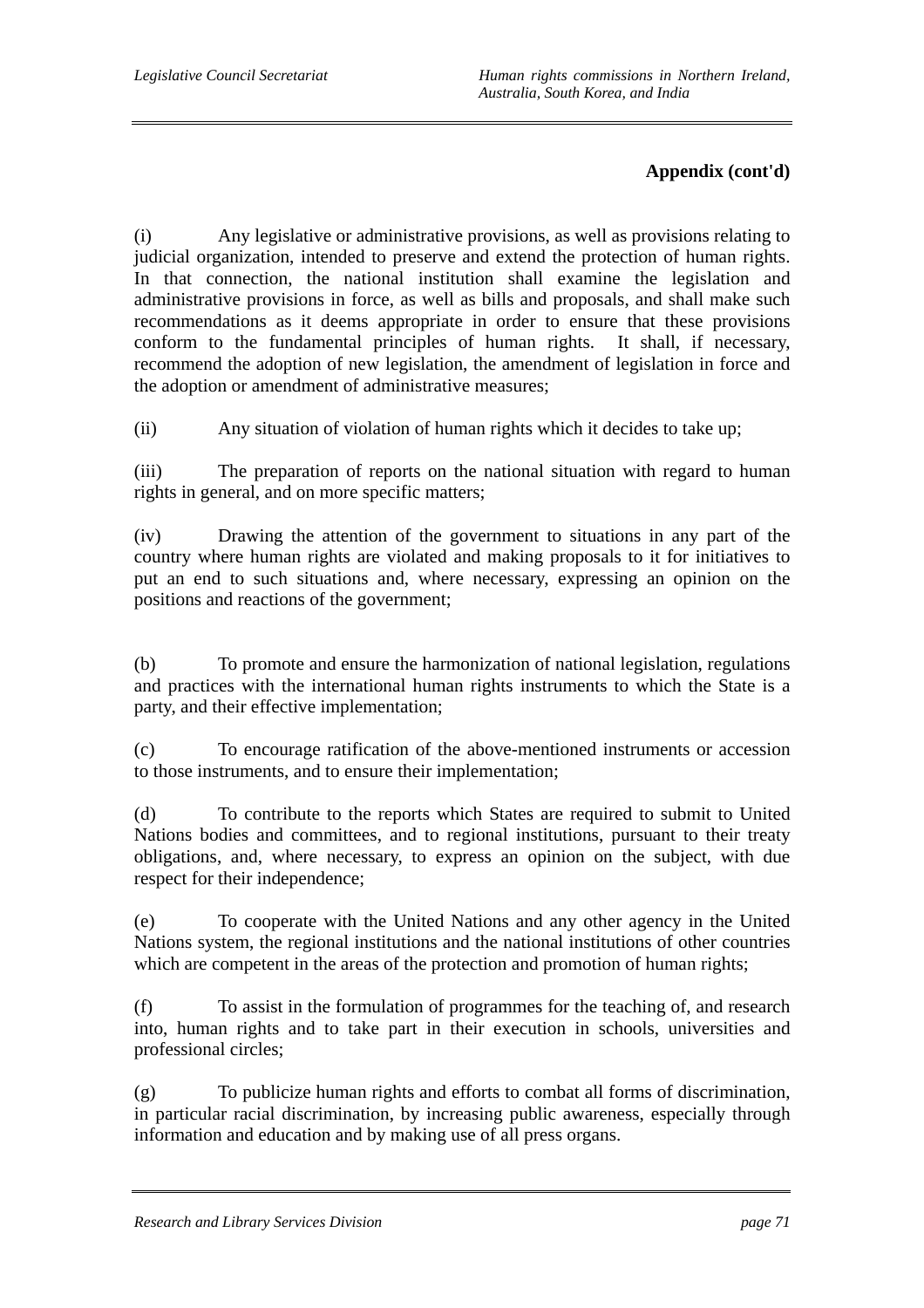### **B. Composition and guarantees of independence and pluralism**

1. The composition of the national institution and the appointment of its members, whether by means of an election or otherwise, shall be established in accordance with a procedure which affords all necessary guarantees to ensure the pluralist representation of the social forces (of civilian society) involved in the protection and promotion of human rights, particularly by powers which will enable effective cooperation to be established with, or through the presence of, representatives of:

Non-governmental organizations responsible for human rights and efforts to combat racial discrimination, trade unions, concerned social and professional organizations, for example, associations of lawyers, doctors, journalists and eminent scientists;

Trends in philosophical or religious thought;

Universities and qualified experts;

Parliament;

Government departments (if they are included, these representatives should participate in the deliberations only in an advisory capacity).

2. The national institution shall have an infrastructure which is suited to the smooth conduct of its activities, in particular adequate funding. The purpose of this funding should be to enable it to have its own staff and premises, in order to be independent of the government and not be subject to financial control which might affect this independence.

3. In order to ensure a stable mandate for the members of the institution, without which there can be no real independence, their appointment shall be effected by an official act which shall establish the specific duration of the mandate. This mandate may be renewable, provided that the pluralism of the institution's membership is ensured.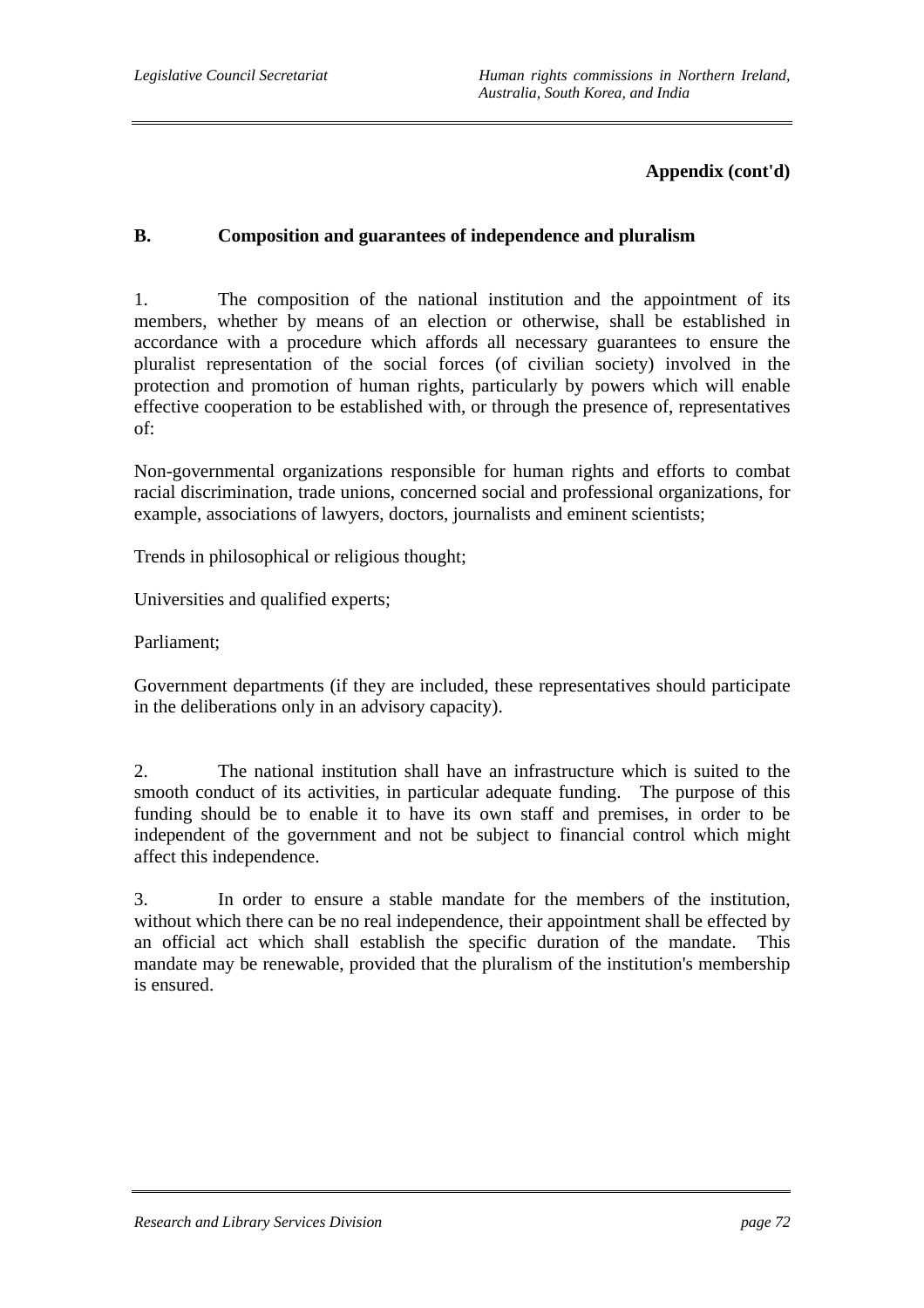### **C. Methods of operation**

Within the framework of its operation, the national institution shall:

1. Freely consider any questions falling within its competence, whether they are submitted by the government or taken up by it without referral to a higher authority, on the proposal of its members or of any petitioner,

2. Hear any person and obtain any information and any documents necessary for assessing situations falling within its competence;

3. Address public opinion directly or through any press organ, particularly in order to publicize its opinions and recommendations;

4. Meet on a regular basis and whenever necessary in the presence of all its members after they have been duly consulted;

5. Establish working groups from among its members as necessary, and set up local or regional sections to assist it in discharging its functions;

6. Maintain consultation with the other bodies, whether jurisdictional or otherwise, responsible for the protection and promotion of human rights (in particular, ombudsmen, mediators and similar institutions);

7. In view of the fundamental role played by the non-governmental organizations in expanding the work of the national institutions, develop relations with the non-governmental organizations devoted to protecting and promoting human rights, to economic and social development, to combating racism, to protecting particularly vulnerable groups (especially children, migrant workers, refugees, physically and mentally disabled persons) or to specialized areas.

### **D. Additional principles concerning the status of commissions with quasi-jurisdictional competence**

A national institution may be authorized to hear and consider complaints and petitions concerning individual situations. Cases may be brought before it by individuals, their representatives, third parties, non-governmental organizations, associations of trade unions or any other representative organizations. In such circumstances, and without prejudice to the principles stated above concerning the other powers of the commissions, the functions entrusted to them may be based on the following principles: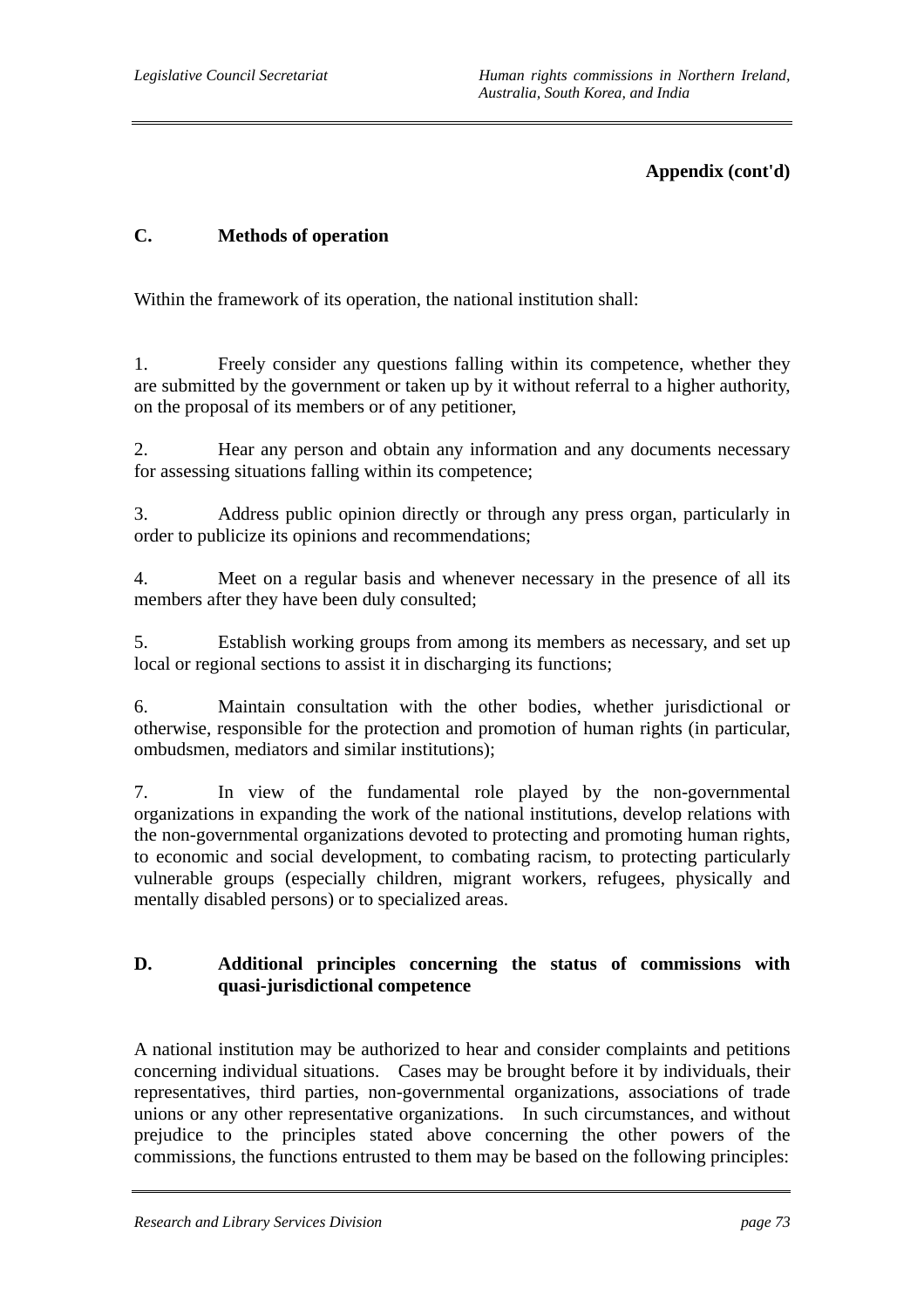1. Seeking an amicable settlement through conciliation or, within the limits prescribed by the law, through binding decisions or, where necessary, on the basis of confidentiality;

2. Informing the party who filed the petition of his rights, in particular the remedies available to him, and promoting his access to them;

3. Hearing any complaints or petitions or transmitting them to any other competent authority within the limits prescribed by the law;

4. Making recommendations to the competent authorities, especially by proposing amendments or reforms of the laws, regulations or administrative practices, especially if they have created the difficulties encountered by the persons filing the petitions in order to assert their rights.

Note: (1) A/36/440 (1981), A/38/416 (1983), E/CN.4/1987/37 (1987), E/CN.4/1989/47 and Add. 1(1989), E/CN.4/1991/23 and Add. 1(1991).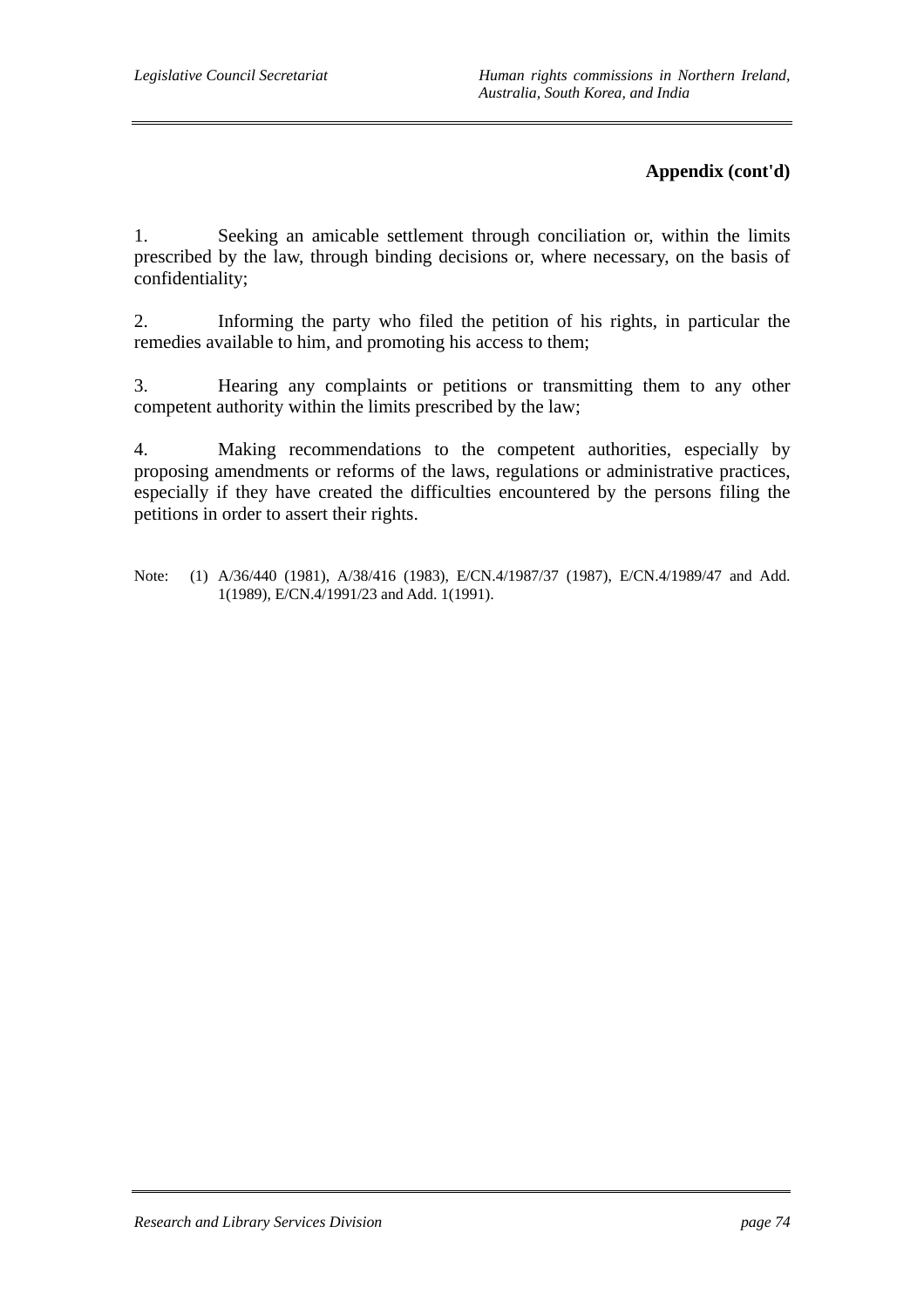## **References**

### Northern Ireland

- 1. Dickson, B. (2002) The protection of human rights lessons from Northern Ireland. In: Butler, F. (ed.) *Human Rights Protection: Methods and Effectiveness*. London, Kluwer Law International.
- 2. Dickson, B. (2005) The protection role of the Northern Ireland Human Rights Commission. In: Ramcharan, B. G. (ed.) *The Protection Role of National Human Rights Institutions*. Leiden, Martinus Nijhoff Publishers.
- 3. Harvey, C. J. (2001) Building a human rights culture in a political democracy: the role of the Northern Ireland Human Rights Commission. In: Harvey, C. J. (ed.) *Human Rights Equality and Democratic Renewal in Northern Ireland*. Oxford, Hart Publishing.
- 4. Hucker, J. (2002) Bringing rights home: the role of national human rights institutions. In: Butler, F. (ed.) *Human Rights Protection: Methods and Effectiveness*. London, Kluwer Law International.
- 5. Joint Committee on Human Rights. (2003) Work of the Northern Ireland Human Rights Commission. Fourteenth Report of Session 2002-2003.
- 6. Livingstone, S. & Murray, R. (2005) *Evaluating the Effectiveness of National Human Rights Institutions: the Northern Ireland Human Rights Commission with Comparisons from South Africa.* University of Bristol.
- 7. NIHRC *Annual Reports* (various years).
- 8. NIHRC. (2007) NIHRC Education Strategy 2007. Available from: http://www.nihrc.org/dms/data/NIHRC/attachments/dd/files/11/NIHRC\_Education \_strategy\_2007\_-\_web\_version.doc [Accessed 15 January 2008].
- 9. Northern Ireland Human Rights Commission. (2001) Report to the Secretary of State required by section 69(2) of the Northern Ireland Act 1998.
- 10. Northern Ireland Office. (2002) The Government's response to the Northern Ireland Human Rights Commission's review of powers recommendations: a paper for consultation.
- 11. Northern Ireland Office. (2005) The powers of the Northern Ireland Human Rights Commission.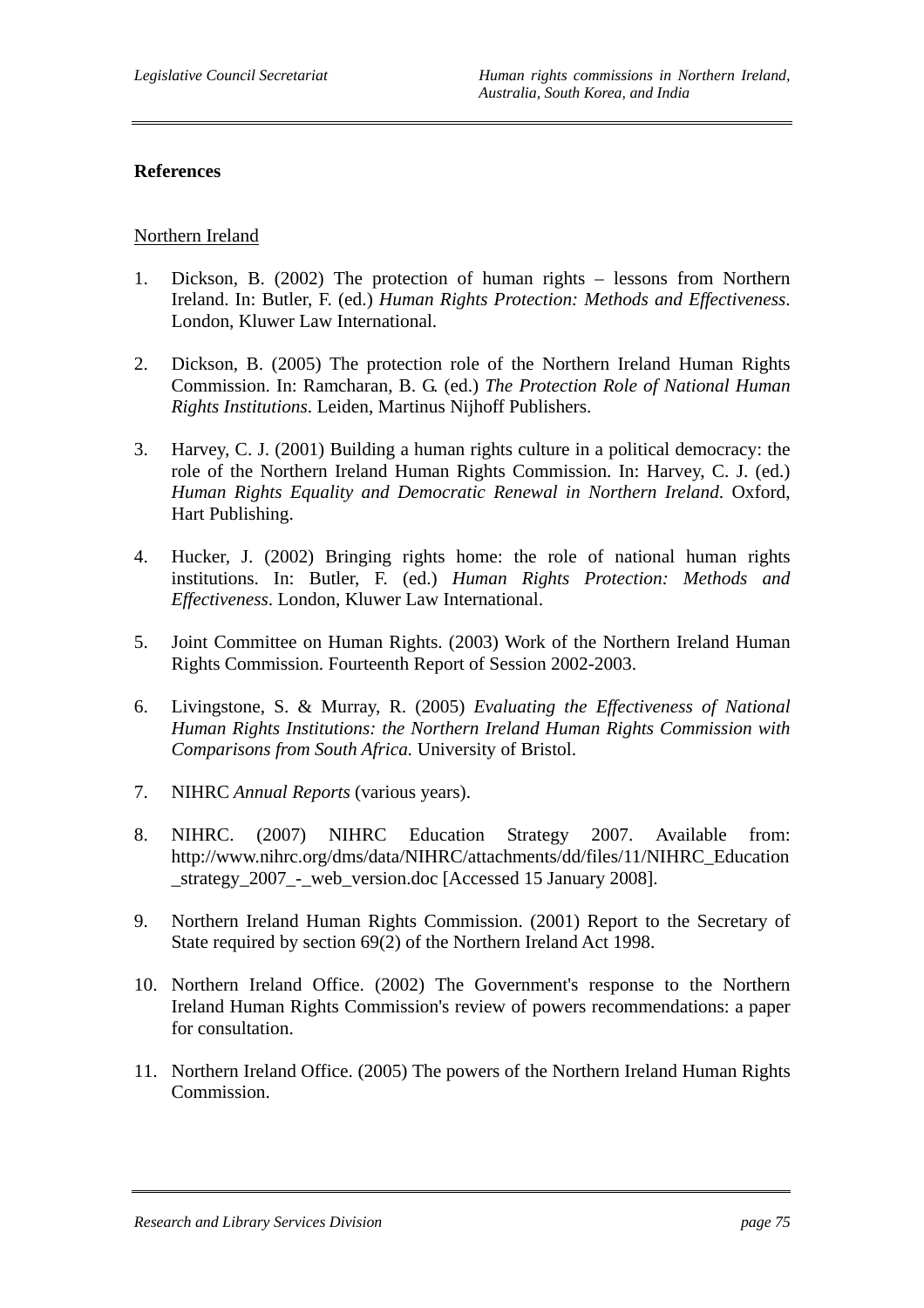- 12. Reilly, J. & Niens, U. (2005) Review of human rights education and training. NIHRC. Available from: http://www.nihrc.org/dms/data/NIHRC/attachments/dd/files/11/Review\_of\_Huma n\_Rights\_Education\_and\_Training,\_UNESCO\_Centre,\_UU\_2005.pdf [Accessed 15 January 2008].
- 13. Smith, A. (2003) Access to intervene: the Northern Ireland Human Rights Commission and the Northern Ireland Act 1998. *European Human Rights Law Review*, No. 4, pp. 423-36.

# Australia

- 14. Campbell, T. et al. (2006) *Protecting Rights Without a Bill of Rights: Institutional Performance and Reform in Australia*. Hampshire [England], Ashgate Publishing.
- 15. Charlesworth, H. (2002) *Writing in Rights: Australia and the Protection of Human Rights*. University of New South Wales Press.
- 16. Commonwealth of Australia. (2005) Australia's National Framework for Human Rights – National Action Plan. Available from: http://www.ag.gov.au/www/agd/rwpattach.nsf/VAP/%28CFD7369FCAE9B8F32F 341DBE097801FF%29%7E218NAP17FEB.pdf/\$file/218NAP17FEB.pdf [Accessed 15 January 2008].
- 17. Fougere, C. (2001) The intervention and amicus curiae functions of the Human Rights and Equal Opportunity Commission and its commissioners. Available from: http://www.hreoc.gov.au/legal/submissions\_court/amicus/amicus\_discussion.html #1 [Accessed 15 January 2008].
- 18. HREOCA *Annual Reports*. (various years)
- 19. Legal and Constitutional Legislation Committee. (2003) Provisions of the Australian Human Rights Commission Legislation Bill 2003.
- 20. Legislative Council Secretariat. (2006) The jurisdiction of ombudsman systems in selected places. Available from: http://www.legco.gov.hk/yr05-06/english/sec/library/0506rp05e.pdf [Accessed] 15 January 2008].
- 21. von Doussa, J. (2005) The protection role of the Australian Human Rights Commission. In: Ramcharan, B. G. (ed.) *The Protection Role of National Human Rights Institutions*. Leiden, Martinus Nijhoff Publishers.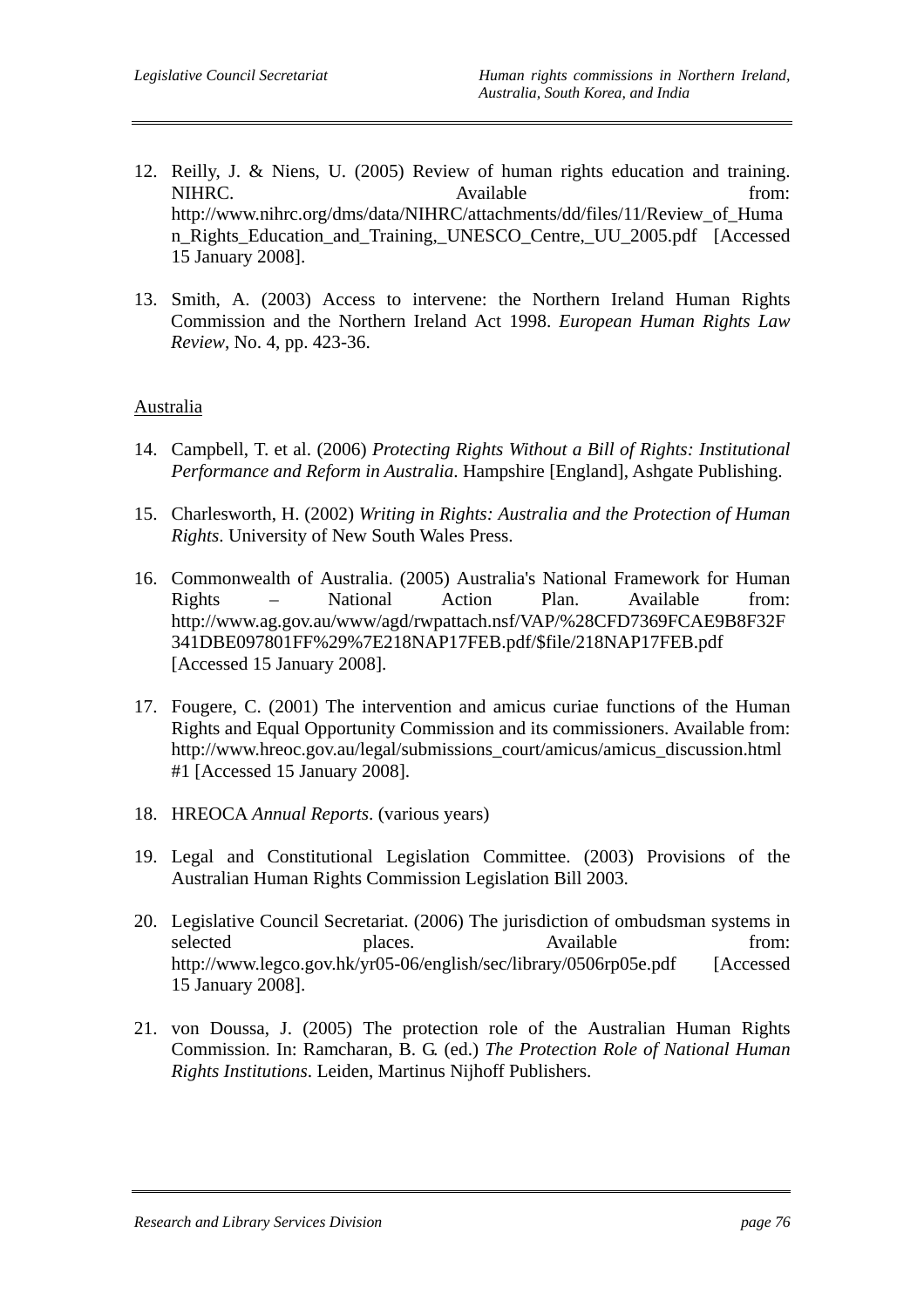#### South Korea

- 22. Chaihark, H. (2006) Human rights in Korea. In: Peerenboom, R. *Human Rights in Asia.* London, Routledge.
- 23. Cho, Y. W. (2002) The National Human Rights Commission: law, reality, and its future tasks. *Korea Journal*, Vol.42, No.1, pp. 228-62.
- 24. Kwok, N. (2002) National Human Rights Commission at work: a critical reflection. *Korea Journal*, Vol. 42, No. 3, pp. 194-218.
- 25. Kwok, N. (2003) The National Human Rights Commission of Korea: an assessment after one year. Available from: http://korea.ahrchk.net/english/mainfile.php/solitary/2/ [Accessed 15 January 2008].
- 26. NHRCK *Annual Reports*. (various years).

#### India

- 27. Annand, A. S. (2005) The protection role of the Indian Human Rights Commission. In: Ramcharan, B. G. (ed.) *The Protection Role of National Human Rights Institutions.* Leiden, Martinus Nijhoff Publishers.
- 28. Asian Centre for Human Rights. (2004) Commissions and conflicts: briefing papers on the role of national human rights institutions in conflict situations*.*
- 29. Commonwealth Human Rights Initiative. (1998) Submission to the Advisory Committee of the National Human Rights Commission created to review the Protection of Human Rights Act. Available from: http://www.humanrightsinitiative.org/publications/hrc/submission\_adv\_comm\_nhr c\_hr\_protect\_act.pdf [Accessed 28 January 2008].
- 30. Dayal, V. (2002) Evolution of the National Human Rights Commission, 1993-2002: a decennial review. *Journal of the NHRC*, Vol. 1, pp. 40-71.
- 31. Malimath, V. S. (2000) Report of the National Human Rights Commission of India. In: Hossain, K. et al. *Human Rights Commissions and Ombudsman Offices: National Experiences Throughout the World.* The Hague [The Netherlands], Kluwer Law International.
- 32. NHRCI *Annual Reports*. (various years).